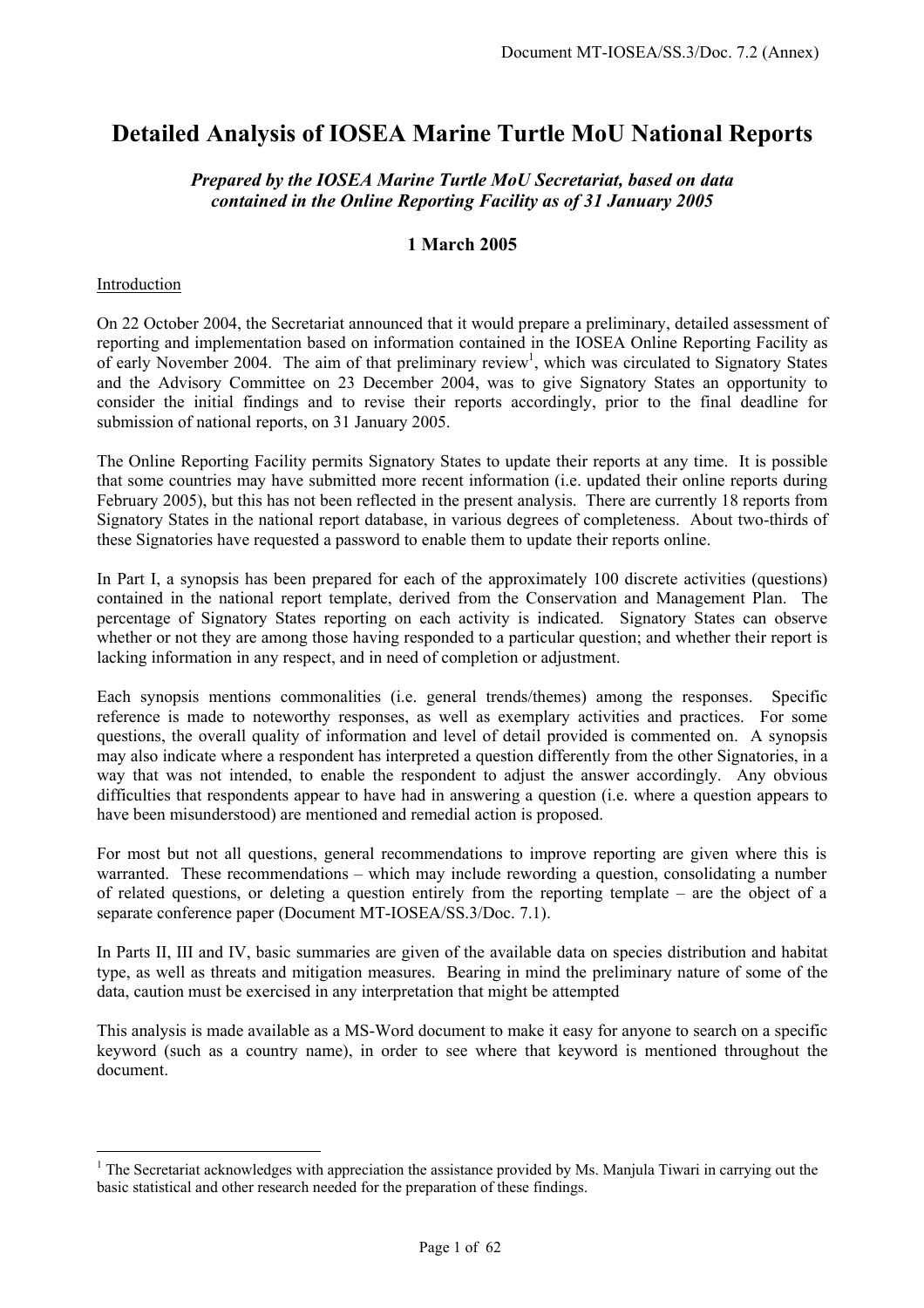# **PART I: SYNOPSIS BY ACTIVITY**

# **OBJECTIVE I: REDUCE DIRECT AND INDIRECT CAUSES OF MARINE TURTLE MORTALITY**

### **1.1 List by name those nesting beaches, feeding grounds, and developmental habitats that are important for marine turtles in your country. Indicate geographic coordinates if possible.**

Information is available from 90% (n=18) of the Signatory States. The Signatory States that have not reported are Myanmar and United Republic of Tanzania.

The amount of information provided varies in detail from country to country – with some Signatories listing specific areas and others naming much larger geographic areas. Very few have provided coordinates, and many place names are not specific enough to allow for precise identification.

The presentation is inconsistent, possibly because the query did not specify a particular format. A few countries (e.g., Cambodia, Comoros, Kenya, Mauritius, Philippines, Thailand, United Kingdom) have listed their important turtle areas by category (nesting, feeding, developmental habitat) as requested – albeit not explicitly – by the query. It would be very useful if all other countries also separated their locations into these three categories. It would also be helpful to indicate whether data are presently not available for some habitat types (e.g., as Kenya has done), or whether these habitats do not exist at all in the country.

Some countries have indicated which species are found at certain locations (e.g. Philippines, Thailand), however this information should be supplied in the separate data sheets for each site. Seychelles provided a supporting map (which the online reporting system could not accommodate), but it should also describe the areas in the text of its report. In future, links to supporting maps for each country with the important areas highlighted would be extremely useful for those unfamiliar with the locations. The information provided by United Kingdom could be made more succinct, and information that does not directly address the query could be deleted (e.g., numbers of turtles nesting, threats, etc.). Additional information on nesting season, local names of turtles, and/or the Red List status provided by Cambodia and Viet Nam does not directly address the query.

In general, it is often unclear from the responses whether the sites included all considered to be "important" areas, as requested by the query, or whether some areas where even a few turtles occur have been listed. In other words, the question does not adequately differentiate the relative importance of a given site.

#### *GENERAL RECOMMENDATIONS FOR IMPROVEMENT IN REPORTING:*

*The question should be restructured so that Signatories provide habitat information according to the three categories: nesting, feeding, and developmental. Signatories should indicate whether certain habitat types are known not to exist, or whether data are simply not available. The Secretariat will investigate whether it would be technically possible for countries to provide an explanatory map; and consider adding a scale to indicate relative importance of a given site. With few exceptions, all Signatories need to describe the site locations more precisely.* 

*When data are available, the question might request the source of the information (for example: Cambodia has indicated that its known turtle areas have been identified by fishermen and authorities. A tabular reporting format for this question would remove some of the problems in responding and would make the information more reader-friendly.*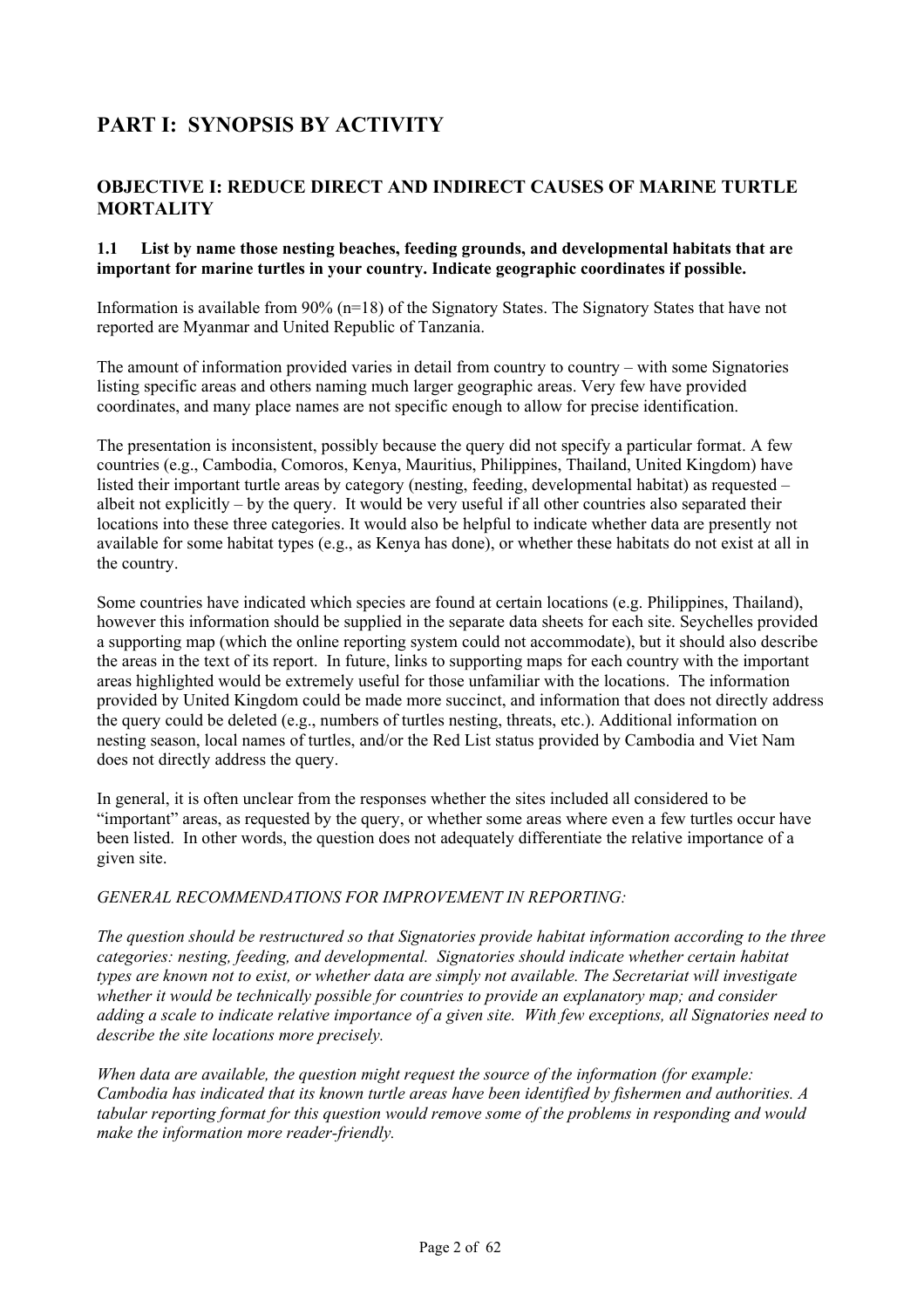#### **1.2.1 Describe any protocol or approaches for conserving and managing marine turtle populations which you consider to be exemplary and suitable for adaptation and adoption elsewhere.**

Information was provided by  $85\%$  (n=17) of the Signatory States. The Signatory States that have not reported are: Myanmar, United Kingdom, and United Republic of Tanzania.

All Signatory States (17 Signatory States = Australia, Bangladesh, Cambodia, Comoros, Islamic Republic of Iran, Jordan, Kenya, Madagascar, Mauritius, Oman, Pakistan, Philippines, Seychelles, Sri Lanka, Thailand, United States, Viet Nam) that reported describe some protocol or approach they use, are developing, or need to develop. However, it often appears that a country is simply listing all its protocols and approaches and not just the few exemplary approaches that should be considered for adaptation and adoption elsewhere. Additionally, a few countries have listed only general categories of programmes without providing any detailed information (e.g., Comoros, Madagascar, Mauritius), or have listed all the national and international instruments signed (e.g. Viet Nam).

More than 50% of the Signatory States indicate community involvement/participation as an important approach for conserving and managing marine turtle populations. People involvement/interaction appears to be essential in most places, except for United States where poaching is reportedly not a problem.

Some countries have indicated protocols and approaches they follow, and others have not. In general, the level of detail provided varies among countries. The comprehensive National Recovery Plan developed by Australia and the standardized index site monitoring protocols developed by United States should be encouraged in other countries to formalize existing and planned protocols and provide structure to conservation and management practices.

## *GENERAL RECOMMENDATIONS FOR IMPROVEMENT IN REPORTING:*

*The intent of this question was to allow Signatories to describe, in ample detail, a few exemplary approaches that had proven to be particularly effective, rather than itemizing many varied activities (or even just a few) without giving much detail. The question should make it clear that further elaboration is requested, to enable the reader to judge whether a particular approach might be worth pursuing.*

#### **1.2.2 Which best practice approaches has your country adapted and/or adopted with success?**

Information was provided by 80% (n=16) of the Signatory States. The Signatory States that have not reported are: Jordan, Myanmar, United Republic of Tanzania, and United States.

Most Signatory States (14 Signatory States = Australia, Bangladesh, Cambodia, Comoros, Islamic Republic of Iran, Kenya, Madagascar, Mauritius, Pakistan, Philippines, Sri Lanka, Thailand, United Kingdom, Viet Nam) have indicated some successful best practice approaches; however, it is unclear whether they have been adapted and/or adopted from "elsewhere" as requested by the query. Seychelles responded that it had not adopted any programme from "elsewhere", but its response to Question 1.2. 1 does mention a series of approaches. Information is not yet available from Oman.

This question is not clearly differentiated from 1.2.1 some responses are similar and a couple of countries refer to their response to 1.2.1. The intent of this question was to seek information about approaches that had been adopted/adapted from elsewhere and that had proven effective in another context.

#### *GENERAL RECOMMENDATIONS FOR IMPROVEMENT IN REPORTING:*

*As this question is clearly susceptible to misinterpretation, it is recommended that Questions 1.2.1 and 1.2.2 be combined and reworded.*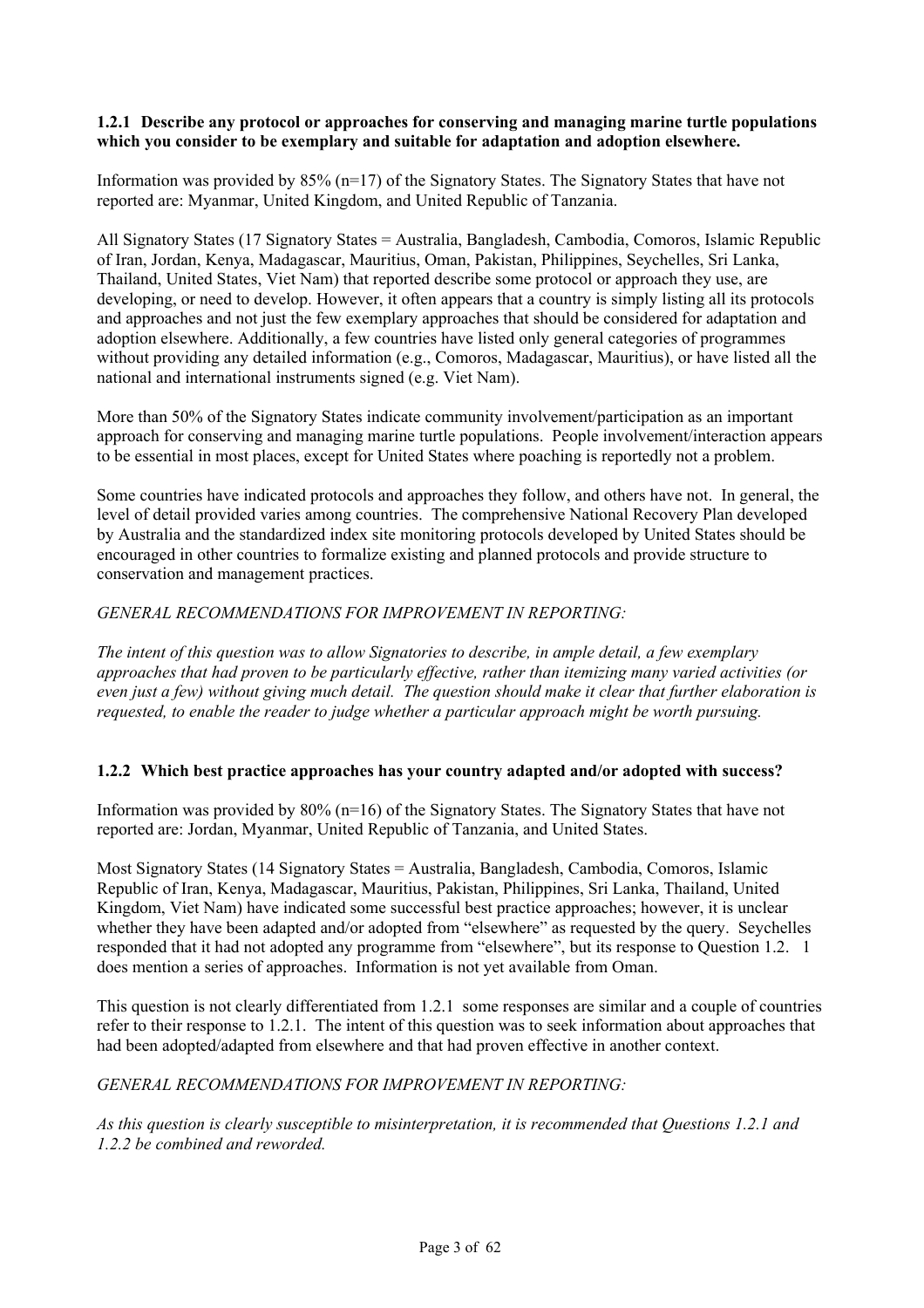#### **1.3.1 Describe any socio-economic studies that have been conducted among communities that interact with marine turtles and their habitats.**

Information was provided by 80% (n=16) of the Signatory States. The Signatory States that have not reported are: Jordan, Myanmar, Oman, and United Republic of Tanzania.

Most Signatory States (10 Signatory States = Australia, Comoros, Islamic Republic of Iran, Kenya, Pakistan, Philippines, Seychelles, Thailand, United States, Viet Nam) have conducted or are conducting some socio-economic study or activity, with the exception of Cambodia, Madagascar, Mauritius, and United Kingdom. Cambodia's response to the question was "not applicable", whereas interaction with fishermen was described in its response to an earlier question. Madagascar indicated that it has not undertaken any socio-economic study, but in the previous question it indicated some community-based approaches. Mauritius has not undertaken any socio-economic studies. The issue was said not to be applicable to United Kingdom because of the lack of permanent inhabitants in the territory. Thailand expressed uncertainty whether some of the socio-economic issues listed had been undertaken in the country. Bangladesh indicated that these studies have yet to be done, but some community-based approaches are described in response to the previous question. Sri Lanka's response is unclear.

The level of detail provided varies among countries, ranging from detailed explanations given by some countries (e.g., Philippines, Seychelles) to just the mention, but no description, of the studies done. The study described by Philippines has provided some interesting and important results, indicating the value of these studies.

## *GENERAL RECOMMENDATIONS FOR IMPROVEMENT IN REPORTING:*

In general, reporting of this important activity is weak. More detail is needed both of the nature of the *studies undertaken and the results obtained, by those Signatory States that have reported. Other Signatories should at least indicate whether or not such studies have been conducted. The question might also be broadened to request information on socio-economic "activities", rather than just "studies".* 

## **1.3.2 Which economic incentives are in need of modification in your country in order to reduce threats to and mortality of marine turtles?**

Information was provided by 75% (n=15) of the Signatory States. The Signatory States that have not reported are: Australia, Jordan, Myanmar, Thailand, and United Republic of Tanzania.

Of the 15 Signatory States that responded to this question, nine (Bangladesh, Comoros, Islamic Republic of Iran, Kenya, Pakistan, Philippines, Seychelles, Sri Lanka, Viet Nam) mention economic incentive modifications that would help reduce mortality of marine turtles. These incentives vary among countries, and range from reduction in the price of regular meat, income-generating activities to reduce poverty, alternative livelihoods, income from turtle tourism, banning the use of eggs in traditional medicine, and compensation for fishermen whose nets have been damaged. Mauritius describes current activity, but does not indicate whether or what modifications might be necessary to existing incentives.

The question was considered "not applicable" by Cambodia and United Kingdom; and United States indicated that it takes a more regulatory approach. Some countries appear to have misinterpreted the question and described current economic benefits being provided or emphasized prohibition of egg sales and turtle harvesting, and other general activities that would reduce mortality of marine turtles. Oman was still awaiting information from the Fisheries Department. Only Madagascar indicated that no economic incentives have been implemented.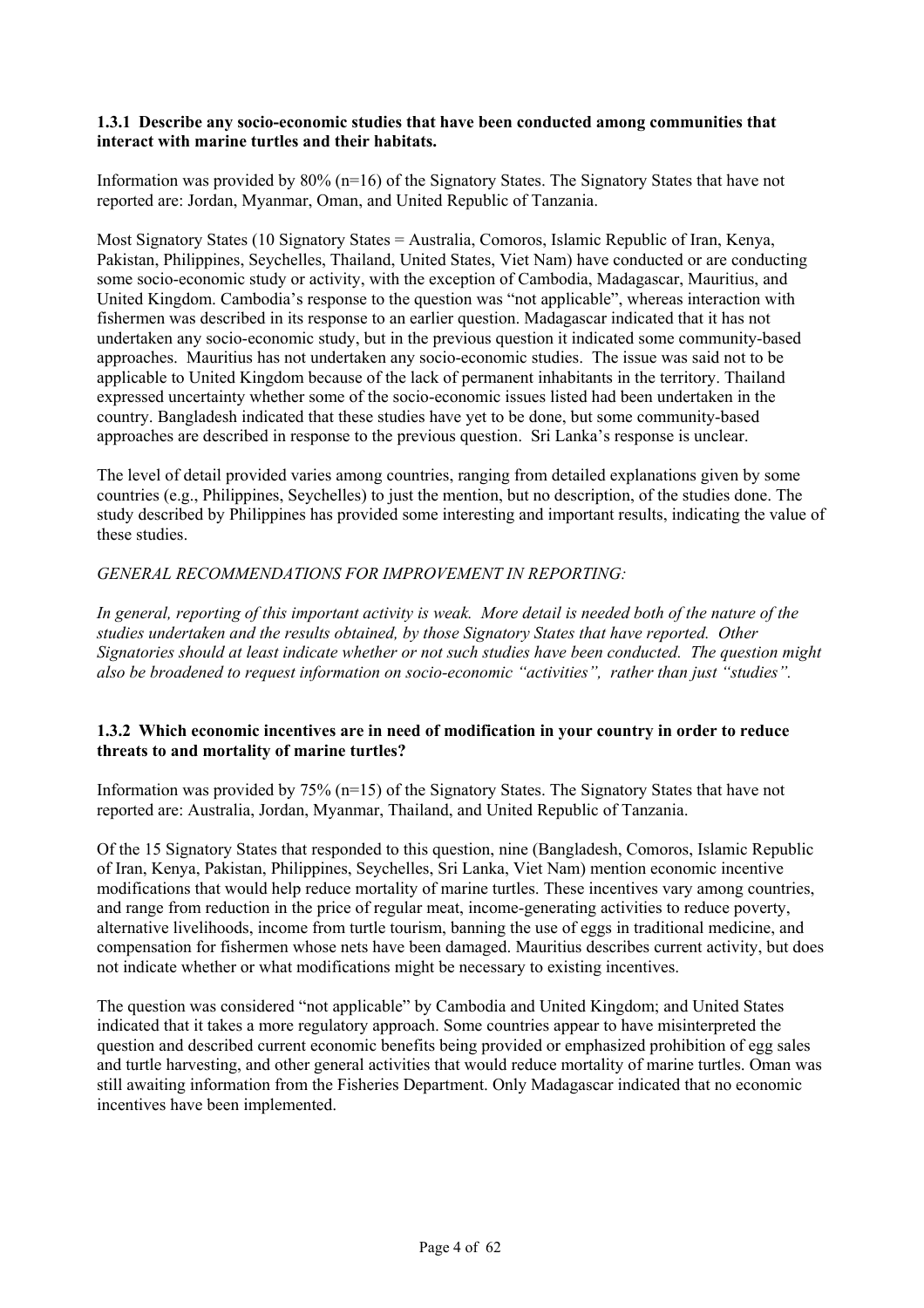## *GENERAL RECOMMENDATIONS FOR IMPROVEMENT IN REPORTING:*

*In general, this question has not been answered in depth by any of the Signatories. It was meant to elicit information on the underlying causes of threats to and mortality of marine turtles (e.g. high prices earned from turtle products relative to other food commodities; lack of affordable alternatives; ease of access to the turtle resource; readily available inexpensive land close to nesting beaches, to give just some examples). It might be useful to develop a generic list of these underlying causes and rework this question using a menu approach. The query should also allow those countries that feel their economic incentives do not require modification to provide details of the adequacy of these approaches.* 

### **1.3.3 Describe any progress made towards implementing modifications to these economic incentives as well as resources needed and already secured for their implementation**.

Information was provided by 65% (n=13) of the Signatory States. The Signatory States that have not reported are: Australia, Islamic Republic of Iran, Jordan, Myanmar, Thailand, United Republic of Tanzania, and United States.

Of the 13 Signatory States that responded to this question, only 5 (Kenya, Pakistan, Philippines, Seychelles, and Sri Lanka) have described some efforts being made towards implementing modifications to these economic incentives. The efforts described include proposals and programmes being developed, consultations underway, and the launch of income generating schemes. Kenya indicated that the issue has been a subject of debate. Oman is awaiting information about this issue from its Fisheries Department. Many of the countries have not described any progress. Some of the reasons include: it is "not applicable" (Cambodia, United Kingdom), lack of political will (Comoros), "does not arise" (Mauritius), and simply the lack of implementation (Madagascar). Sri Lanka's response (in Parts c and d) is unclear.

## *GENERAL RECOMMENDATIONS FOR IMPROVEMENT IN REPORTING:*

*In general, this question has not been answered in depth by any of the Signatories – at least not to the extent of reporting in detail on practical approaches that have shown some measure of success – though various options are raised at least superficially (also in response to Question 1.3.1). This question might best be combined with 1.3.2.* 

## **1.4.1 Which gear, devices and techniques have been developed and/or are used in your country to minimize incidental capture of marine turtles?**

Information was provided by 75% (n=15) of the Signatory States. The Signatory States that have not reported are: Islamic Republic of Iran, Jordan, Myanmar, Sri Lanka, and United Republic of Tanzania.

Of the 15 Signatory States that responded, more than half (9 Signatory States = Australia, Bangladesh, Comoros, Kenya, Madagascar, Pakistan, Thailand, United States, Viet Nam) indicated development or use of devices that allow the escape of marine turtles. The following countries are not reported to have implemented these devices: Cambodia, Mauritius, Oman, Philippines, Seychelles, and United Kingdom.

Fewer Signatory States (6 Signatory States = Australia, Comoros, Madagascar, Seychelles, United States, Viet Nam) indicated spatial closure of fishing activities as a management tool to minimize incidental capture of marine turtles. The following countries have not introduced spatial closure of fishing activities: Bangladesh, Cambodia, Kenya, Mauritius, Oman, Pakistan, Philippines, Thailand, and United Kingdom.

Very few Signatory States, (4 Signatory States = Australia, Pakistan, United States, Viet Nam) indicated seasonal closure of fishing activities as a management tool to minimize incidental capture of marine turtles. The following countries reported no seasonal closure of fishing activities: Bangladesh, Cambodia, Comoros, Kenya, Madagascar, Mauritius, Oman, Philippines, Seychelles, Thailand, and United Kingdom.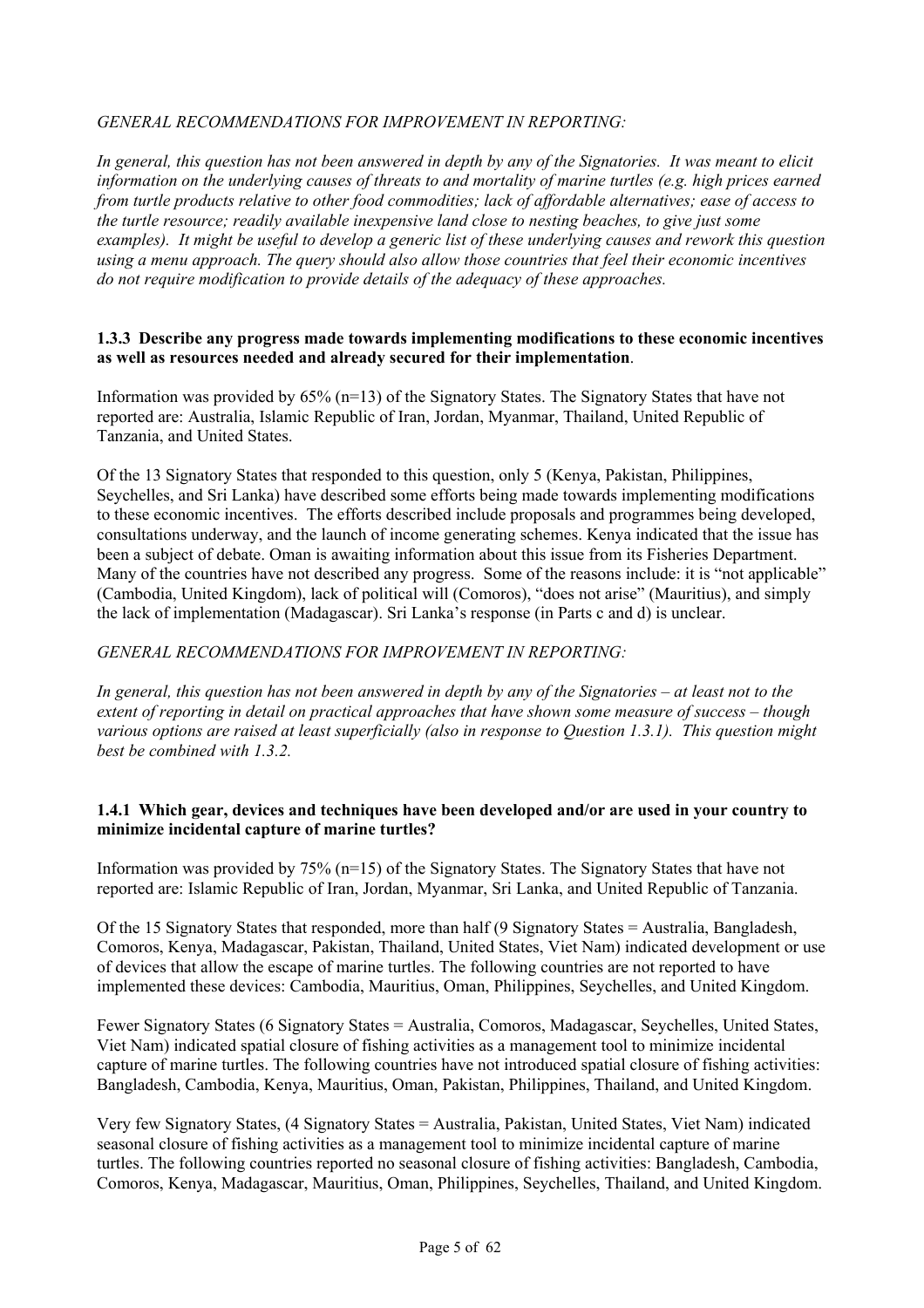Five Signatory States (Australia, Bangladesh, Comoros, Philippines, Seychelles) indicated the introduction of some other measure, including: closure of beaches to vehicle traffic in some areas, release of turtles by fishermen, observation, banning of mechanized fishing, and banning of drift nets. Viet Nam indicated its intention to switch from J-hooks to circle hooks. The following countries did not report any "other" activities to minimize incidental capture: Cambodia, Kenya, Madagascar, Oman, Pakistan, Thailand, United Kingdom, and United States. Mauritius clarified that "no fishing takes place" in its waters.

In summary, more than half of the Signatory States have developed some gear, device and/or technique to minimize incidental capture of marine turtles. Only Australia, United States and Viet Nam have devices that allow escape of marine turtles, as well as spatial and seasonal closure of fishing activities.

## *GENERAL RECOMMENDATIONS FOR IMPROVEMENT IN REPORTING:*

*Before more meaningful observations can be drawn, reporting under this item may need to be improved, both in terms of the number of Signatories reporting and the level of detail provided. It would be useful to allow Signatory States to specify more precisely what devices are in use, and to comment on their experience in using these devices, or difficulties in introducing them, as the case may be, and the length of time it took them to implement these devices. It may be appropriate also to distinguish between the development and actual use of a particular device or technique, which the current questionnaire does not do.* 

#### **1.4.2 Describe in more detail any initiatives undertaken with fisheries industries and fisheries management organisations to implement mitigation measures in national waters and on the high seas.**

Information was provided by 70% (n=14) of the Signatory States. The Signatory States that have not reported are: Comoros, Jordan, Myanmar, Oman, Thailand, and United Republic of Tanzania.

Most of the Signatory States have undertaken initiatives with fisheries industries and management organisations to implement mitigation measures. However, the extent to which these initiatives have been undertaken varies among countries. Australia appears to be most advanced in this regard, having worked collaboratively to, among other things: adopt a National Policy on Fisheries Bycatch, develop bycatch action plans, techniques and codes of practice, implement seasonal and permanent closures, undertake education and outreach, implement an observer programme in some fisheries, and undertake work on marine debris.

Most other Signatory States have some level of cooperation with fisheries departments or organisations, although not all report explicitly on the nature of the interaction. The activities reported include: encouraging fishermen to release turtles, implementing initiatives to use TEDs, acquisition of monitoring equipment, establishing observer programmes, enforcing laws, banning destructive techniques, regulating fishing, and establishing protected areas. In Cambodia, Mauritius, and Seychelles, the issue of fisheries interactions is reported to be either "not applicable" or not of major concern.

## *GENERAL RECOMMENDATIONS FOR IMPROVEMENT IN REPORTING:*

*Although the number of Signatories reporting could be much improved, several countries have attempted to describe the nature of the collaboration with agencies responsible for fisheries management. In most instances, these interactions could be elaborated in more detail to give a more complete picture of the extent of ongoing collaboration. It would be useful if each country indicated whether initiatives implemented applied to national waters and/or high seas.*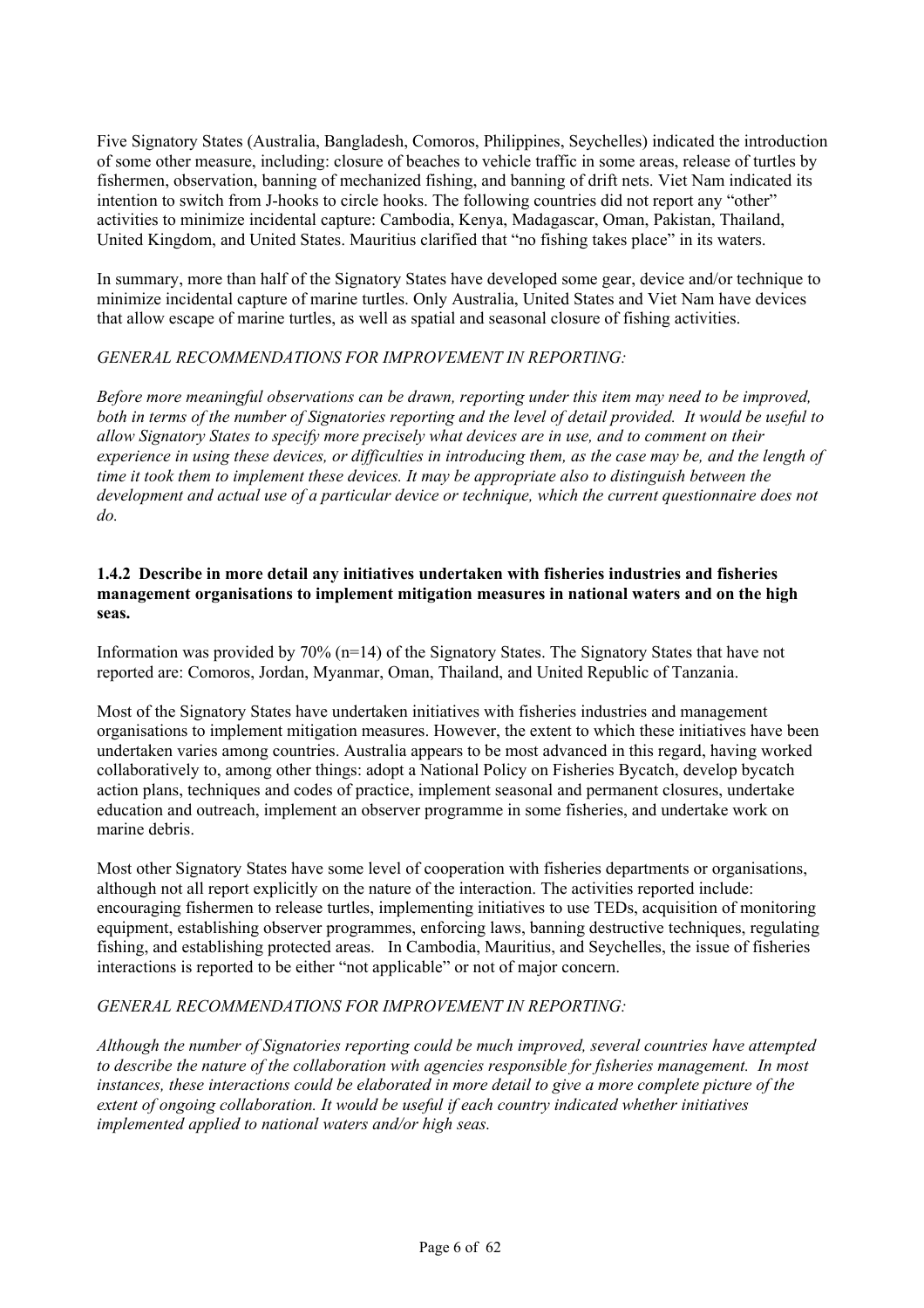## **1.4.3 Describe any procedures or training programmes developed to promote implementation of these measures (e.g. vessel monitoring systems, inspections, on-board observer programmes etc.)**

## *[NB: a programming error temporarily prevents the responses to this question from appearing in the Online Report Viewer]*

Information was provided by  $65\%$  (n=13) of the Signatory States. The Signatory States that have not reported are: Comoros, Islamic Republic of Iran, Jordan, Myanmar, Philippines, Thailand, and United Republic of Tanzania.

Six of the Signatory States that reported (Australia, Kenya, Madagascar, Sri Lanka, United Kingdom, United States) have conducted workshops to educate fishers (Australia); have on-board observer programmes (Madagascar) or vessel monitoring systems/sea inspections (Australia, Kenya, Sri Lanka, United Kingdom); or have conducted training programmes for TEDs and longline practices (United States). Australia, in particular, has implemented a very extensive programme. Pakistan indicated that such measures would be undertaken in the future; information for Oman was being sought. Bangladesh has not yet developed any procedures or training programmes to promote implementation of these measures. Cambodia, Mauritius and Seychelles reported that the need for such procedures or programmes was not applicable in their national context. Viet Nam provided a broad response that did not specifically address the question.

## *GENERAL RECOMMENDATIONS FOR IMPROVEMENT IN REPORTING:*

*More than half of the Signatories responded to this question, however, the information provided by most gives only a superficial account of the relevance of the monitoring and training conducted to marine turtle by-catch mitigation. Most likely, there is under-reporting of the measures that have actually been undertaken and, among those reporting, more detailed information could be forthcoming.* 

#### **1.4.4 Has your country exchanged information and provided technical assistance to other signatory States to promote these activities?**

Information has been provided by 75% (n=15) of the Signatory States. The Signatory States that have not reported are: Comoros, Islamic Republic of Iran, Jordan, Myanmar, and United Republic of Tanzania.

Of the 15 Signatory States that reported, only Australia and United States have exchanged information and/or provided technical assistance to other Signatory States to promote implementation of by-catch mitigation measures. Australia appears to have done extensive work in exchanging information and providing assistance. United States too is known to have carried out more activities in this regard than have been enumerated. Kenya organized a workshop to facilitate the exchange of information. Philippines reported on information exchange and discussion through SEAFDEC-ASEAN fora. Viet Nam also indicated collaboration within SEAFDEC and other groups.

Most countries (7 Signatory States = Bangladesh, Madagascar, Oman, Pakistan, Seychelles, Sri Lanka, United Kingdom) have apparently not exchanged information with, or provided technical assistance to, other countries in this area. Sri Lanka is reportedly in the process of initiating an exchange programme with India. Mauritius and Cambodia indicated that this activity was "not applicable", and Thailand expressed uncertainty.

#### *GENERAL RECOMMENDATIONS FOR IMPROVEMENT IN REPORTING:*

*Reporting under this item was rather definitive. Although more Signatories should report on any activities undertaken, the overall characterisation of implementation is likely to remained unchanged.*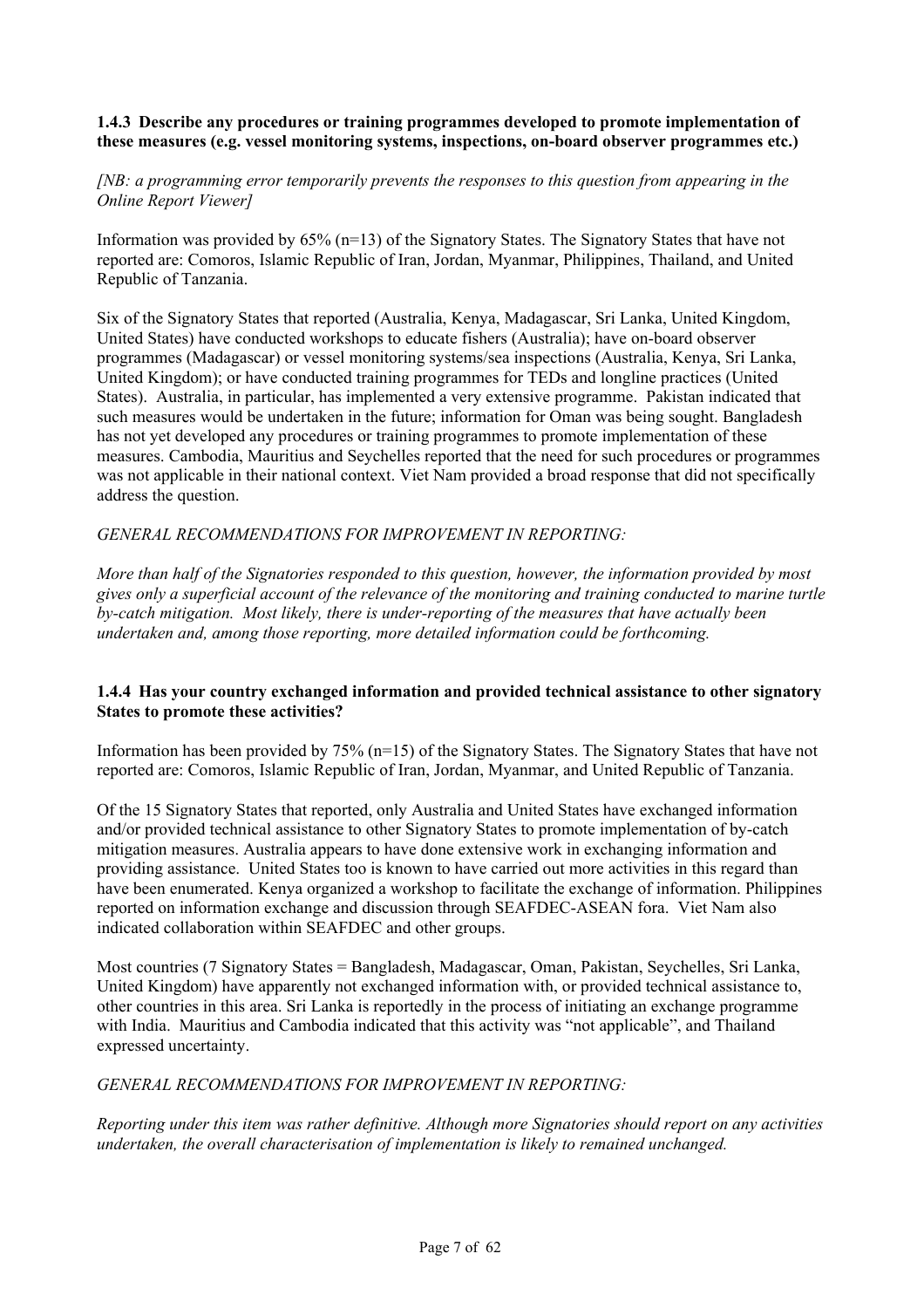#### **1.4.5 What measures has your country taken in support of UN General Assembly Resolution 46/215 concerning the moratorium on the use of large-scale driftnets?**

Information has been provided by 80% (n=16) of the Signatory States. The Signatory States that have not reported are: Comoros, Jordan, Myanmar, and United Republic of Tanzania.

Of the Signatory States that reported, more than half (9 Signatory States = Australia, Bangladesh, Madagascar, Mauritius, Philippines, Seychelles, Sri Lanka, United Kingdom, United States) have indicated that partial or complete measures have been introduced to implement the moratorium on the use of large-scale drift nets, notably domestic legislation prohibiting the use of such nets. Sri Lanka is promoting the use of long-line fishing over driftnet fishing. Of the remaining countries, Islamic Republic of Iran and Thailand have no measures in place; Kenya does not know if measures exist; Oman is in the process of implementing measures; Pakistan is still collecting the information; and the issue is "not applicable" in Cambodia. Viet Nam has yet to make its final decision on the use of large-scale driftnets. Although not requested by this query, Viet Nam also indicates that there is no requirement for TEDs on Vietnamese vessels.

## **1.4.6 Has your country developed and/or implemented net retention and recycling schemes?**

Information has been provided by 70% (n=14) of the Signatory States. The Signatory States that have not reported are: Islamic Republic of Iran, Jordan, Myanmar, Thailand, United Republic of Tanzania, and United States.

Very few Signatory States (Australia, Comoros, Philippines, and Viet Nam) have indicated that they have developed or are developing net retention and/or recycling schemes. Australia is in the process of developing mitigation activities in relation to marine debris in the northern and eastern parts of the country and is investigating the potential for recycling nets; substantial governmental funding is supporting these initiatives. Philippines is addressing the issue of discarded crab gill nets. Although Viet Nam has indicated that it has undertaken some efforts, the information is unknown or unavailable.

Five Signatory States (Bangladesh, Kenya, Oman, Seychelles, Sri Lanka) have not developed and/or implemented these schemes. However, both Comoros and Kenya have indicated certain net prohibition laws. The issue is said to be "not applicable" in Cambodia, Mauritius and United Kingdom. Madagascar is uncertain if these schemes had been developed or implemented. Pakistan has yet to collect the information from the concerned agency.

## **1.4.7 Does your country provide and ensure the use of port facilities for the disposal of ship-borne waste?**

Information has been provided by 75% (n=15) of the Signatory States. The Signatory States that have not reported are: Jordan, Myanmar, Thailand, United Republic of Tanzania, and United States.

Of the 15 Signatory States that reported, most (9 Signatory States = Australia, Islamic Republic of Iran, Kenya, Madagascar, Mauritius, Oman, Seychelles, Sri Lanka, Viet Nam) have some port facilities that ensure disposal of ship-borne waste, although not all ports in all the countries have these facilities. Australia and Seychelles provide more detail about disposal of different waste products, including garbage, oil and fish scrap. Interestingly, in Viet Nam ship-borne waste is reused by private companies to produce new types of steel. Philippines has a policy in place, but monitoring of compliance is lacking, and discussions are underway to rectify this. Bangladesh, Cambodia and Comoros have no facilities to ensure waste disposal. The issue is "not applicable" to United Kingdom, and Pakistan is still collecting the relevant information from the concerned agency.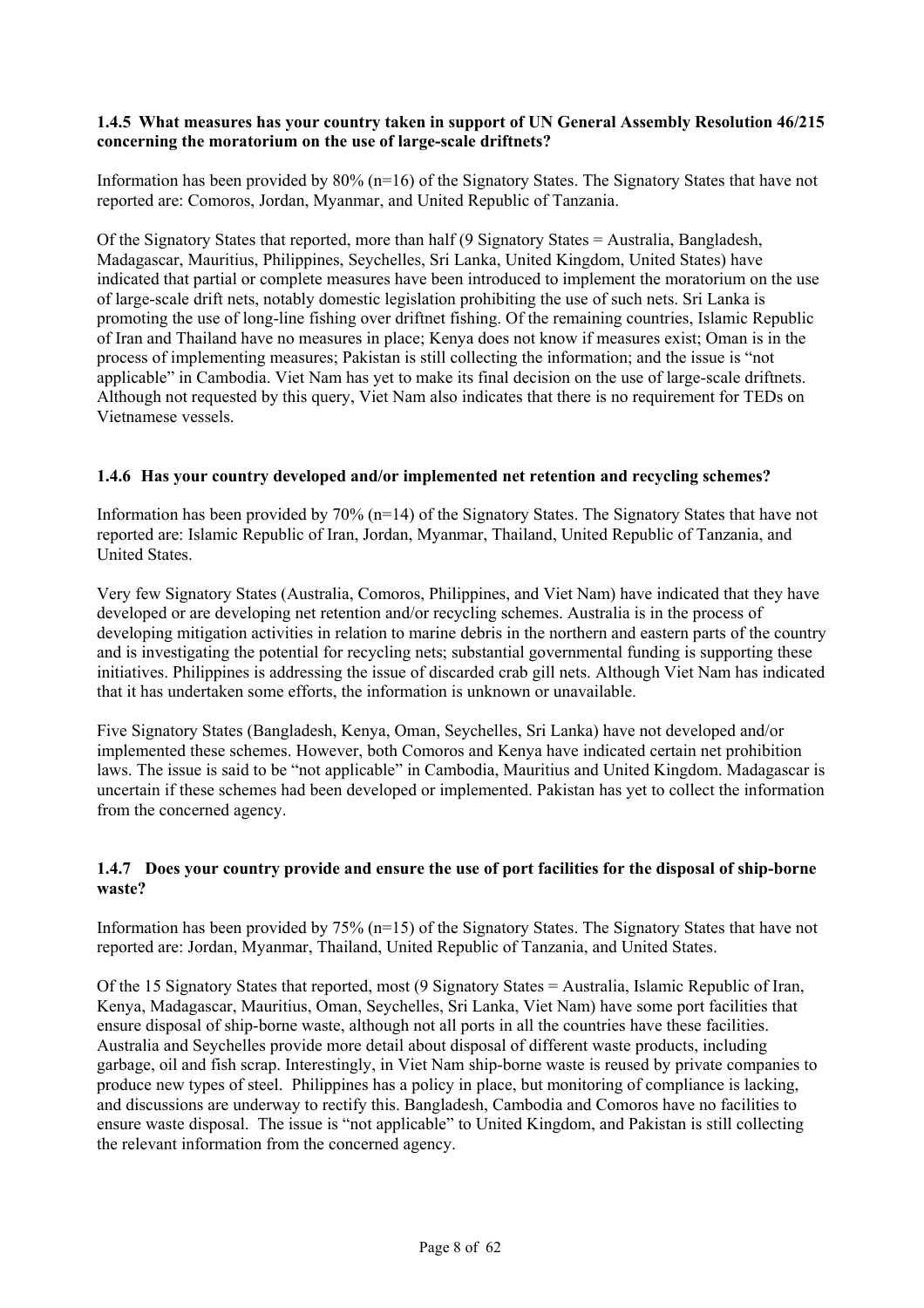#### **1.5.1 Has your country already enacted legislation to prohibit direct harvest and domestic trade in marine turtles, their eggs, parts and products? Please give details, including any exceptions made.**

Information has been provided by 85% (n=17) of the Signatory States. The Signatory States that have not reported are: Jordan, Myanmar, and United Republic of Tanzania.

Almost all of the 15 Signatory States reporting (Australia, Cambodia, Comoros, Islamic Republic of Iran, Kenya, Madagascar, Mauritius, Oman, Pakistan, Philippines, Seychelles, Sri Lanka, Thailand, United Kingdom, United States, Viet Nam) have already enacted some legislation to prohibit direct harvest and domestic trade in marine turtles, their eggs, parts and products, with the sole exception of Bangladesh. Amendment of the Bangladesh Wildlife Act is presently under consideration to include marine turtles.

Almost all the Signatory States, with a few exceptions, list the names of the various laws and legislation, and briefly explain them. Comoros, Islamic Republic of Iran and Pakistan have not provided the titles of the relevant laws, but have explained the significance of the legislation. Oman apparently has enacted legislation, but provided no details. Few Signatory States cite exceptions to the prohibition of direct harvest and trade: Australia makes some exceptions under the Native Title Act and certain exceptions may be made in Mauritius.

## *GENERAL RECOMMENDATIONS FOR IMPROVEMENT IN REPORTING:*

*Reporting under this item is generally adequate. Those few Signatories that have not provided details of relevant legislation or titles of laws should make the necessary consultations and revise the entries accordingly.* 

### **1.5.2 Please indicate the level and the impact of traditional harvest on marine turtles and their eggs. Provide the source of information to make this assessment.**

Information has been provided by  $85\%$  (n=17) of the Signatory States. The Signatory States that have not reported are: Jordan, Myanmar, and United Republic of Tanzania.

Of the 17 Signatory States that responded, very few (two Signatory States = Madagascar, Seychelles) report a high level and impact of traditional harvest. Madagascar cites two references in the literature, while Seychelles provides details on current legal and illegal harvest and impact, export and harvest statistics, and lists a series of publications.

Comoros and Islamic Republic of Iran both indicate modest levels of traditional harvest, with high levels of impact. Comoros' information comes from studies and investigations (details not provided), while Iran's source of information is based on field observations and Marine Environment Bureau reports. Two Signatory States (Kenya and Philippines) report a modest level and impact of traditional harvest. Kenya's information comes from reports, interviews and an ongoing national survey; while Philippines' source of information is the local project.

Three Signatory States (Cambodia, Oman, and Viet Nam) report both low levels and impact of harvest. Cambodia's source of information is local authority reports. Viet Nam lists multiple sources of information: national reports as well as reports from different organisations, research, field and market surveys, questionnaires, and the Fisheries Department. Oman will submit its sources of information at a later date.

Sri Lanka reports low level of harvest with modest impact; no source of information is provided. Bangladesh has indicated low level of harvest with unknown impact; information on harvest level comes from local information and observations.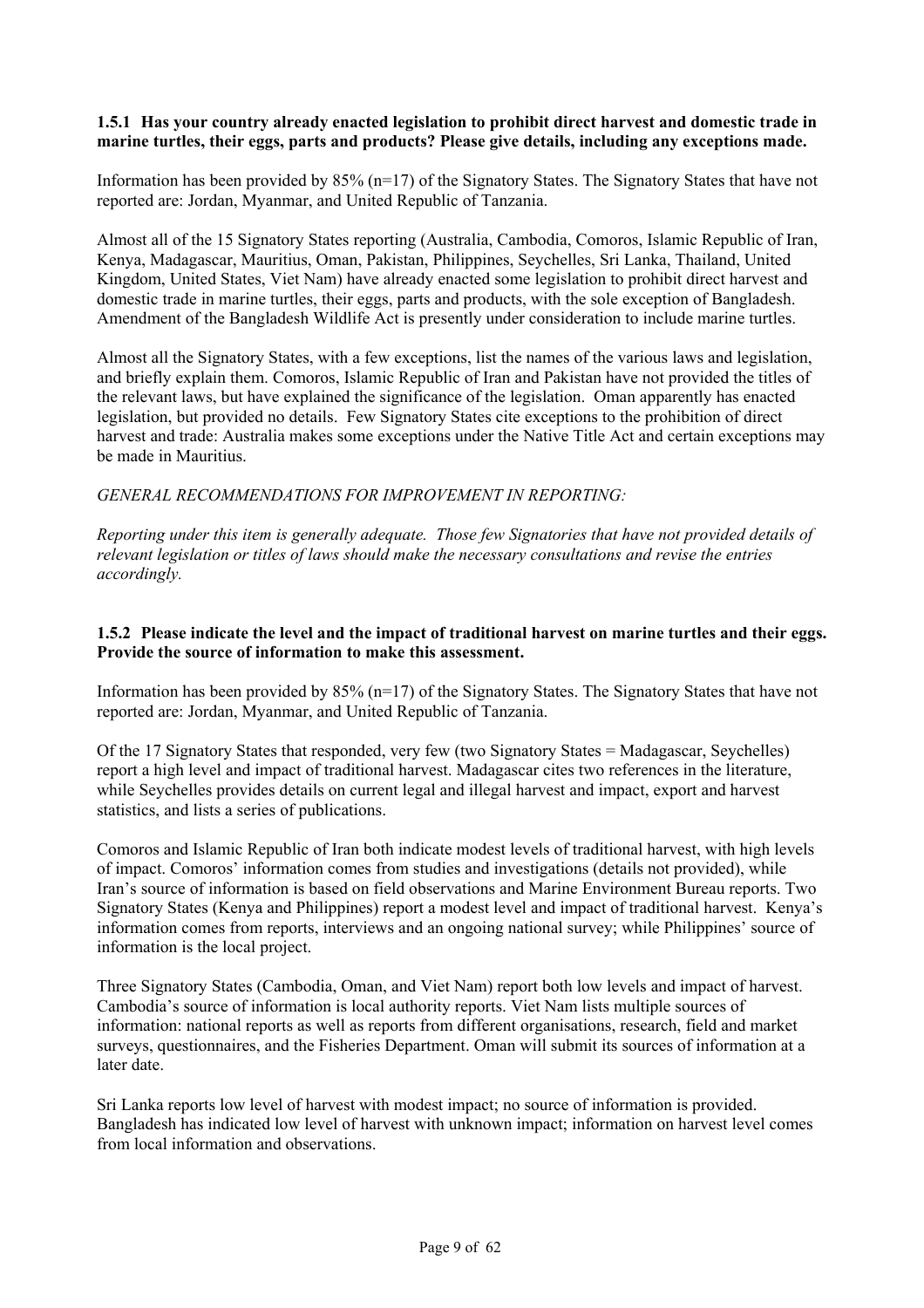Pakistan, Thailand, United Kingdom, and United States report no levels (and therefore impact) of harvest. Of these, only Pakistan has indicated its sources of information – the provincial wildlife departments. United Kingdom refers to its response to 1.3.1, where it indicates that there are no permanent inhabitants in its territory.

In Australia, the levels and impact of harvest are unknown, or at least not quantified accurately, however research in this area is ongoing. Some available information indicates that hawksbill populations in northeast Australia may be declining partly due to turtle and egg harvests in certain areas. The take of green turtles in Western Australia is also reported. Details of a project underway to understand these issues are provided.

Mauritius has not provided a response regarding level of harvest or impact, but has noted that harvest is prohibited, with some exceptions.

## *GENERAL RECOMMENDATIONS FOR IMPROVEMENT IN REPORTING:*

*Where it has not already been done, it would be helpful if more precise information were provided (e.g. detailed citations of published or unpublished reports/studies) to justify the assessments made.*

### **1.5.3 Have any management programmes been established that include limits on levels of intentional harvest? If yes, please give details.**

Information has been provided by 75% (n=15) of the Signatory States. The Signatory States that have not reported are: Islamic Republic of Iran, Jordan, Myanmar, United Republic of Tanzania, and United States.

Of the 15 Signatory States that reported, seven (Bangladesh, Australia, Comoros, Madagascar, Philippines, Seychelles, Viet Nam) have indicated that they have established management programmes that include limits on levels of intentional harvest. Australia recently formed a taskforce to develop a nationally coordinated effort to manage harvest and provides details on ongoing efforts. Seychelles, in particular, has provided an extensive response, which documents in great detail the successive management measures put in place over the past 100 years. Philippines has also given an informative response.

Information on the other Signatory States' programmes is not sufficiently detailed. It is unclear in the case of Comoros and Bangladesh whether any intentional harvest is allowed. Madagascar's response is unclear, and needs a few more details and explanation. Viet Nam's response also needs further elaboration.

Eight Signatory States (Cambodia, Kenya, Oman, Mauritius, Pakistan, Sri Lanka, Thailand, United Kingdom) have not established management programmes that include limits on levels of intentional harvest; of these, the issue is indicated as "not applicable" in Cambodia, Kenya, Mauritius, Pakistan, and United Kingdom. Of these Signatory States, only Kenya and Sri Lanka have reported modest impact of harvest in Question 1.5.2. Level or impact of harvest is either low or does not exist in the other countries.

## *GENERAL RECOMMENDATIONS FOR IMPROVEMENT IN REPORTING:*

*With few exceptions, notably Seychelles, information on management measures related specifically intentional harvest is lacking – either on account of non-reporting or insufficient detail. This is important in view of Kenya and Sri Lanka having reported modest levels of traditional harvest in Question 1.5.2.* 

## **1.5.4 What are the cultural and traditional values, and economic uses of marine turtles in your country (consumptive and non-consumptive)?**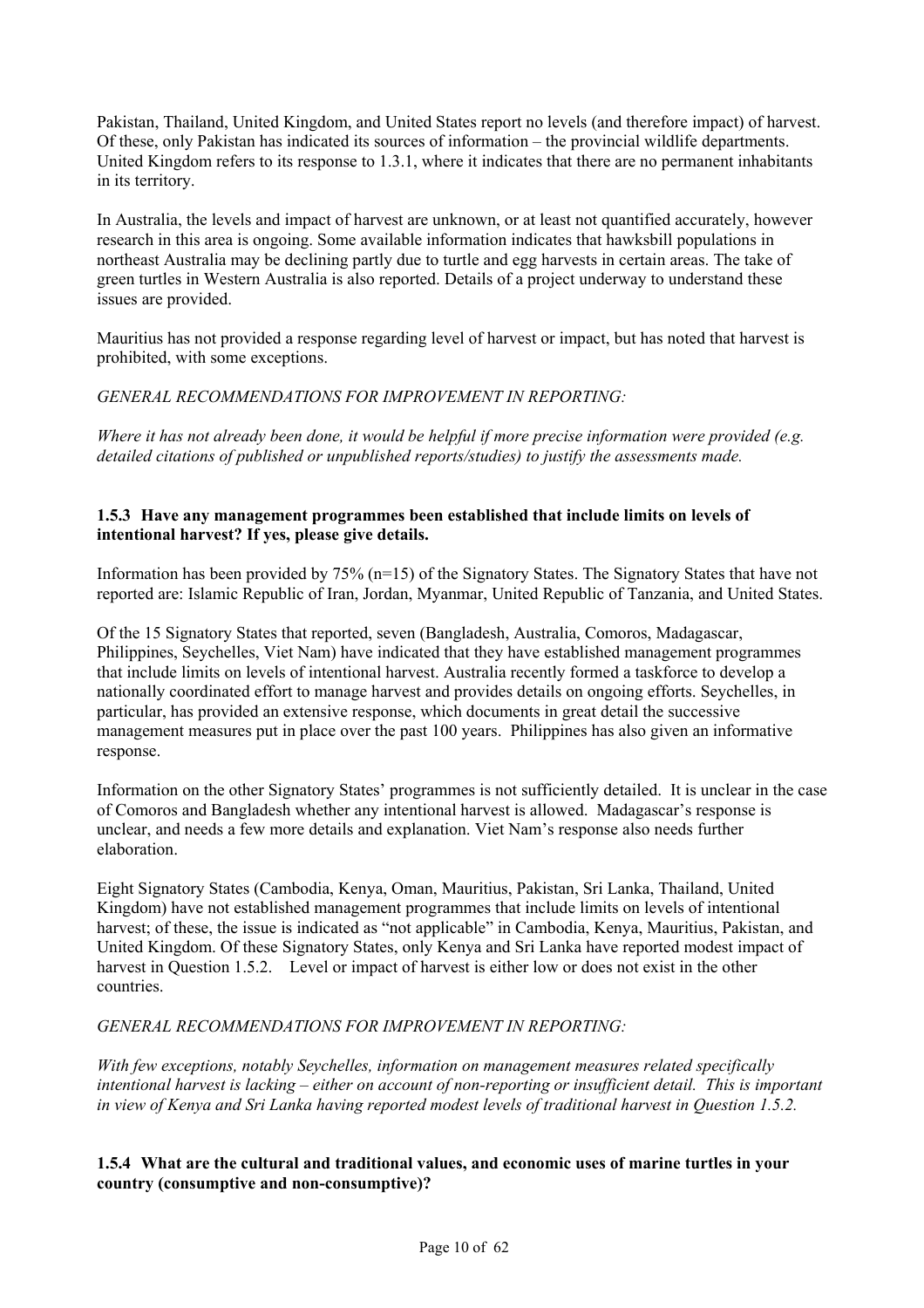Information has been provided by 80% (n=16) of the Signatory States. The Signatory States that have not reported are: Jordan, Myanmar, United Kingdom, and United Republic of Tanzania.

Of the 16 Signatory States that reported, most (11 Signatory States = Australia, Cambodia, Comoros, Islamic Republic of Iran, Kenya, Madagascar, Oman, Philippines, Seychelles, Sri Lanka, Viet Nam) had cultural/traditional consumption of turtle meat. Turtle meat was reportedly not consumed in Bangladesh, Mauritius, Pakistan, Thailand or United States.

Most of the Signatory States reporting (11 Signatory States = Australia, Bangladesh, Comoros, Islamic Republic of Iran, Kenya, Madagascar, Oman, Philippines, Seychelles, Sri Lanka, Viet Nam) have turtle egg consumption. Cambodia, Mauritius, Pakistan, Thailand, and United States have no egg consumption.

Half the Signatory States (8 Signatory States = Australia, Bangladesh, Kenya, Madagascar, Philippines, Seychelles, Sri Lanka, Viet Nam) make use of turtle shell for economic purposes. Turtle shell is reportedly not used in Cambodia, Comoros, Islamic Republic of Iran, Oman, Mauritius, Pakistan, Thailand and United States.

Turtle fat is consumed in very few Signatory States (4 Signatory States = Australia, Kenya, Seychelles, Viet Nam). Bangladesh, Cambodia, Comoros, Islamic Republic of Iran, Oman, Madagascar, Mauritius, Pakistan, Philippines, Sri Lanka Thailand, and United States have no fat consumption.

In half the Signatory States reporting (8 Signatory States = Australia, Islamic Republic of Iran, Kenya, Oman, Philippines, Seychelles, Sri Lanka, Viet Nam) turtles are used for traditional medicine. Bangladesh, Cambodia, Comoros, Madagascar, Mauritius, Pakistan, Thailand, and United States do not use turtles for traditional medicine.

A majority of the Signatory States reporting (11 Signatory States = Bangladesh, Australia, Comoros, Kenya, Oman, Pakistan, Philippines, Seychelles, Sri Lanka, United States, Viet Nam) have eco-tourism programmes centred on turtles. Cambodia, Islamic Republic of Iran, Madagascar, Mauritius, and Thailand have no such eco-tourism programmes.

In just under than half the Signatory States reporting (7 Signatory States = Australia, Comoros, Kenya, Oman, Philippines, Seychelles, Viet Nam) turtles are regarded as being culturally/traditionally significant. Viet Nam reported that fresh sea turtle blood is considered by some to be a stimulant for sportsmen and a treatment for cancer. Turtles are reportedly not culturally/traditionally significant in Bangladesh, Cambodia, Islamic Republic of Iran, Madagascar, Mauritius, Pakistan, Sri Lanka, Thailand, and United States. (However, Cambodia has indicated that buying and releasing a turtle is considered good luck.)

Mauritius and Thailand clarified that there is no harvesting and no traditional use, respectively; Australia added that turtles have been the focus of curriculum development in Aboriginal schools. Pakistan noted that eco-tourism is at an early stage.

#### *GENERAL RECOMMENDATIONS FOR IMPROVEMENT IN REPORTING:*

*When revising the reporting template, it would be useful to allow Signatories the opportunity to elaborate on their responses with regard to consumptive and non-consumptive uses of turtles and to describe their relative prevalence and value; and to compare these responses to other published reports.* 

#### **1.5.5 Describe any management agreements being negotiated, or already in place, with other concerned States in relation to sustainable levels of traditional harvest.**

Information has been provided by 75% (n=15) of the Signatory States. The Signatory States that have not reported are: Jordan, Myanmar, Thailand, United Republic of Tanzania, and United States.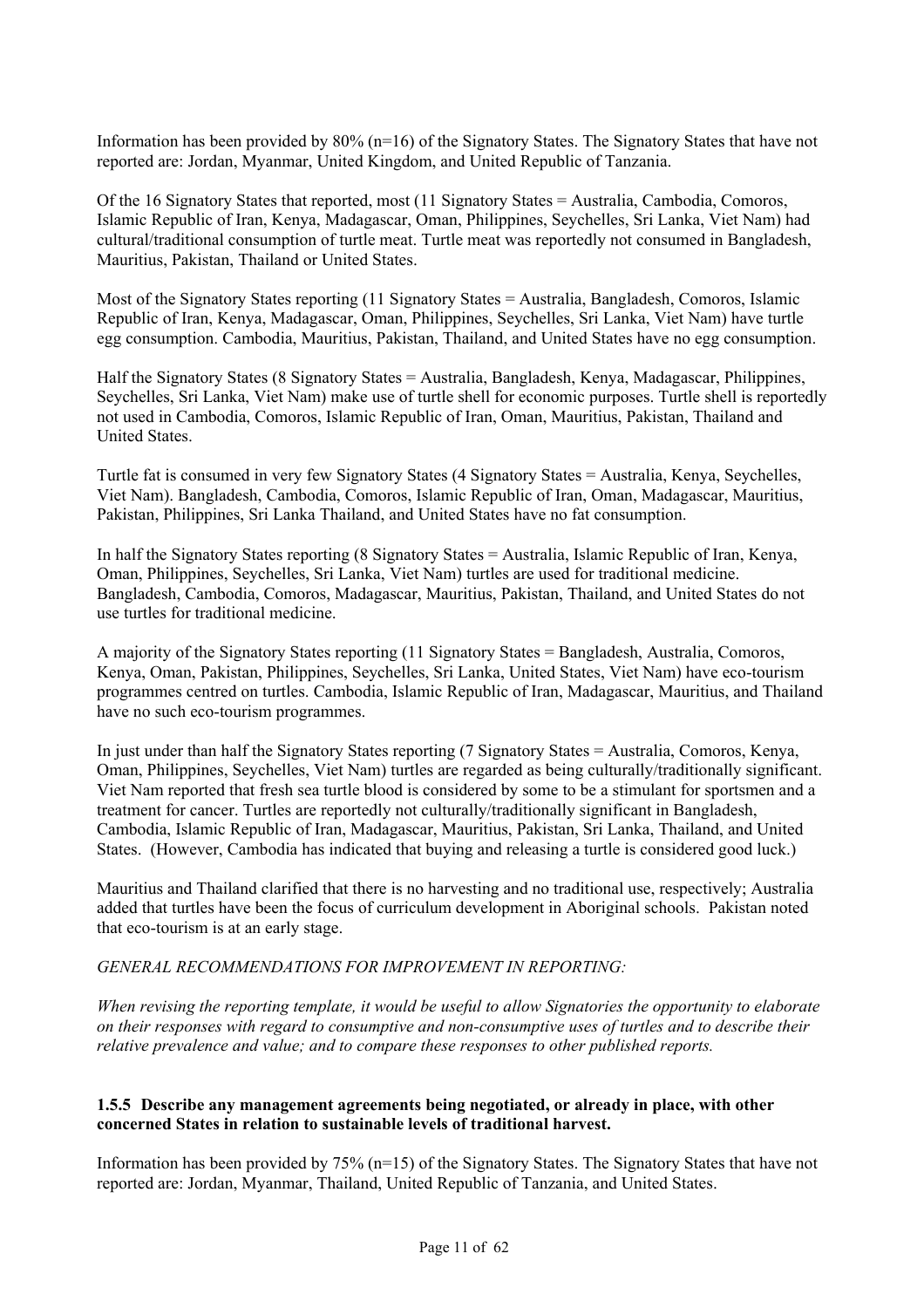Of the 15 Signatory States that reported, only a few (3 Signatory States = Australia, Comoros, Philippines) have one or two management agreements already in place, or being negotiated, with other concerned States in relation to sustainable levels of traditional harvest. Australia already has relevant agreements with Indonesia (1974) and Papua New Guinea (1985), and details of these agreements are provided. Philippines has a bilateral agreement with Malaysia covering the Turtle Islands; and it intends to deal with the issue of sustainable levels of traditional harvest in the framework of a memorandum of understanding signed with Indonesia and Malaysia in February 2004.

Comoros collaborates with the turtle research centre in Reunion, however it is unclear whether this concerns a management agreement related to traditional harvest. Bangladesh, Islamic Republic of Iran, Madagascar, Mauritius, Oman, Seychelles, Sri Lanka, and Viet Nam have no agreements being negotiated or in place with other concerned States in relation to sustainable levels of traditional harvest. The issue is considered "not applicable" or "not relevant" in Cambodia, Kenya, Pakistan, and United Kingdom.

### **1.6.1 Has your country undertaken a recent evaluation of the effectiveness of its nest and beach management programmes? If yes, provide a reference/contact for any published or unpublished reports.**

Information has been provided by  $85\%$  (n=17) of the Signatory States. The Signatory States that have not reported are: Jordan, Myanmar, and United Republic of Tanzania.

Of the 17 Signatory States that reported, most (12 Signatory States = Australia, Bangladesh, Comoros, Islamic Republic of Iran, Pakistan, Philippines, Seychelles, Sri Lanka, Thailand, United Kingdom, United States, Viet Nam) have indicated that they have undertaken a recent evaluation of the effectiveness of their nest and beach management programmes. However, from the additional details provided it appears that some Signatory States may have misinterpreted the question. Many countries list references that confirm the existence of nest and beach management programmes, or mention that (scientific research) studies have been conducted at certain locations, without indicating whether they have included a critical evaluation of their effectiveness.

Only responses of Australia, Bangladesh, Philippines, United States, United Kingdom, and partially Seychelles suggest that a recent review of programme effectiveness was carried out, though few if any details are given. Australia has indicated that a Technical Working Group has been created to draft national protocols for monitoring marine turtle programs.

Cambodia, Kenya, and Madagascar, have not carried out any recent evaluation of effectiveness; Kenya added that it considers such a review "not applicable" and Madagascar clarified that its studies are too recent. Mauritius expressed uncertainty whether such a review had been carried out.

#### *GENERAL RECOMMENDATIONS FOR IMPROVEMENT IN REPORTING:*

*Although the wording of this question is quite clear, it appears to have been misinterpreted by many respondents, or perhaps the need for periodic assessments of the success or failure of ongoing management programmes has yet to take hold in many countries. Nevertheless, this important question merits inclusion in the reporting scheme and warrants follow-up by all Signatory States. Perhaps the question should request also the date when the evaluation took place, in order to further clarify the meaning.*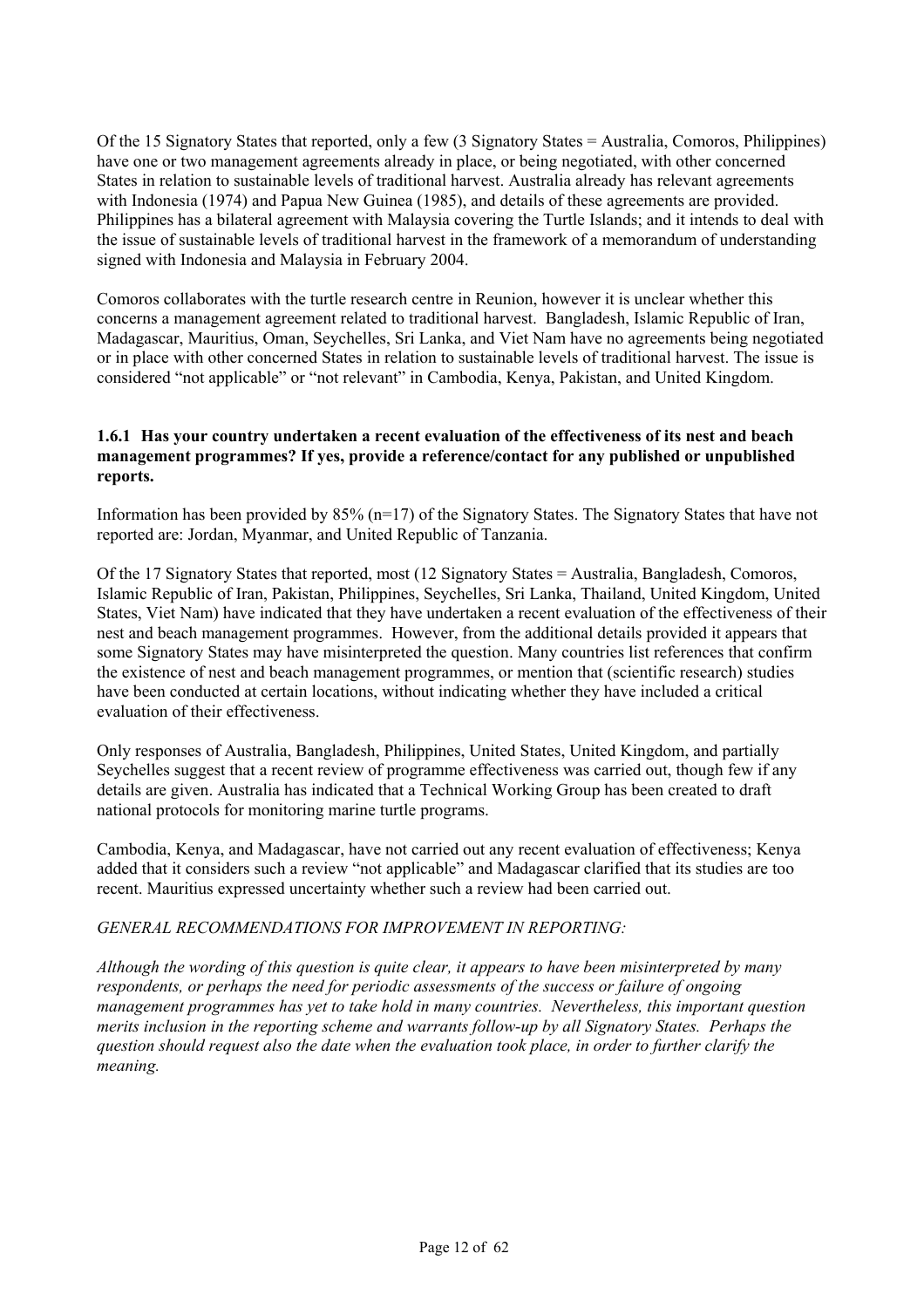#### **1.6. 2. What measures are in place to minimise or reduce the mortality of eggs, hatchlings and nesting females (including that caused by feral and domestic animals)?**

Information has been provided by  $85\%$  (n=17) of the Signatory States. The Signatory States that have not reported are: Jordan, Myanmar, and United Republic of Tanzania.

All of the Signatory States (Australia, Cambodia, Comoros, Islamic Republic of Iran, Kenya, Madagascar, Mauritius, Oman, Pakistan, Philippines, Seychelles, Sri Lanka, Thailand, United Kingdom, United States) report on one or several measures in place to minimize or reduce the mortality of eggs, hatchlings and nesting females. Monitoring and protection, education and awareness programmes, and legislation, appear to be quite common, but other measures include: predator control, community involvement, egg relocation/hatchery programmes, beach clean-ups, light pollution reduction, beach guarding, etc. Australia, in particular, has undertaken a wide diversity of measures country-wide and lists its different activities; its Recovery Plan is available online. Philippines and Sri Lanka are among those that mention specific measures that are being implemented.

## *GENERAL RECOMMENDATIONS FOR IMPROVEMENT IN REPORTING:*

*The level of detail varies among countries and in most of the responses is insufficient to describe what is actually being done on the ground. Nor is the outcome of such interventions stated (i.e. whether the geographic coverage is adequate; whether the measures are generally working effectively, based on certain success criteria etc.) It would be helpful also to indicate whether these management measures are widely applied, or rather are used only selectively at particular locations, because of resource constraints).*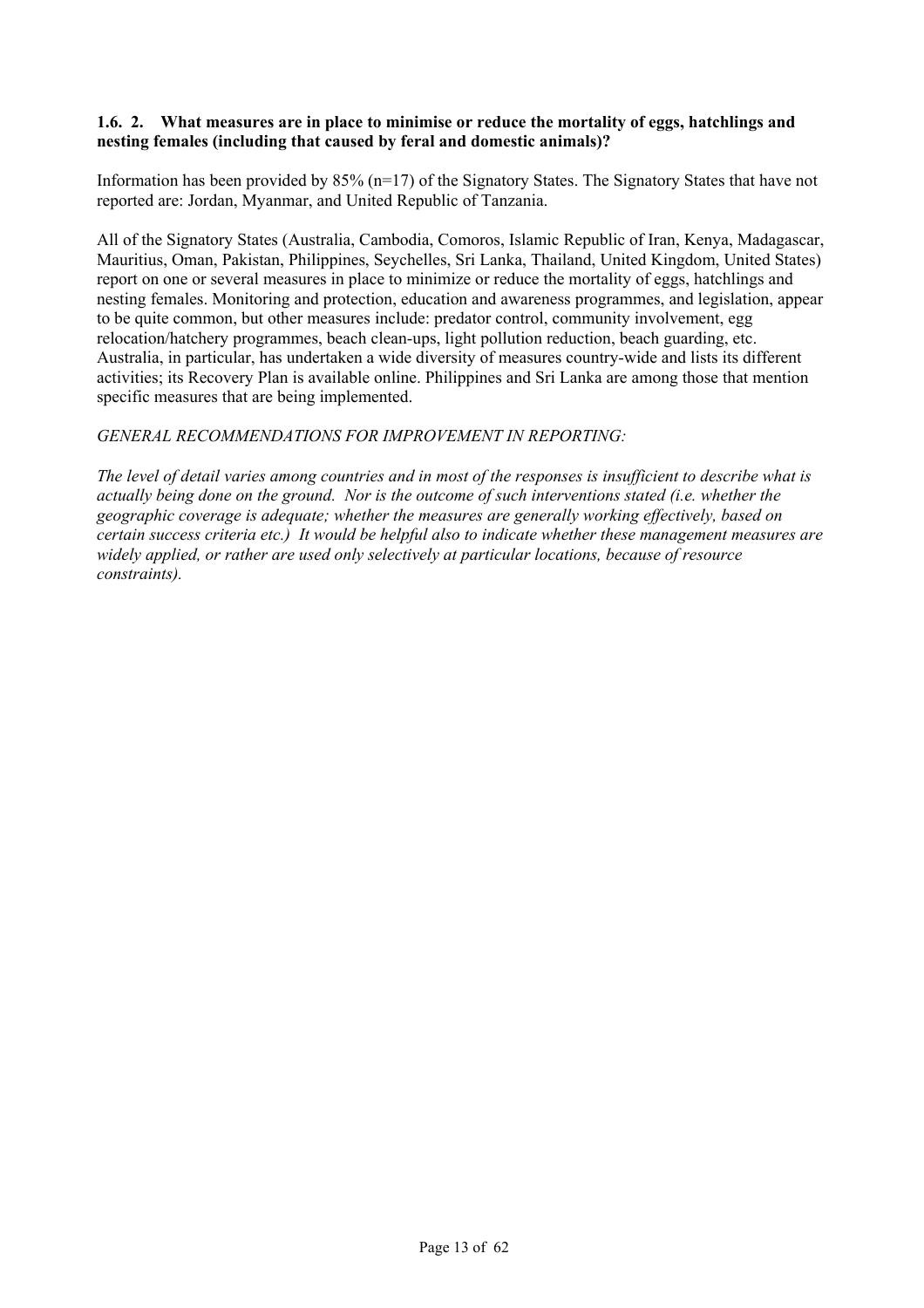# **OBJECTIVE II: PROTECT, CONSERVE AND REHABILITATE MARINE TURTLE HABITATS**

## **2.1.1 What incentives are there for assuring adequate protection of critical habitat outside of established protected areas?**

Information has been provided by 80% (n=16) of the Signatory States. The Signatory States that have not reported are: Jordan, Myanmar, United Republic of Tanzania, and United States.

At least 9 of the Signatory States (Australia, Comoros, Kenya, Madagascar, Philippines, Seychelles, Sri Lanka, Thailand, Viet Nam) appear to have some incentive or initiative to assure adequate protection of critical habitat outside of established protected areas, though not all of them are fully implemented. These initiatives range from legal frameworks (e.g., Australia, Philippines) to law enforcement, education, community participation, alternative livelihoods, awards, cash incentive schemes, eco-tourism, and other sea turtle monitoring activities. The issue is reported not to apply to United Kingdom or to areas in Oman that are very remote with little human access.

Cambodia, Islamic Republic of Iran, Pakistan, and Mauritius have no initiatives for protection of critical habitat outside of established protected areas. Pakistan indicates that such incentives will be included as part of a UNDP/GEF-funded wetland project. In Bangladesh, critical habitats have yet to be identified.

*GENERAL RECOMMENDATIONS FOR IMPROVEMENT IN REPORTING:*

*The level of detail in most of the responses is insufficient to assess what is actually being done in practice, and this is likely a reflection of overall difficulty in achieving adequate protection outside of established areas.* 

#### **2.1.2 Are assessments routinely made of the environmental impact on marine turtles and their habitats of marine and coastal development and other human activities? If yes, give details.**

Information has been provided by  $85\%$  (n=17) of the Signatory States. The Signatory States that have not reported are: Jordan, Myanmar, and United Republic of Tanzania.

Of the 17 Signatory States that reported, 11 (Australia, Comoros, Islamic Republic of Iran, Kenya, Oman, Philippines, Seychelles, Sri Lanka, Thailand, United States, and Viet Nam) carry out assessments, to varying degrees, of the environmental impact of marine and coastal development and other human activities. Australia, Kenya, Seychelles, Sri Lanka, United States and Viet Nam all appear to carry out impact assessments specifically addressing marine turtles. EIAs are also conducted in other countries (e.g., Islamic Republic of Iran, Pakistan, Philippines, Thailand), but these are not necessarily directed at marine turtles and their habitats. In Madagascar, only observations made by sea turtle project teams are recorded. Cambodia and United Kingdom responded with "not applicable." Bangladesh and Mauritius apparently do not carry out such environment impact assessments.

## **2.1.3 In general terms, what measures are in place to manage and regulate the use of beaches and dunes?**

Information has been provided by 85% (n=17) of the Signatory States. The Signatory States that have not reported are: Jordan, Myanmar, and United Republic of Tanzania.

Of the 17 Signatory States that responded, a majority (12 Signatory States = Australia, Comoros, Islamic Republic of Iran, Kenya, Madagascar, Mauritius, Oman, Pakistan, Seychelles, Sri Lanka, United States, and Viet Nam) have regulations regarding location and design of buildings. Some countries further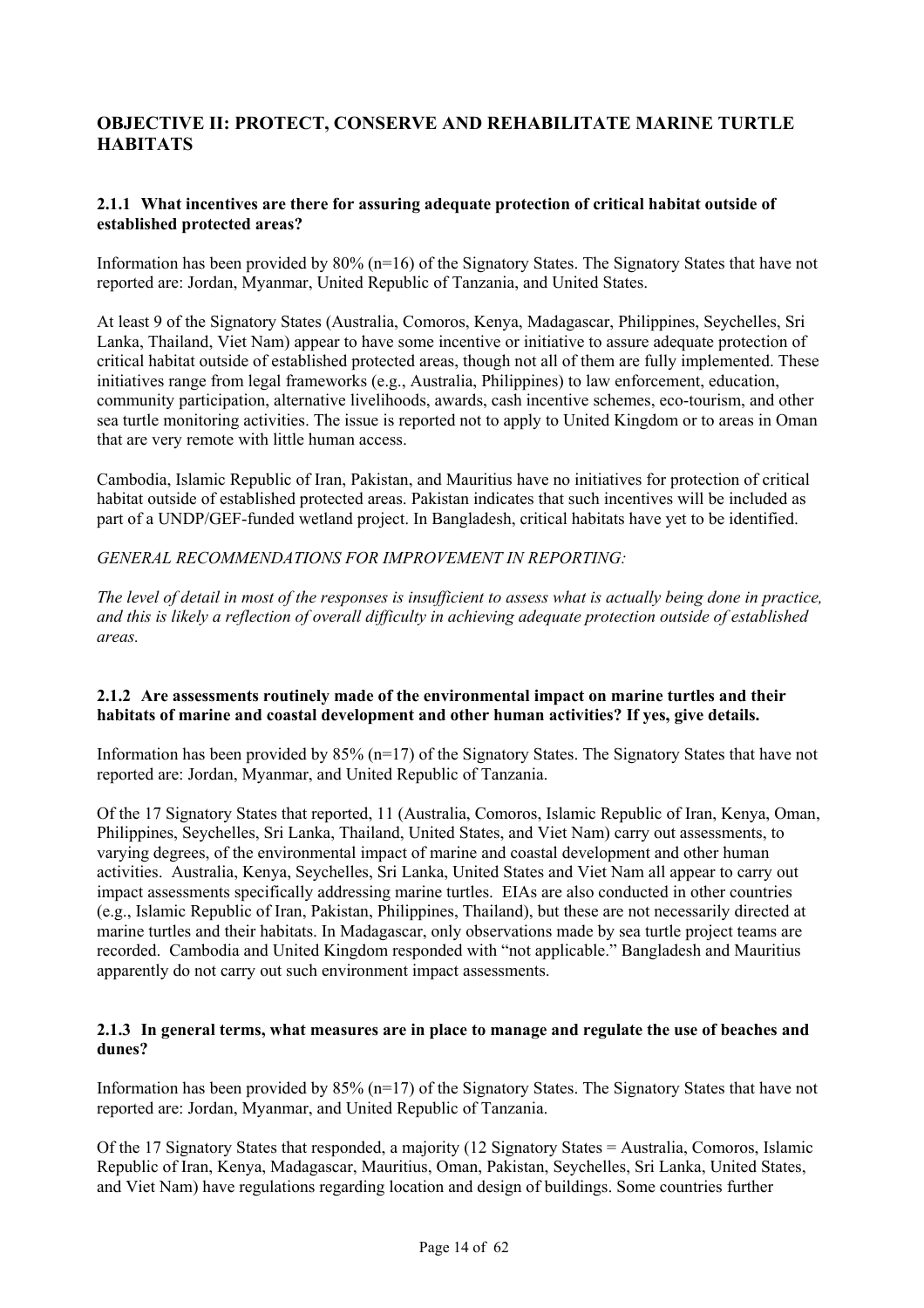commented on the existence of regulations to maintain a certain distance from the water (Mauritius, Seychelles); the extent of legal protection and conservation activities at certain locations (Sri Lanka); and the difficulties in enforcement (Kenya, Madagascar, Pakistan, Viet Nam).

Only five Signatory States (Australia, Comoros, Kenya, Mauritius, and United States) have regulations on the use of artificial lighting. Mauritius indicates that there are regulations for use of artificial light while fishing. In Seychelles, developers are encouraged to minimize the impact of artificial lights. Madagascar comments that on its many small islands where tourism is developing, special regulations on artificial lighting are needed.

Fewer Signatory States (Australia, Kenya, Seychelles, United States, Viet Nam) have regulations on the transit of vehicles in nesting areas. Australia further comments that the ability to close beaches to vehicle traffic is limited to certain conservation areas.

Several Signatory States (8 = Australia, Comoros, Kenya, Pakistan, Philippines, Thailand, United Kingdom, and Viet Nam) have other activities that are used to manage and regulate the use of beaches and dunes and have listed them. These activities mostly vary from country to country and include beach closure/controlled access (Australia); certain controls during nesting seasons (Comoros); repossession of major nesting areas lost to tourism (Kenya); prohibition of hunting and harassment of wildlife (Pakistan); guidelines for ecological destination development (Philippines); and briefing of military personnel, various local awareness activities, and "no entry" signs at certain places (United Kingdom). Thailand has indicated that only National Parks and protected areas are managed.

Bangladesh and Cambodia have no measures in place to manage and regulate the use of beaches and dunes.

## **2.1.4 Is water quality monitored, and are steps taken to protect water quality from land based and maritime pollution? If yes, please give details.**

Information has been provided by 80% (n=16) of the Signatory States. The Signatory States that have not reported are: Jordan, Myanmar, Sri Lanka, and United Republic of Tanzania.

Most of the Signatory States reporting (11 = Australia, Islamic Republic of Iran, Kenya, Mauritius, Oman, Pakistan, Philippines, Seychelles, Thailand, United States, Viet Nam) responded positively to this question. Viet Nam, in particular, has listed a diversity of measures to protect water quality. While all these Signatory States have monitoring in place, it is less clear what steps are taken in some countries to protect water quality from land based and maritime pollution (e.g., Kenya, Oman, Thailand, United States). The policy is in place in Philippines, but lacks enforcement and monitoring.

Among the remaining Signatory States, Bangladesh and Cambodia do not monitor water quality and nor does Comoros, but the latter carries out education activities to prevent water pollution. Madagascar does not monitor water quality on a routine basis, nor does United Kingdom because water quality is not known to be adversely affected.

## *GENERAL RECOMMENDATIONS FOR IMPROVEMENT IN REPORTING:*

*Given that the issue of water quality and pollution is likely handled by agencies other than those dealing with marine turtle conservation, it would be useful to solicit information from those agencies (and list them in the response), and to assess and comment on the extent to which sampling corresponds to important habitats for marine turtles (i.e. is any regular monitoring done that is relevant to marine turtle conservation efforts; and, if not, might it be useful, necessary and/or practical to adjust monitoring programmes, accordingly?)*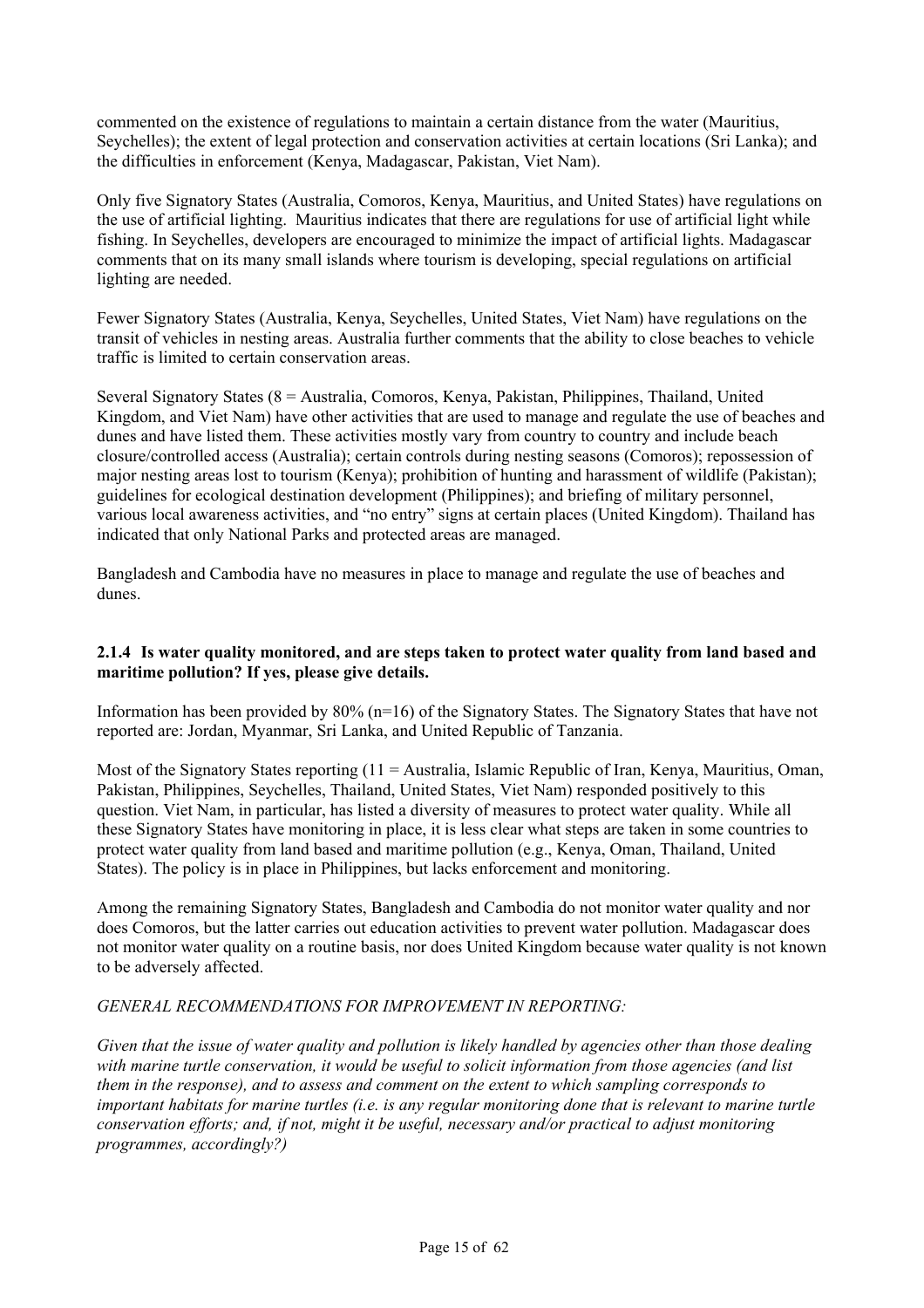#### **2.1.5 What measures are being applied to ensure the effective prohibition of the use of poisonous chemicals and explosives?**

Information has been provided by  $85\%$  (n=17) of the Signatory States. The Signatory States that have not reported are: Jordan, Myanmar, and United Republic of Tanzania.

In almost all of the Signatory States some measure is being applied to ensure the effective prohibition of the use of poisonous chemicals and explosives. Most countries provide some information on the measures being implemented, with the exception of United States. The common measures include laws and legislation, followed by law enforcement and monitoring.

Islamic Republic of Iran reports that no measures are taken because poisonous chemicals and explosives are not used at all. Bangladesh has not taken any measures to ensure the effective prohibition of the use of poisonous chemicals and explosives.

## **2.2.1 Have any efforts been made to re-vegetate frontal dunes at nesting beaches?**

Information has been provided by 70% (n=14) of the Signatory States. The Signatory States that have not reported are: Islamic Republic of Iran, Jordan, Myanmar, Sri Lanka, Thailand, and United Republic of Tanzania.

Of the 15 Signatory States that reported, more than half (8 Signatory States = Australia, Madagascar, Oman, Pakistan, Philippines, Seychelles, United States, Viet Nam) have made efforts to re-vegetate frontal dunes at nesting beaches. Seychelles, in particular, reports on extensive work in various locations. Projects have also been undertaken or are under way in selected locations in Australia and United States. Two countries indicate that efforts have had benefits to marine turtle conservation (Australia, Pakistan) and Philippines has also had success with its programme. Viet Nam's response addresses more issues than the one requested by the query.

Bangladesh, Cambodia, Comoros, Kenya, Mauritius, and United Kingdom do not have dune re-vegetation programmes. Some of the reasons provided include lack of resources (Comoros), irrelevance of the issue (Kenya), lack of dune damage (United Kingdom).

#### *GENERAL RECOMMENDATIONS FOR IMPROVEMENT IN REPORTING:*

*It would be useful, as a few respondents have done, to describe the measures undertaken in more detail, and to comment on their efficacy and any lessons learned that might be of value to other Signatory States.* 

## **2.2.2 Are efforts being made to remove debris that impedes turtle nesting and hatchling production?**

Information has been provided by  $70\%$  (n=14) of the Signatory States. The Signatory States that have not reported are: Islamic Republic of Iran, Jordan, Myanmar, Oman, United Republic of Tanzania, and United States.

Of the 14 Signatory States that reported, half (7 Signatory States = Australia, Comoros, Kenya, Madagascar, Pakistan, Philippines, Sri Lanka) are making an effort to regularly remove debris that could impede turtle nesting and hatchling production, at least on some beaches, and have described their activities in this regard. Australia, in particular, has extensive plans under way. The common theme appears to be beach clean-up programmes. Cambodia and Seychelles do beach clean-ups only occasionally (in the case of the latter, because impediments to turtle nesting are not serious).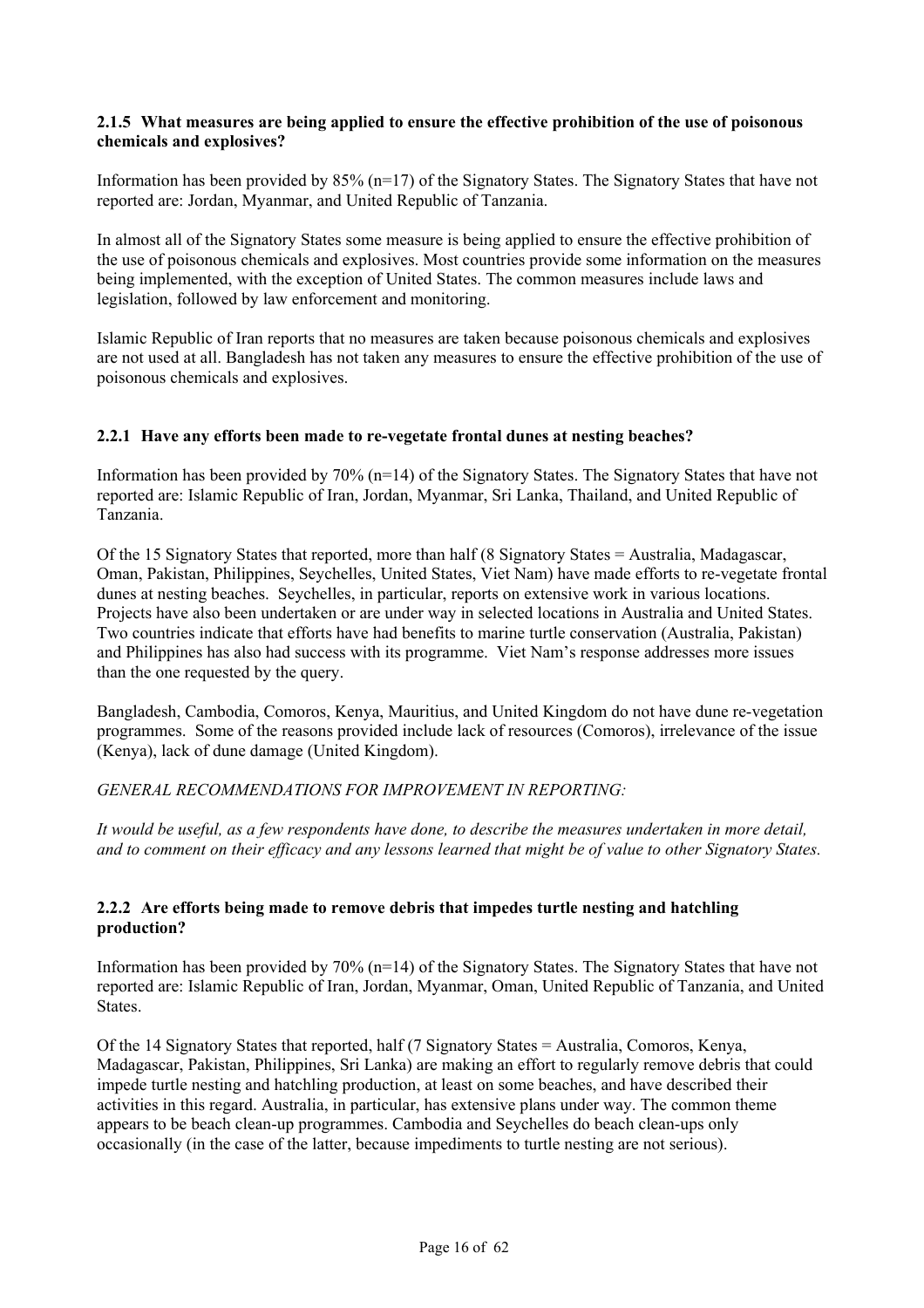Bangladesh, Mauritius, Thailand, United Kingdom, and Viet Nam have not implemented any special measures, although diving groups in Thailand conduct underwater garbage collection. Viet Nam lacks the operating funds to implement this activity, but states that it has some measures to control and prevent coastal erosion.

## **2.3.3 Are efforts being made to recover degraded coral reefs?**

Information has been provided by  $85\%$  (n=17) of the Signatory States. The Signatory States that have not reported are: Jordan, Myanmar, and United Republic of Tanzania.

Of the 17 Signatory States that reported, most (14 Signatory States = Australia, Bangladesh, Cambodia, Comoros, Islamic Republic of Iran, Kenya, Mauritius, Philippines, Oman, Seychelles, Sri Lanka, Thailand, United States, Viet Nam) are monitoring their coral reefs and/or making an effort at some level to recover degraded coral reefs. Most Signatory States describe their activities in this regard, at least superficially, with Seychelles providing very detailed information. Several countries have monitoring activities (e.g., Seychelles, Australia, Comoros, Kenya), whereas some have addressed or are addressing the problem by upgrading legal protection status (Cambodia), developing recovery plans (e.g., Islamic Republic of Iran), relocating sewage outfalls (Mauritius), reducing specific threats (Seychelles, United States), carrying out education and awareness activities (Thailand) and rehabilitation (Thailand).

Among the other countries, Pakistan has yet to explore its coral reefs, United Kingdom does not have degraded reefs, and Kenya is conducting some experiments. Madagascar has no recovery programme; Oman apparently is making efforts in this regard, but has not provided any information.

## *GENERAL RECOMMENDATIONS FOR IMPROVEMENT IN REPORTING:*

*It would be useful, as a few respondents have done, to describe the measures undertaken in more detail, and to comment on their efficacy and any lessons learned that might be of value to other Signatory States.* 

#### **2.2.4 Are efforts being made to recover degraded mangrove and sea grass habitats?**

Information has been provided by 85% (n=17) of the Signatory States. The Signatory States that have not reported are: Jordan, Myanmar, and United Republic of Tanzania.

Of the 17 Signatory States that reported, most (14 Signatory States = Australia, Bangladesh, Cambodia, Islamic Republic of Iran, Kenya, Madagascar, Mauritius, Pakistan, Philippines, Oman, Sri Lanka, Thailand, United States, Viet Nam) are making some effort to recover degraded mangrove and sea grass habitats, but the primary effort by most countries is directed towards reforestation of mangroves.

Sea grass habitat recovery is apparently being undertaken by very few countries (Australia, Mauritius, United States) through: protection (Australia, United States) and regulation of dredging activities and coastal development (Mauritius). Australia has developed an impressive community-based sea grass monitoring programme called 'Seagrass-Watch.' Seychelles is planning a sea grass ecosystem study, but its mangroves are under relatively low pressure. Comoros has no recovery programme due to lack of resources; Sri Lanka has various mangrove recovery projects, but has no sea grass recovery programme. United Kingdom has no significant mangrove habitat. Cambodia's response requires further elucidation.

#### *GENERAL RECOMMENDATIONS FOR IMPROVEMENT IN REPORTING:*

*It would be useful to describe the measures undertaken in more detail, and to comment on their efficacy and any lessons learned that might be of value to other Signatory States.*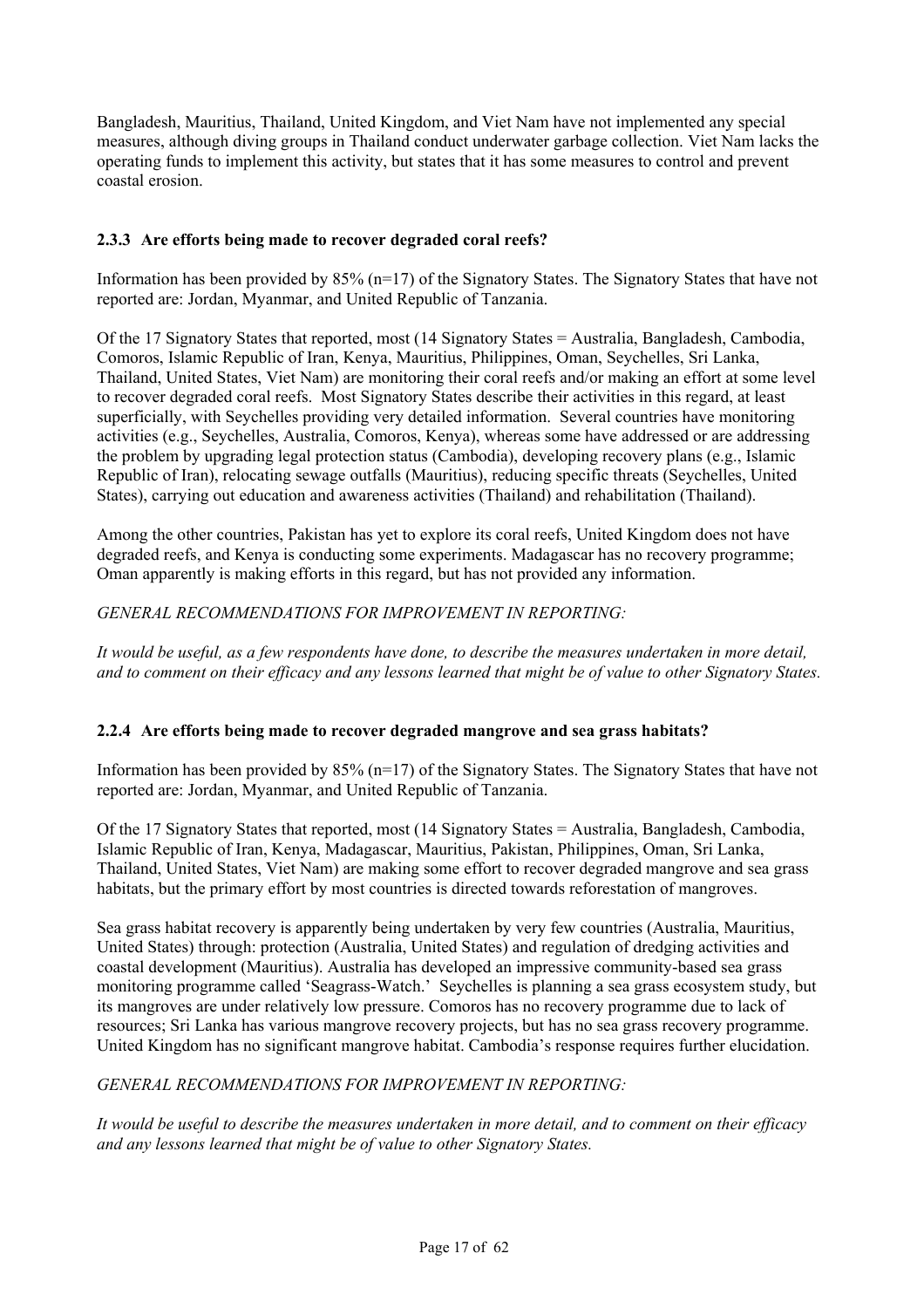## **OBJECTIVE III: IMPROVE UNDERSTANDING OF MARINE TURTLE ECOLOGY AND POPULATIONS THROUGH RESEARCH, MONITORING AND INFORMATION EXCHANGE**

### **3.1.1 Have baseline studies been conducted or other information gathered on marine turtle populations and their habitats in your country? If yes, cite any available relevant literature.**

Information has been provided by  $90\%$  (n=18) of the Signatory States. The Signatory States that have not reported are: Myanmar and United Republic of Tanzania.

All of the Signatory States have conducted baseline studies on marine turtle populations and their habitats, with the exception of Mauritius. Most countries have cited relevant literature, ranging from peer-reviewed journals to proceedings and workshops, but it is unclear (perhaps because the question does not ask explicitly) if these lists are comprehensive. For example, Australia's list of references would be much longer than the 23 references provided. Oman's list on the other hand appears to be quite comprehensive with 41 references. Islamic Republic of Iran indicates some of its studies have not been published and that all the available publications are listed. Some countries (e.g., Sri Lanka) have not as yet published much of their data, and it is unclear if Jordan has any published information. Comoros, Pakistan, and Sri Lanka have conducted baseline studies, and the information will be sent later to the IOSEA MoU Secretariat. United States refers to nesting beach protocols, but it is not clear from the response if baseline studies have been conducted. Viet Nam provides details on the baseline data collected, but it is unclear if any published papers or reports are available.

## *GENERAL RECOMMENDATIONS FOR IMPROVEMENT IN REPORTING:*

*It would be useful if all Signatories States were to maintain lists of relevant literature that could be included in their national reports, as Oman, Seychelles and Australia (among others) have done, at least in part. It would be helpful if these publications and reports were sub-divided into categories such as nesting beach foraging, etc. All the details of the cited literature should be provided.* 

#### **3.1.2 Are** *long-term* **monitoring programmes in place for priority marine turtle populations? If yes, give details.**

Information has been provided by 80% (n=16) of the Signatory States. The Signatory States that have not reported are: Islamic Republic of Iran, Jordan, Myanmar, and United Republic of Tanzania.

Most Signatory States (12 Signatory States = Australia, Comoros, Kenya, Oman, Philippines, Pakistan, Seychelles, Sri Lanka, Thailand, United Kingdom, United States, Viet Nam) have monitoring programmes in place and varying levels of details are provided; only Bangladesh, Cambodia, Madagascar, and Mauritius do not. However, only six countries have indicated when the monitoring programme actually started (Australia - partly, Oman, Seychelles, Sri Lanka – incomplete, Viet Nam). Oman and Seychelles appear to have monitored some locations for almost three decades. It is unclear from the responses of Comoros, Kenya, Philippines, Thailand, and United States if their monitoring activities are "long-term" or for how long these monitoring activities have been carried out.

#### *GENERAL RECOMMENDATIONS FOR IMPROVEMENT IN REPORTING:*

*This question appears to have been interpreted in two different ways: 1) monitoring that started many years ago or monitoring that is presently being planned as long-term, and 2) presence of any monitoring activity, regardless of duration. This question was meant to elicit information on the former (say, programmes of at least 10 years existence). It would be useful if all Signatories States were to indicate when specific monitoring programmes began and, as appropriate, for which species (as Australia has done); and whether there have been any breaks in data collection (as United Kingdom has indicated).*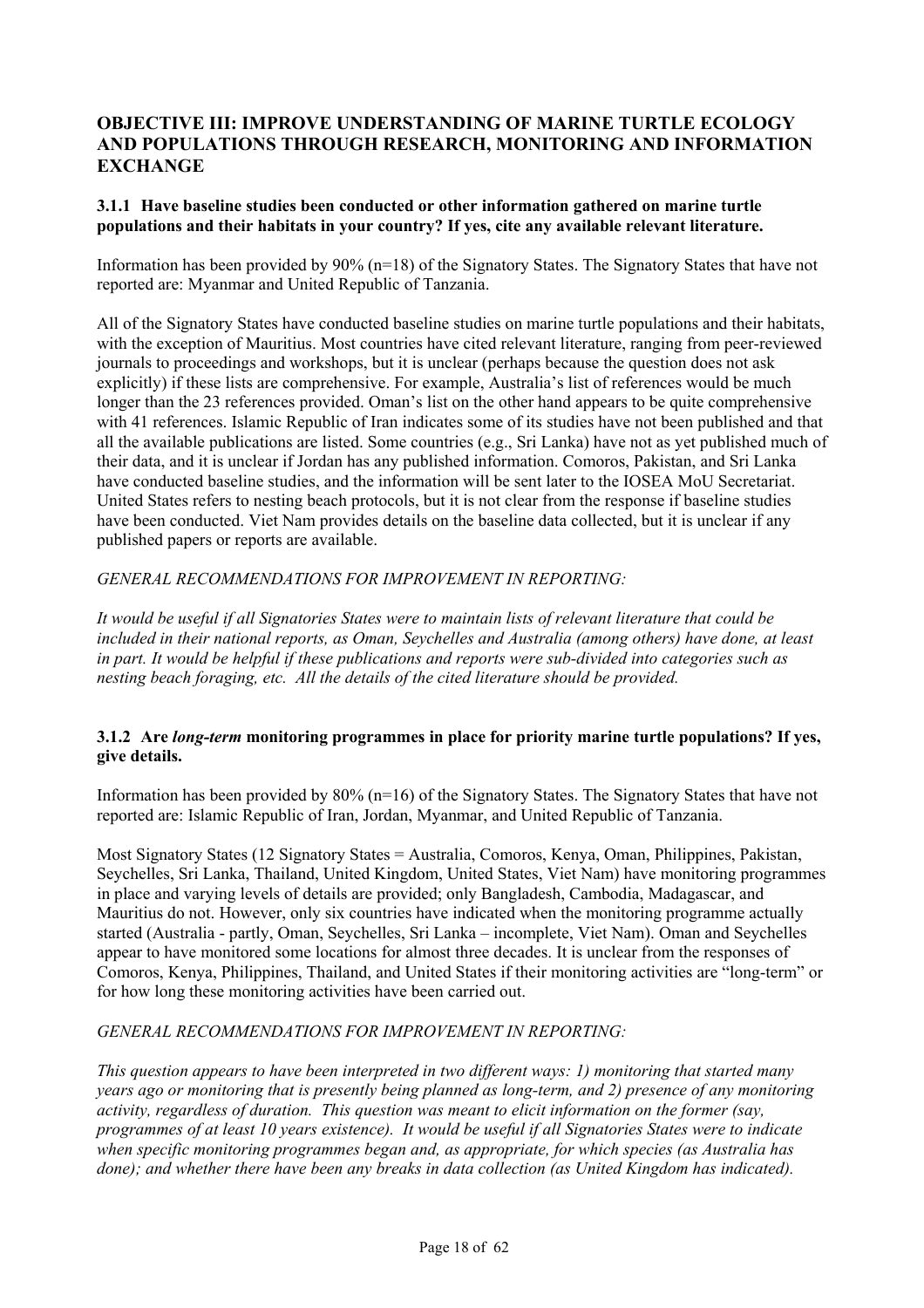## **3.1.3 Has the genetic identity of marine turtle populations frequenting the waters of your country been characterized? If yes, give details.**

Information has been provided by 80% (n=16) of the Signatory States. The Signatory States that have not reported are: Islamic Republic of Iran, Jordan, Myanmar, and United Republic of Tanzania.

At least 3 Signatory States (Australia, Seychelles, and United Kingdom) have some information on their genetic stock structure and have provided supporting references, except for United Kingdom; more genetic studies are being planned by Australia and Seychelles. Some countries have collected genetic samples or are in the process of collecting samples or planning a study (e.g., Kenya, Madagascar, Sri Lanka, Thailand, United States). Although Philippines has indicated that the genetic identity of its populations have been characterized, it has only collected the genetic samples.

No work has been done on genetic identity of marine turtle populations in Bangladesh, Cambodia, Comoros, Mauritius, Oman, and Viet Nam. Pakistan's response to this question is ambiguous. Although Oman has indicated that no genetic work has been done, genetic analyses are known to have been carried out on samples from Oman.

## **3.1.4 What studies have been / are being used to identify migration routes?**

Information has been provided by 85% (n=17) of the Signatory States. The Signatory States that have not reported are: Jordan, Myanmar, and United Republic of Tanzania.

Of the 17 Signatory States that reported, almost all (14 Signatory States = Australia, Cambodia, Comoros, Kenya, Madagascar, Oman, Pakistan, Philippines, Seychelles, Sri Lanka, Thailand, United Kingdom, United States, Viet Nam) have been or are employing tagging to identify migration routes. Almost all Signatory States have provided some detail on their tagging work, however the information provided varies among countries and is generally very limited. Available information may include: number of years of tagging, number of turtles tagged, size class of turtles tagged, supporters, tag returns and recaptures, type of tag used, results of tagging studies, etc. Comoros, Oman, and United States provide no additional information on their tagging programmes.

Fewer Signatory States (8 Signatory States = Australia, Kenya, Madagascar, Philippines, Seychelles, Thailand, United Kingdom, United States) have carried out genetic studies to identify migration routes, and all have provided additional details, with the exception of United States. Again, the level of additional information provided varies among countries and is generally very limited. Reference is made to publications, genetic sample collection, location sampled, and future work. The analyses made of genetic sampling vary among countries, with some (e.g., Australia, Seychelles, United Kingdom) apparently being more advanced than others.

A similar number of Signatory States (8 Signatory States = Australia, Cambodia, Pakistan, Philippines, Seychelles, Thailand, United States, Viet Nam) have carried out satellite tracking studies, and all have provided some additional information about their work. The information provided varies among countries and may include details of: species and population tracked, years of tracking work, results obtained, publications, type of transmitter, and planned activities.

Bangladesh, Mauritius and Islamic Republic of Iran have not carried out any of the above work, although the latter was planning to commence tagging in 2004.

#### *GENERAL RECOMMENDATIONS FOR IMPROVEMENT IN REPORTING:*

*Tagging: Generally, the level of detail provided about past tagging activities is insufficient to assess the extent to which this collective action is serving its intended purpose. Whether tagging has actually helped to identify migration routes is not clearly indicated by most countries. The level of detail provided by*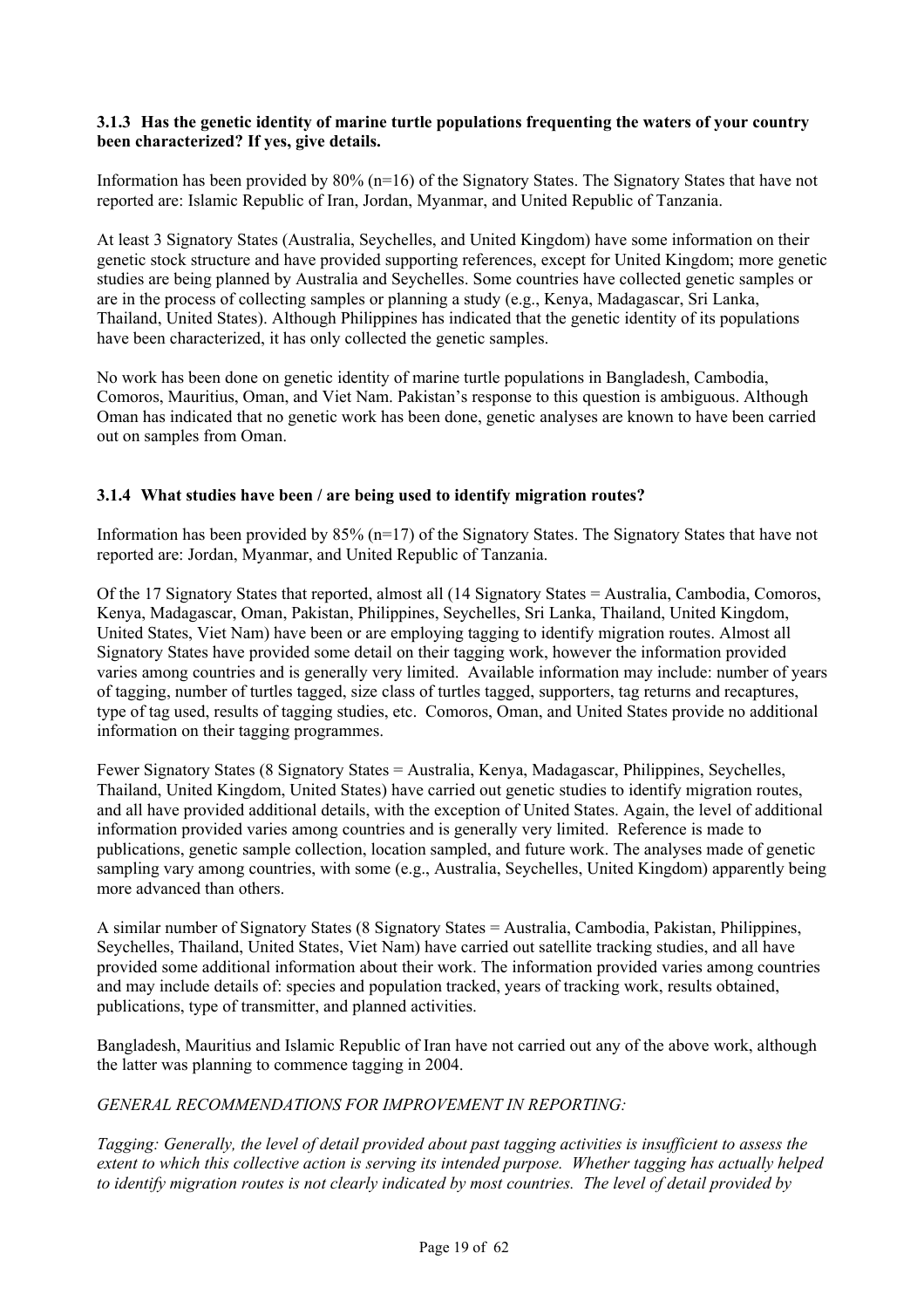*United Kingdom is an exception to this overall tendency, and is closer to what is expected. More detailed information would be useful from each country, and perhaps a rewording of the question would help to elicit information as to the results or outcomes of the studies undertaken.* 

*Genetic studies: Generally, the level of detail provided about genetic studies is insufficient to assess the extent to which this collective action is serving its intended purpose. Whether genetic sampling has actually helped to elucidate migration routes is not clearly indicated by most countries. More detailed information would be useful from each country, and perhaps a rewording of the question would help to elicit information as to the results or outcomes of the studies undertaken.* 

*Satellite tracking: Generally, the additional information provided by Signatories is insufficient to assess the efficacy of satellite tracking studies overall, or to help orient the direction of future work in this area. All countries conducting such research could provide more information on the results obtained to date, as well as future plans.*

### **3.1.5 Have studies been carried out on marine turtle population dynamics and survival rates? If yes, give details.**

Information has been provided by 75% (n=15) of the Signatory States. The Signatory States that have not reported are: Islamic Republic of Iran, Myanmar, Philippines, United Republic of Tanzania, and United States.

Only Australia, Comoros, Jordan, and United Kingdom have carried out studies of marine turtle population dynamics and/or survival rates; the level of information varies greatly among these countries. Australia and United Kingdom provide the most information and some references. Studies have apparently been conducted by Comoros and Oman, but few or no details are provided. Seychelles has collected the basic data, but analyses are pending. At least half the Signatory States have not carried out these studies.

## **3.1.6 Has research been conducted on the frequency and pathology of diseases of marine turtles? If yes, give details.**

Information has been provided by 80% (n=16) of the Signatory States. The Signatory States that have not reported are: Islamic Republic of Iran, Jordan, Myanmar, and United Republic of Tanzania.

Just over half of the Signatory States reporting (7 Signatory States = Australia, Comoros, Oman, Philippines, Seychelles, Thailand, United States, Viet Nam) have carried out some research on the frequency and pathology of diseases of marine turtles, but the intensity of the research and the data being collected as well as the frequency of data collection vary among countries. Australia appears to have conducted the most research in this regard, while Comoros looked at it once opportunistically. From some responses it is unclear what level or intensity of research has been done (e.g., United States, Thailand). Half the countries that reported have not carried out such research (Bangladesh, Cambodia, Kenya, Madagascar, Mauritius, Pakistan, Sri Lanka, United Kingdom).

## *GENERAL RECOMMENDATIONS FOR IMPROVEMENT IN REPORTING:*

*It would be helpful if countries that have conducted research into the frequency and pathology of diseases were to cite published and unpublished reports, and describe in more detail the nature of the work undertaken (e.g give time frames, indicate level of effort, highlight findings of interest, etc.)*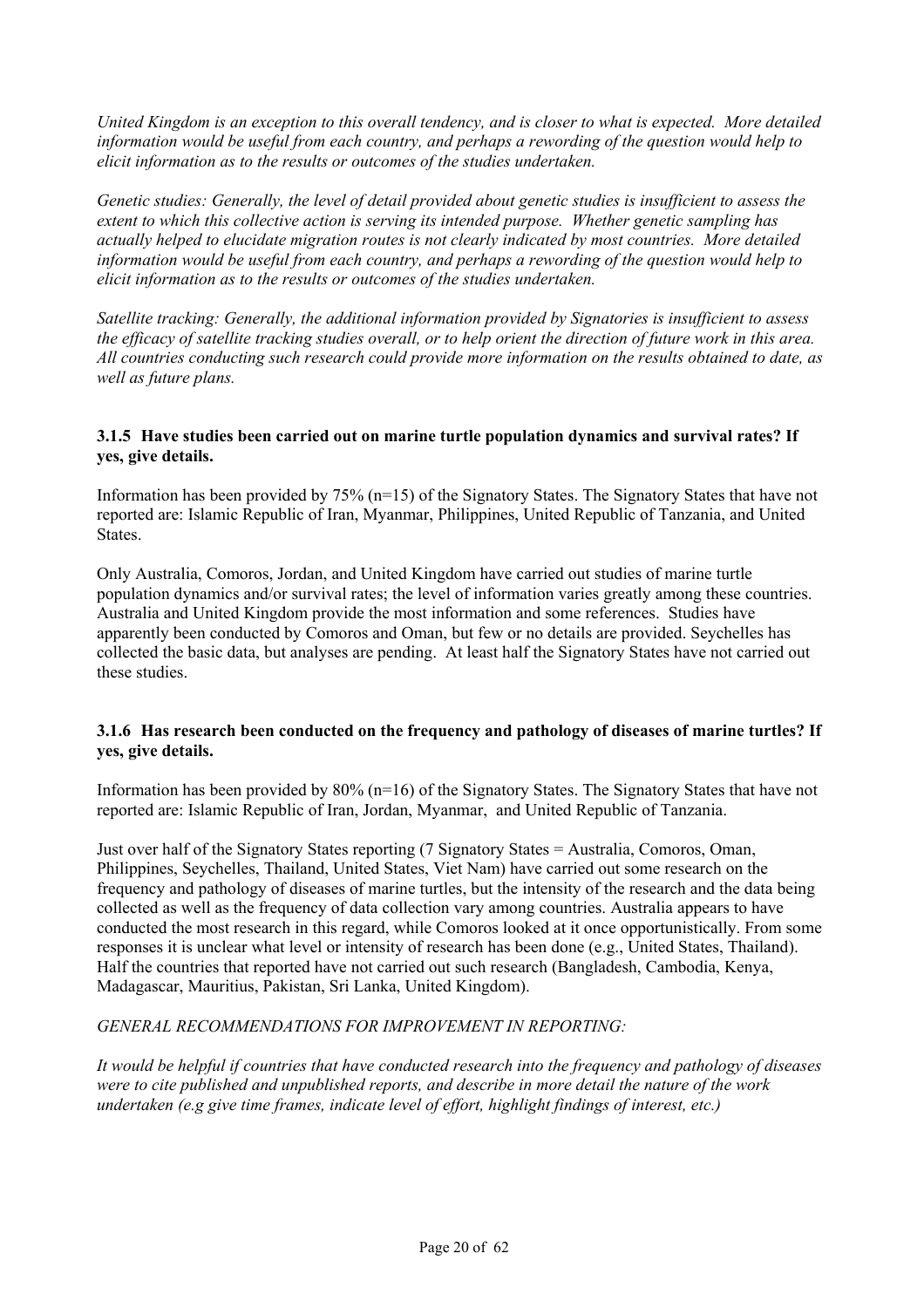## **3.1.7 Is the use of traditional ecological knowledge in research studies being promoted? If so, how?**

Information has been provided by 85% (n=17) of the Signatory States. The Signatory States that have not reported are: Jordan, Myanmar, and United Republic of Tanzania.

Just under half of the Signatory States reporting (8 Signatory States = Australia, Islamic Republic of Iran, Madagascar, Oman, Philippines, Seychelles, Sri Lanka, United States) indicated that they are promoting the use of traditional ecological knowledge in research studies. Most of these countries provide some additional information on the nature of this work, though it tends to be limited. Only Australia has provided supporting publications. Interaction is commonly sought through interviews or questionnaires and/or by involving the local people in sea turtle projects. Sri Lanka has listed what the traditional knowledge has been used to identify.

Bangladesh, Cambodia, Comoros, Kenya, Mauritius, Pakistan, Thailand, and Viet Nam have yet to promote the use of traditional ecological knowledge in research studies. (Kenya indicated local community and stakeholder involvement in their projects elsewhere in its report, but did not indicate that the use of traditional ecological knowledge is promoted in research studies.) United Kingdom indicated that the question was not applicable in its context, because the only inhabited island is a military base.

#### *GENERAL RECOMMENDATIONS FOR IMPROVEMENT IN REPORTING:*

*It would be helpful if countries that have incorporated traditional knowledge in research studies were to cite published and unpublished reports, and describe in more detail the nature of these interactions.* 

## **3.2.1 Have priority research and monitoring needs been identified and included in regional and sub-regional action plans? If yes, which plans?**

Information has been provided by  $50\%$  (n=11) of the Signatory States. The Signatory States that have not reported are: Bangladesh, Islamic Republic of Iran, Jordan, Mauritius, Myanmar, Oman, Sri Lanka, United Republic of Tanzania, and United States.

Of the Signatory States that responded, only Kenya, Philippines, Seychelles, Thailand, and Viet Nam indicate some sub-regional initiative that identifies priority research and monitoring needs. Those mentioned include: a Marine Turtle Conservation Strategy and Action Plan for the Western Indian Ocean; the SEASTAR2000 project and SEAFDEC activities in South-East Asia; and Philippines-Malaysia Turtle Islands Heritage Protected Area initiative. Kenya, Seychelles, and Viet Nam list some of the specific activities such as data collection, habitat protection, tagging, hatchery management, surveys, etc.

The remainder (Australia, Comoros, Madagascar, Sri Lanka, United Kingdom) mention priorities identified in either local and/or national plans. Pakistan has indicated that the issue will be addressed during the implementation of the Pakistan Wetlands Project, which is a national plan.

#### *GENERAL RECOMMENDATIONS FOR IMPROVEMENT IN REPORTING:*

*Signatories States that are involved in marine turtle conservation activities through sub-regional frameworks, projects or other bilateral/multilateral arrangements should mention them explicitly and describe them briefly.*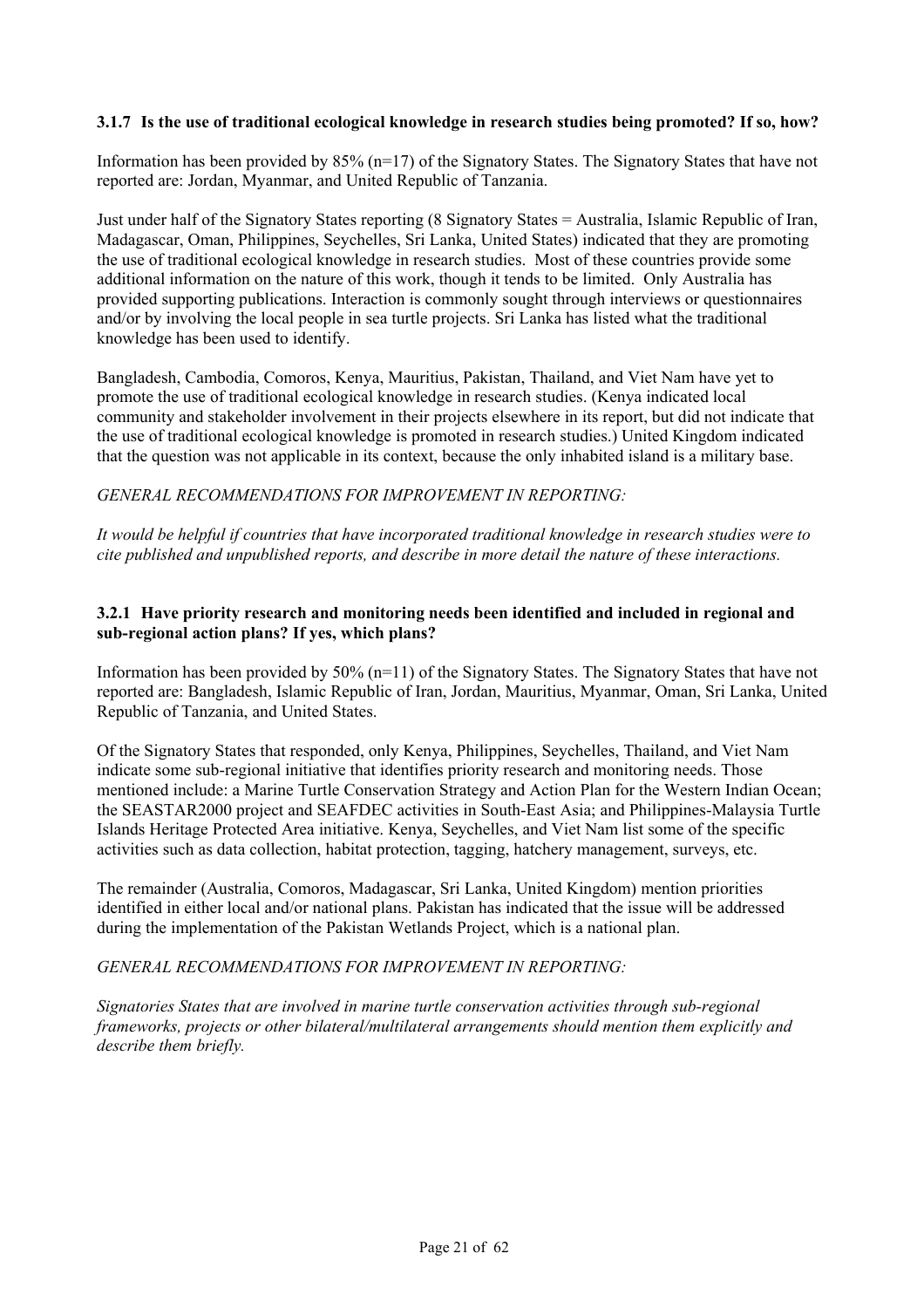#### **3.2.2 On which of the following themes have collaborative studies and monitoring been conducted? (Give brief details for each)**

Information has been provided by 70% (n=15) of the Signatory States. The Signatory States that have not reported are: Comoros, Islamic Republic of Iran, Myanmar, United Republic of Tanzania, and United States.

Of the 15 Signatory States that reported, only a few (Australia, Seychelles, Thailand, United Kingdom) have indicated collaborative genetic identity studies over large geographic areas. While Australia, Seychelles, and United Kingdom clearly describe the collaboration and provide relevant references, Thailand provides insufficient detail to explain the extent of the collaboration. Complete supporting references provided by Seychelles are useful.

Over half the Signatory States (9 Signatory States = Australia, Cambodia, Kenya, Madagascar, Oman, Pakistan, Philippines, Thailand, Viet Nam) have provided some information about collaborative studies on conservation status, but the level of detail varies enormously making it difficult at times to clearly interpret the information. Australia, Cambodia, Pakistan, and Viet Nam describe some national and/or international collaborative work (e.g. with other countries, among different levels of government, and with NGOs). Kenya, Oman, Madagascar, Philippines, and Thailand provide much more succinct information, and do not clearly indicate the nature of the collaboration.

The majority of the Signatory States (12 Signatory States = Australia, Cambodia, Kenya, Madagascar, Oman, Pakistan, Philippines, Seychelles, Sri Lanka, Thailand, United Kingdom, Viet Nam) indicated collaborative studies regarding migration. Responses vary greatly and include information on the technique used, agencies involved, and species. However, the degree to which these studies can be described as collaborative varies, and in some cases the nature of the collaboration is not well-defined (e.g., Oman, Philippines, Pakistan, Sri Lanka, Thailand).

At least 8 Signatory States (Australia, Kenya, Jordan, Madagascar, Oman, Pakistan, Thailand, Viet Nam) indicated collaborative studies in the "other biological and ecological aspects" category. Some of these aspects are: fisheries bycatch mitigation, determination of sex ratios, captive breeding, disease, and behaviour, among a few others. However, often times it is not clearly indicated how the work is collaborative and/or among which groups the collaboration has been formed (e.g., Jordan, Kenya, Oman, Sri Lanka, Thailand).

Australia describes collaborative research and education work with Kuwait in the field of fisheries bycatch mitigation. Sri Lanka describes a local habitat assessment initiative and Viet Nam is considering fisheries bycatch reduction techniques.

Bangladesh and Mauritius have not conducted any collaborative studies on the above-mentioned themes.

## *GENERAL RECOMMENDATIONS FOR IMPROVEMENT IN REPORTING:*

*The intent of this question was meant to elicit information about studies and monitoring conducted*  collaboratively *with other entities, rather than domestic research conducted independently. Generally speaking, the countries that were in a position to answer this question interpreted it correctly. However, the question is very broad – covering national, regional, and even some global collaboration. Therefore, responses are generated at different levels and of different qualities.* 

*If the question is retained in some form, it needs to be clarified and differentiated from Question 3.1.4, which also deals with studies on migration. Respondents should focus on work that depends on the formation of unique partnerships in order achieve a particular objective, and should describe more explicitly the nature of the collaboration (e.g. who the other parties were, what work they did together). Supporting references, if available, would be useful.*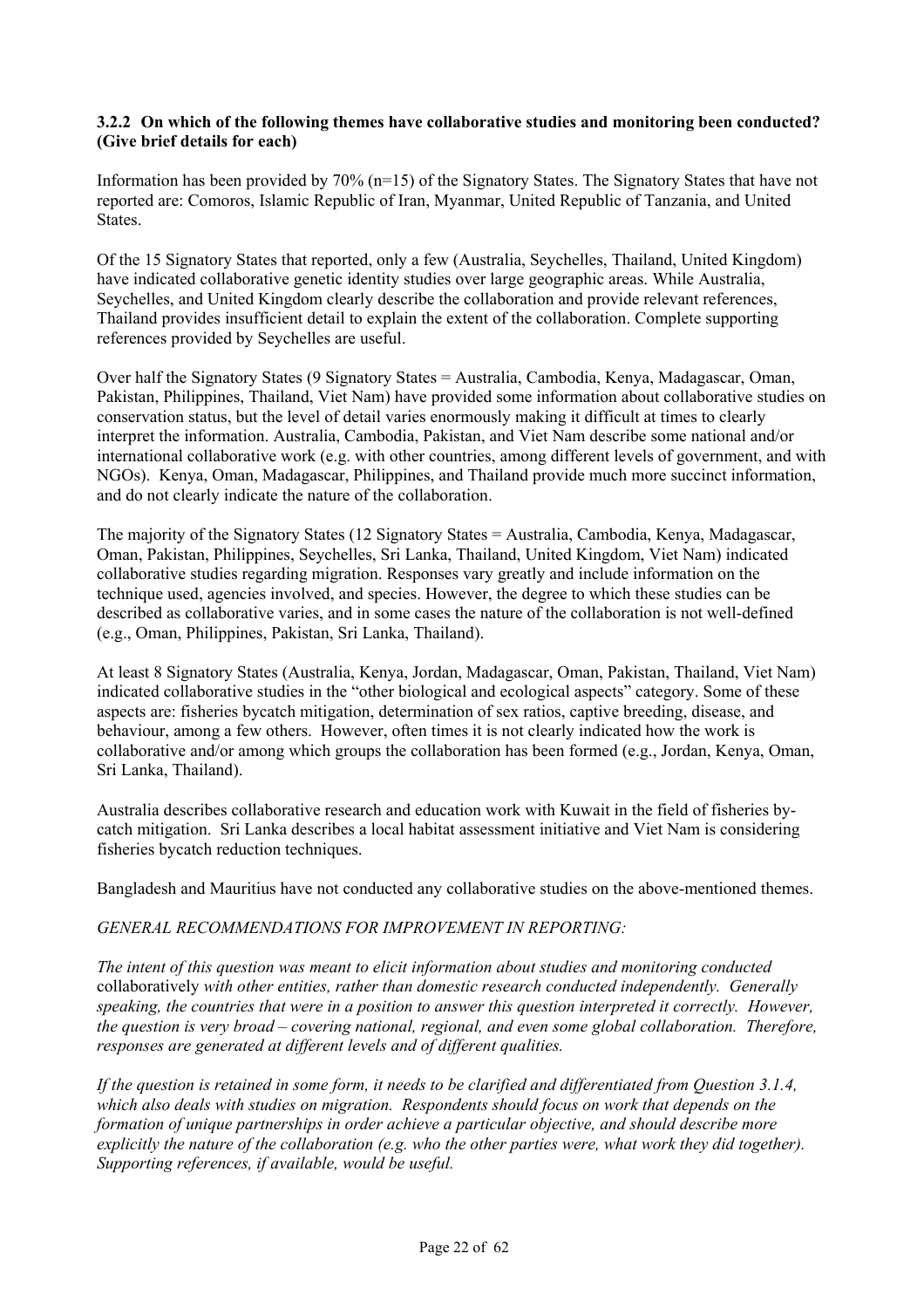#### **3.3.1 List in order of priority the marine turtle populations in your country need of conservation actions, and indicate for each of them their population trends.**

Information has been provided by 90% (n=18) of the Signatory States. The Signatory States that have not reported are: Myanmar and United Republic of Tanzania.

Among the 18 Signatory States that responded, the level of detail provided varies considerably. Only five (Australia, Madagascar, Philippines, Seychelles, and United Kingdom) have provided the information requested: species, population, and population trend when available. Australia, which provided the most comprehensive response, also provided references. Some of the remaining Signatory States (Jordan, Kenya, Islamic Republic of Iran, Sri Lanka, Thailand, Viet Nam) have provided some level of information, but omitted to comment on one or more of the following: species, location, and/or trends if available. Oman and Pakistan are in the process of collecting the information. Bangladesh and Mauritius report that a study is needed to identify turtle populations and/or their trends. The question appears to have been misinterpreted by Comoros, and possibly Cambodia and United States, which responded with "none" and "not applicable," respectively.

## *GENERAL RECOMMENDATIONS FOR IMPROVEMENT IN REPORTING:*

*If answered comprehensively, this question has the potential to provide useful information to help orient the direction of future collective actions. The responses of a number of the Signatory States, which identify priority species/populations and trends, should be emulated as far as possible. Supporting references would be useful.* 

#### **3.3.2 In what areas are research results being used to improve the efficacy of conservation actions?**

Information has been provided by 80% (n=16) of the Signatory States. The Signatory States that have not reported are: Jordan, Myanmar, United Republic of Tanzania, and United States.

Of the 16 Signatory States that responded, more than half (10 Signatory States = Australia, Cambodia, Comoros, Islamic Republic of Iran, Kenya, Oman, Seychelles, Sri Lanka, United Kingdom, Viet Nam) are using research results to improve the efficacy of management actions, and most of the countries are applying them to threat mitigation measures (10 Signatory States = Australia, Cambodia, Islamic Republic of Iran, Kenya, Madagascar, Oman, Seychelles, Sri Lanka, United Kingdom, Viet Nam).

Half the Signatory States (8 Signatory States = Australia, Kenya, Madagascar, Pakistan, Philippines, Sri Lanka, Thailand, Viet Nam) are using research results to assess the efficacy of hatchery management practices, and 9 Signatory States (Australia, Comoros, Islamic Republic of Iran, Kenya, Madagascar, Pakistan, Seychelles, Sri Lanka, Viet Nam) are using research results to assess the efficacy of measures to prevent habitat loss.

Only two Signatories (Australia, Kenya) have indicated other areas from which research results are being used to improve the efficacy of conservation actions. These areas include management of indigenous harvest and education and capacity building (some of these form part of the above general categories). Viet Nam commented that it lacks funding and knowledge to do genetic work.

Only four Signatory States (Australia, Kenya, Sri Lanka, and Viet Nam) are using research to improve the efficacy of actions in all categories. Bangladesh and Mauritius are not applying the results of research towards improvement of conservation practices.

*GENERAL RECOMMENDATIONS FOR IMPROVEMENT IN REPORTING:*

*It may be useful to redesign the question to allow Signatories to elaborate on how research is being applied specifically in each of these areas.*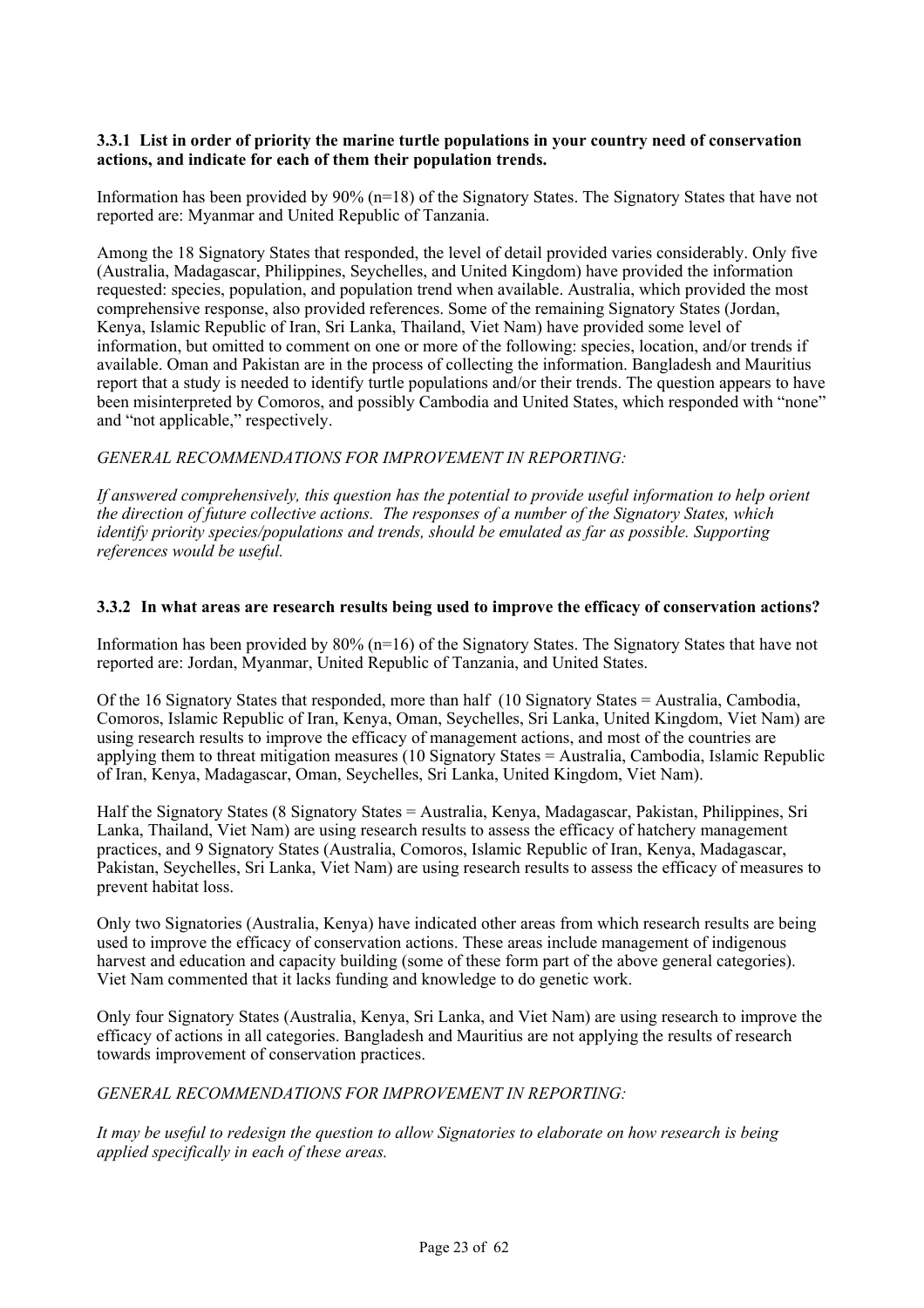#### **3.4.1 Has your country undertaken any initiatives to standardise methods and levels of data collection, including an agreed set of protocols? If yes, give details.**

Information has been provided by 80% (n=16) of the Signatory States. The Signatory States that have not reported are: Islamic Republic of Iran, Jordan, Myanmar, and United Republic of Tanzania.

Of the 16 Signatory States that responded, the majority of the Signatory States (10 Signatory States = Australia, Comoros, Kenya, Madagascar, Oman, Philippines, Seychelles, Thailand, United Kingdom, United States) have taken some initiative to standardize methods and levels of data collection. However, only a few Signatory States (e.g., Kenya, United Kingdom, United States, Viet Nam) clearly refer to having an "agreed protocol." Comoros mentioned a MoU with Reunion. Protocols are being developed in some countries (e.g., Australia, Philippines). Five Signatory States (Bangladesh, Cambodia, Mauritius, Pakistan, Sri Lanka) reportedly have not undertaken initiatives to standardize methodology, but Sri Lanka will be addressing the issue. Viet Nam's response is somewhat ambiguous.

## *GENERAL RECOMMENDATIONS FOR IMPROVEMENT IN REPORTING:*

*It may be useful for Signatories that have adopted standardised methods, including data collection sheets, to provide details and copies to the Secretariat, with a view to making them available for examination through the IOSEA website. This could reinforce efforts to assure a degree of harmonisation of data collection across the region, or at least indicate a minimum level of data requirement.* 

#### **3.4.2 What methods are being used for dissemination of information (to other Range States)?**

Information has been provided by 75% (n=15) of the Signatory States. The Signatory States that have not reported are: Cambodia, Jordan, Myanmar, United Republic of Tanzania, and United States.

The most common means of data dissemination appear to take the form of publications (journals, websites, brochures, newsletters etc), followed by international meetings/workshops. Television, radio, personal communications and collaborations, exhibitions, displays, and presentation of practical research are some of the other methods listed. Australia and Viet Nam, in particular, use many diverse methods.

However, with few exceptions, it is not evident whether these means are targeted specifically towards other Range States, in order to convey information that might be valuable for conservation/management actions (e.g. on ongoing research, new findings, innovative techniques, unusual levels of turtle mortality, potential threats, etc.). The benefits/outcomes actually achieved through such interaction are not described, nor is an indication give as to what has worked and what has been less effective. Bangladesh, Mauritius, and Sri Lanka have no methods for disseminating information to other Range States. The question appears to have been misinterpreted by Oman.

#### *GENERAL RECOMMENDATIONS FOR IMPROVEMENT IN REPORTING:*

*The question should be clarified in order to focus the responses on the benefits realised through sharing of pertinent information, and the most appropriate methods in use.* 

#### **3.4.3 To what extent does your country exchange scientific and technical information and expertise with other Range States?**

Information has been provided by 85% (n=17) of the Signatory States. The Signatory States that have not reported are: Jordan, Myanmar, and United Republic of Tanzania.

Of the 17 Signatory States that responded, very few (Comoros, United Kingdom, and United States) indicated that they exchange scientific and technical information and expertise with other Range States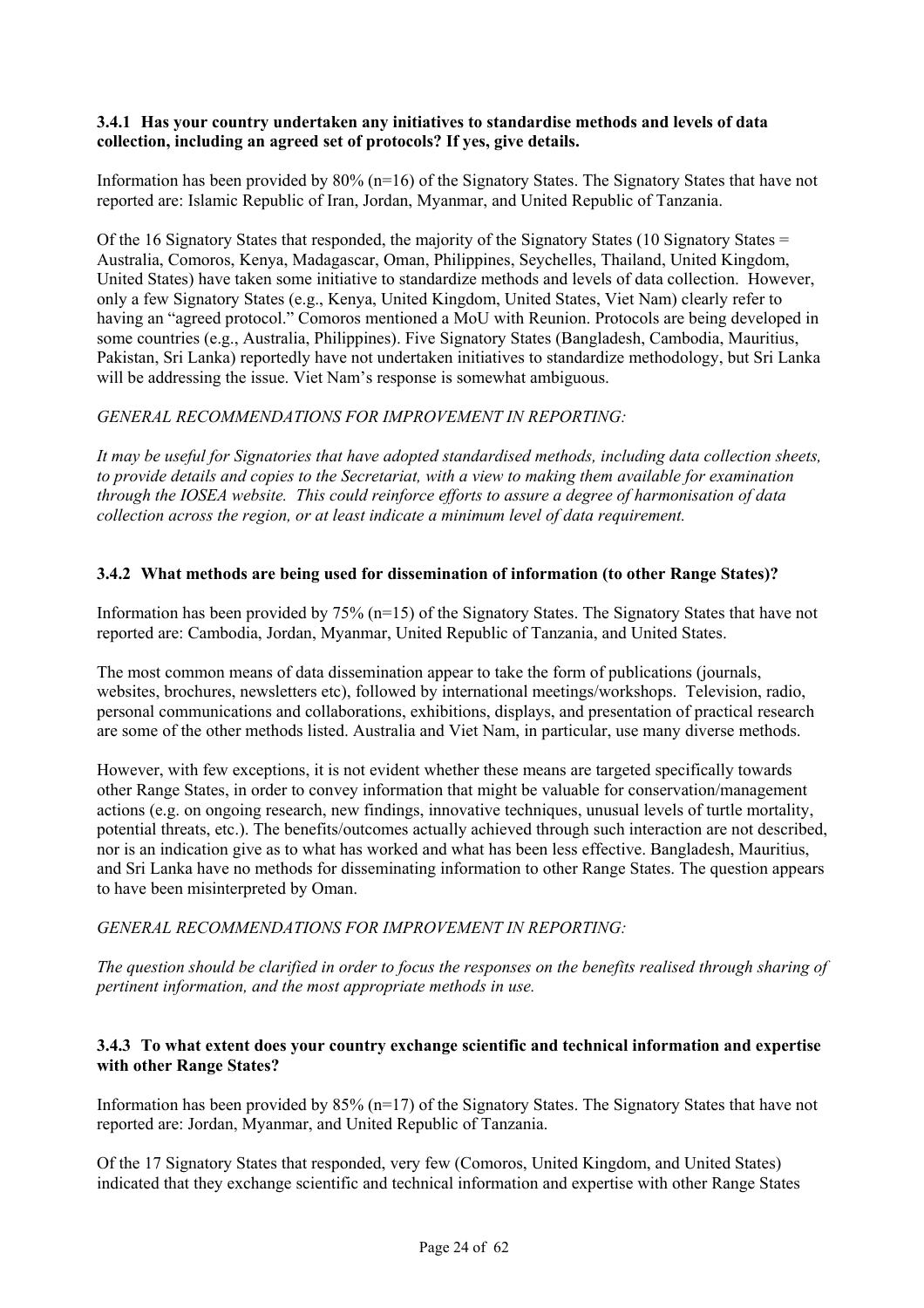"often (systematically)". About eight Signatory States (Australia, Kenya, Madagascar, Mauritius, Oman, Pakistan, Philippines, Thailand) exchange scientific and technical information and expertise with other Range States "occasionally." Seychelles, Sri Lanka, and Viet Nam characterise their exchange of scientific and technical information and expertise with other Range States as "rare." Bangladesh, Cambodia and Islamic Republic of Iran "never" exchange scientific and technical information and expertise with other Range States.

## **3.4.4 To what extent does your country disseminate traditional knowledge on marine turtles?**

Information has been provided by  $85\%$  (n=17) of the Signatory States. The Signatory States that have not reported are: Jordan, Myanmar, and United Republic of Tanzania.

Of the 17 Signatory States that responded, only United States indicated that it disseminates traditional knowledge on marine turtles "often (systematically)." Four Signatories (Australia, Comoros, Oman, Philippines) disseminate traditional knowledge on marine turtles "occasionally". Eight (Bangladesh, Islamic Republic of Iran, Kenya, Madagascar, Mauritius, Pakistan, Seychelles, Viet Nam) "rarely" disseminate traditional knowledge on marine turtles. A few (Cambodia, Sri Lanka, Thailand, and United Kingdom) indicated that they "never" disseminate traditional knowledge on marine turtles.

*GENERAL RECOMMENDATIONS FOR IMPROVEMENT IN REPORTING:*

*The placement of this question might be rearranged so that it is coupled with Question 3.1.7.*

## **3.4.5 Does your country compile data on marine turtle populations of a regional interest? If yes, give details.**

Information has been provided by  $80\%$  (n=16) of the Signatory States. The Signatory States that have not reported are: Islamic Republic of Iran, Jordan, Myanmar, and United Republic of Tanzania.

Of the 16 Signatory States that responded, fewer than half (7 Signatory States = Australia, Kenya, Seychelles, Sri Lanka, Thailand, United Kingdom, Viet Nam) compile data on marine turtle populations of a regional interest. The level of detail provided varies from: a description of systems a country has in place in order to monitor regional data (e.g., Australia, Kenya: mapping system, national database), to what issues/areas might be of interest to other Range States (e.g. United Kingdom, United States), to a reference to a list of reports and publications (e.g. Seychelles) and a description of groups involved in the process (e.g. Viet Nam). Overall, migration information and/or tag returns appear to be common themes (e.g. Philippines indicated that it has compiled data of turtles tagged elsewhere that have been found in its waters; Thailand has compiled data on migration and shared feeding grounds).

Seven Signatory States (Bangladesh, Cambodia, Comoros, Mauritius, Oman, Pakistan, Sri Lanka) reported that they do not compile data on marine turtle populations of a regional interest. Madagascar expressed uncertainty.

## *GENERAL RECOMMENDATIONS FOR IMPROVEMENT IN REPORTING:*

*The responses of several Signatories suggest recognition of the importance of, and interest in, compiling information pertinent to other Range States. However few details are provided, except for Australia and Kenya. More detailed descriptions of the work already undertaken by all Signatories in this regard might be valuable to other Range States.*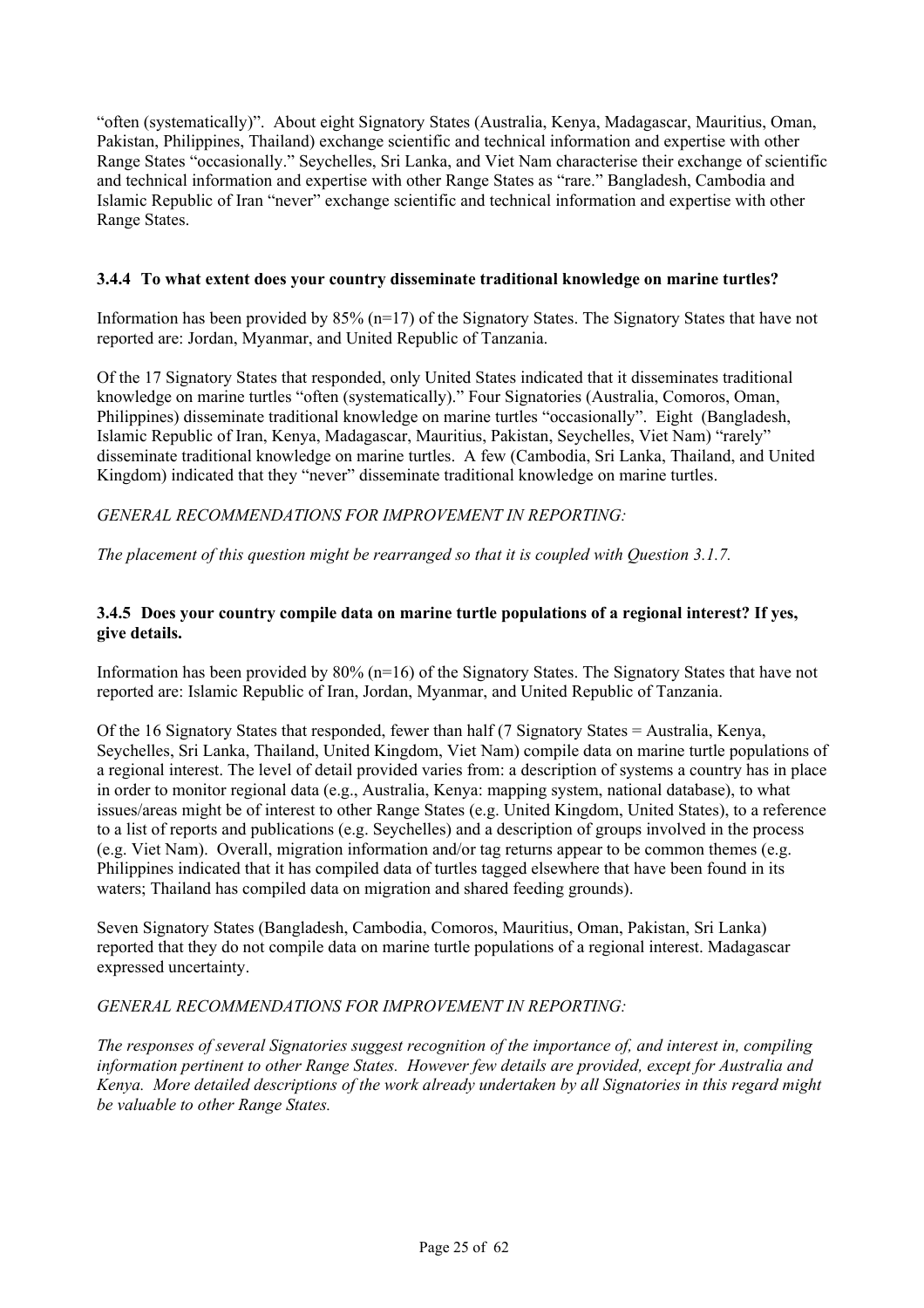## **OBJECTIVE IV: INCREASE PUBLIC AWARENESS OF THE THREATS TO MARINE TURTLES AND THEIR HABITATS, AND ENHANCE PUBLIC PARTICIPATION IN CONSERVATION ACTIVITIES**

## **4.1.1 Describe, in general terms, the nature of the education materials that have been collected, developed and disseminated in your country.**

Information has been provided by  $85\%$  (n=17) of the Signatory States. The Signatory States that have not reported are: Jordan, Myanmar, and United Republic of Tanzania.

Of the 17 Signatory States that reported, most have to some extent collected, developed, and/or disseminated diverse educational materials. Australia, Kenya, Pakistan, Philippines, Sri Lanka, Thailand, Seychelles, Viet Nam appear to have been especially active in this area, with Australia having developed very extensive activities throughout the country. The extent to which each country has produced and disseminated educational materials is probably funding-dependent.

Islamic Republic of Iran and Mauritius report having no activities in this area. It is unclear from Madagascar's response if some of the material listed would classify as "educational material". United States' succinct response makes it difficult to judge the extent or diversity of educational material.

#### *GENERAL RECOMMENDATIONS FOR IMPROVEMENT IN REPORTING:*

*It is clear that production and dissemination of educational materials is widespread among most of the Signatories. A more complete and descriptive inventory (including titles, brief explanation of content, target audience, years of production, language versions) might give a better sense of whether new initiatives are needed (in terms of additional materials, expanded geographic coverage etc.) and whether any materials already produced might be used, or adapted for use, in another country. This is particularly true of more costly undertakings, such as well-produced videos, that might have potential uses in many countries.* 

*A number of countries have interpreted this question about educational materials to refer also to mass media information programmes and other educational activities, which were meant to be covered in Question 4.1.3. These two questions should be combined or sufficiently clarified so that the distinction is more evident.*

#### **4.1.2 Have any community learning / information centres been established? If yes, give details.**

Information has been provided by 80% (n=16) of the Signatory States. The Signatory States that have not reported are: Islamic Republic of Iran, Jordan, Myanmar, and United Republic of Tanzania.

Of the 16 Signatory States that reported, most (10 Signatory States = Australia, Comoros, Kenya, Madagascar, Pakistan, Philippines, Seychelles, Sri Lanka, Thailand, United States) have some community learning establishment. These are variously classified as: information centres, displays, interpretative centres, "turtle house" (Comoros), "environmental corner" and "Wildlife Club" (Seychelles). Details provided by Sri Lanka are unclear. The number of these centres varies among Signatories, probably due to numerous factors, with several countries having more than one centre (e.g., Australia, Philippines, Seychelles, Thailand). The response of United States needs further elaboration.

A few Signatory States (Bangladesh, Cambodia, Mauritius, Oman, Viet Nam) report having no community learning or information centres. The need for such centres is "not applicable" in United Kingdom context. Details provided by Viet Nam suggest that the question may have been misunderstood.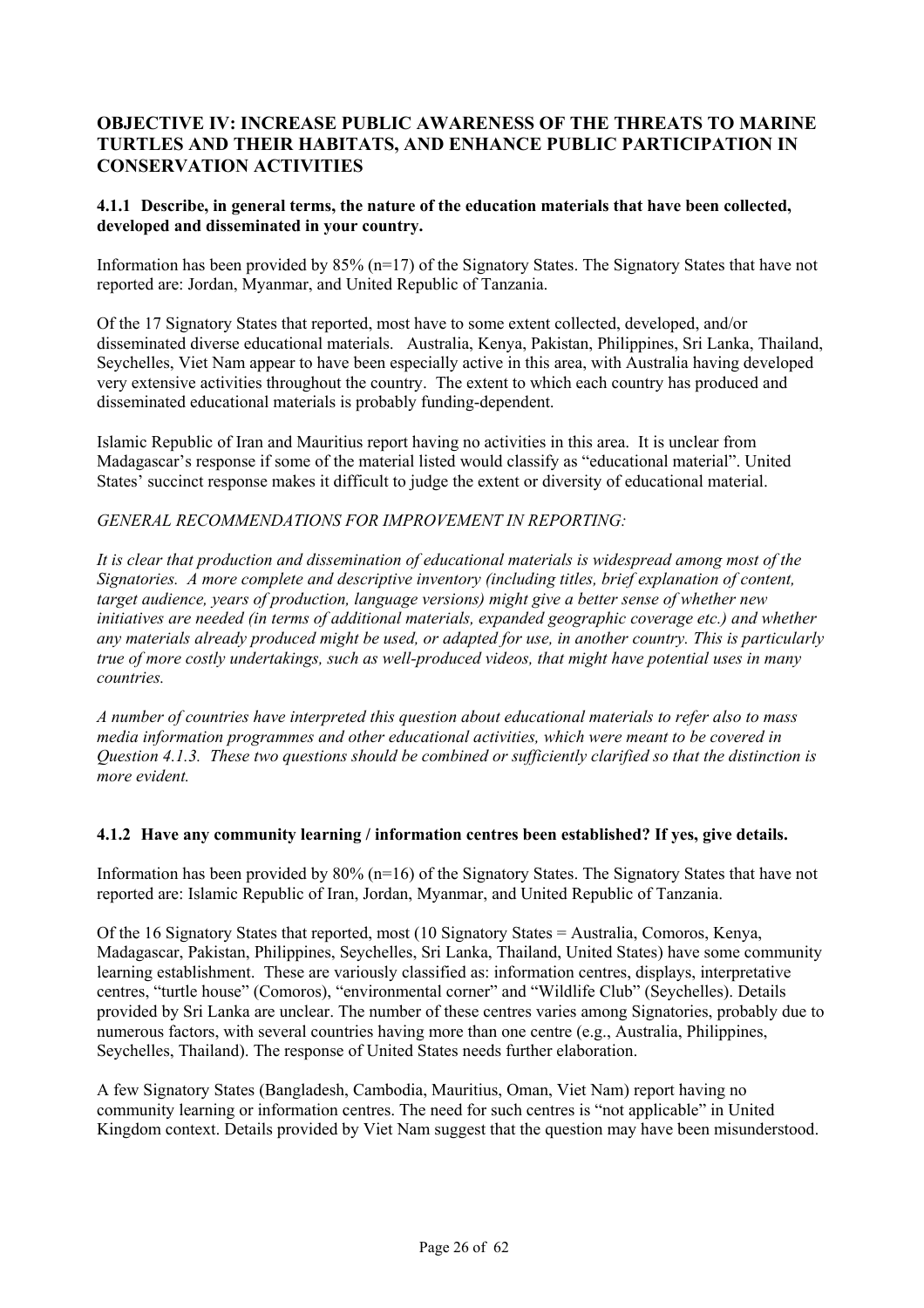## *GENERAL RECOMMENDATIONS FOR IMPROVEMENT IN REPORTING:*

*While reporting on the existence of community learning and information centres, it would be useful for Signatories to indicate the extent to which these centres are frequented by the public, whether they are staffed full or part-time, or only seasonally; as well as the general impact they appear to be having (as measured, for example, by changes in peoples' behaviour in the vicinity of nesting beaches).* 

#### **4.1.3 Have any mass media information programmes been developed and implemented? If yes, give details.**

Information has been provided by 80% (n=16) of the Signatory States. The Signatory States that have not reported are: Jordan, Myanmar, United Republic of Tanzania, and United States.

Of the 16 Signatory States that reported, eight (Australia, Comoros, Islamic Republic of Iran, Oman, Philippines, Seychelles, Sri Lanka, Viet Nam) have developed and implemented mass media information programmes through television, radio, documentaries, and/or newspapers; Australia and Seychelles in particular seem to be very active, and Australia is developing more programmes. Mauritius has not provided any details.

Only a few Signatory States (Bangladesh, Cambodia, Madagascar, Pakistan, Thailand) have not developed any such mass media programmes, although Madagascar indicated that the information is not available. Kenya has plans to develop some programmes. The issue is "not applicable" to United Kingdom.

#### *GENERAL RECOMMENDATIONS FOR IMPROVEMENT IN REPORTING:*

*Some Signatories interpreted Question 4.1.3, which was meant to focus on awareness campaigns using mass media (television, radio, newspapers etc.), to refer also to conventional educational materials and activities. Given the similarity in some of the responses, the two questions might be combined or, alternatively, rewritten to make them more distinctive.* 

*In any case, when reporting on the use of such avenues of communication, it would be useful for Signatories to provide further details of their content, production dates, regularity of screening, geographic reach, etc; and to comment generally on their efficacy. If described in sufficient detail, other Signatories might be inclined to seek more information on them with a view to possibly adapting techniques used successfully elsewhere. (On the other hand, some programmes that may have been successful when first introduced a number of years ago, might be in need of revitalisation.)* 

#### **4.1.4 For which of the following groups have focused education and awareness programmes been developed and conducted?**

Information has been provided by  $85\%$  (n=17) of the Signatory States. The Signatory States that have not reported are: Jordan, Myanmar, and United Republic of Tanzania.

Of the 17 Signatory States that responded, about half (8 Signatory States = Australia, Cambodia, Comoros, Madagascar, Philippines, Seychelles, Sri Lanka, Viet Nam) have developed and conducted education and awareness programmes for policy makers.

With the exception of Bangladesh, Mauritius and United Kingdom, all Signatory States have developed and conducted education and awareness programmes for teachers, schools and/or fishing communities.

Fewer Signatory States (9 Signatory States = Australia, Comoros, Islamic Republic of Iran, Kenya, Madagascar, Oman, Pakistan, Philippines, Seychelles, Sri Lanka, Viet Nam) have developed and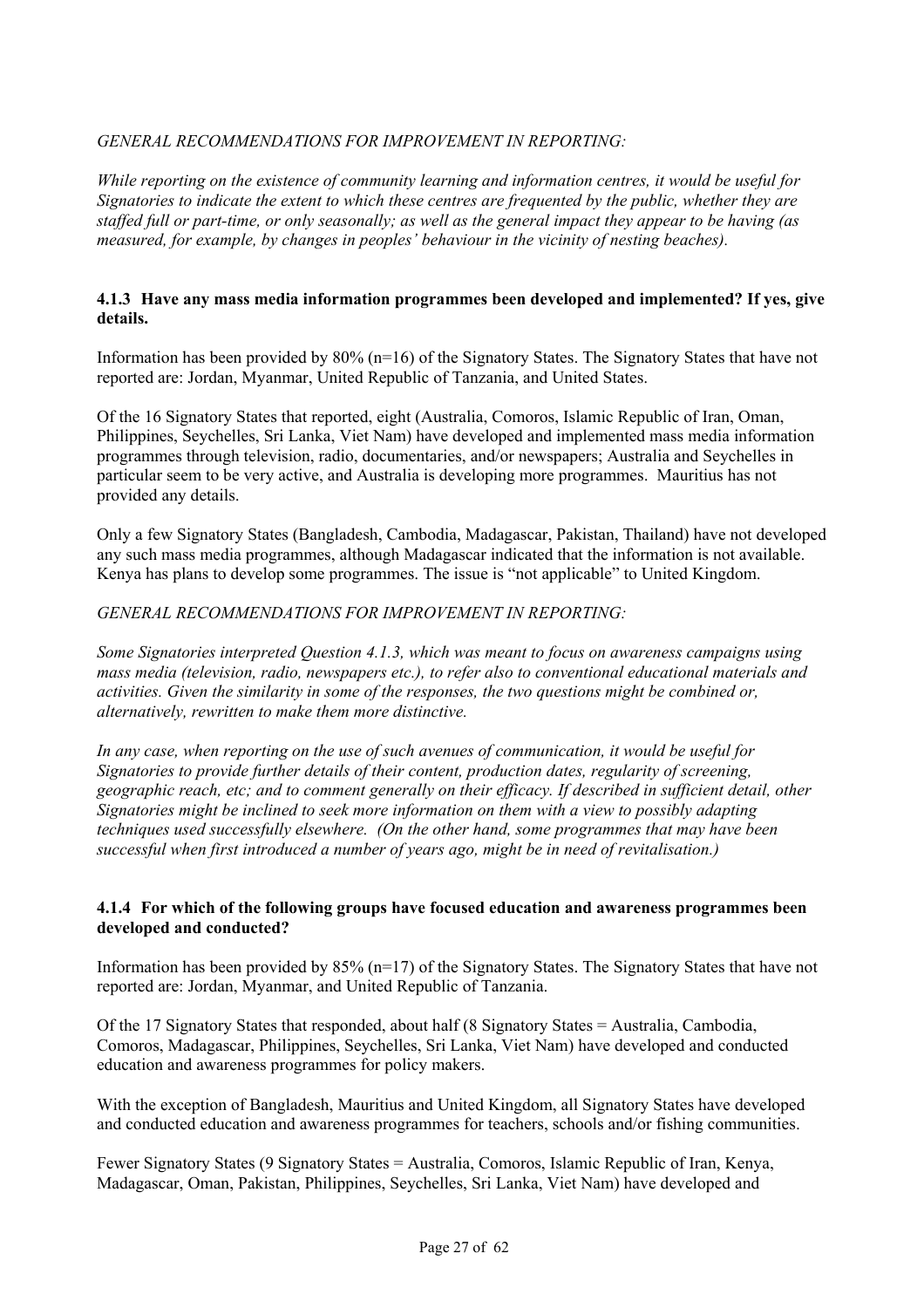conducted education and awareness programmes for the media. It is recommended that "media" be defined for clarity because of earlier problems in interpretation.

Only Australia, Comoros, Philippines, Sri Lanka, and Viet Nam have developed and conducted comprehensive education and awareness programmes for all of the above (i.e. policy makers, teachers, schools, fishing communities, and the media). United Kingdom has not developed and conducted education and awareness programmes for any one of these categories because the only residents on one of the islands are military and civilian personnel; all military personnel are educated on wildlife conservation when posted to the island. Mauritius has not developed and conducted any education and awareness programmes.

A few Signatory States (Australia, Bangladesh, Cambodia, Oman, Sri Lanka, United Kingdom) have developed and conducted education and awareness programmes for "other" groups, and these include indigenous communities (Australia); local communities (Bangladesh, Viet Nam); military, navy, police, local authorities, scientists, and stakeholders (Cambodia, Sri Lanka); tourists (Australia, Oman); and military and civilian personnel (United Kingdom).

Eight Signatory States (Australia, Islamic Republic of Iran, Madagascar, Pakistan, Philippines, Seychelles, Sri Lanka, United Kingdom) have provided further details of these targeted programmes, and some describe one or more of the activities. Seychelles provides quite a full account of various initiatives geared towards particular groups.

## *GENERAL RECOMMENDATIONS FOR IMPROVEMENT IN REPORTING:*

*This question was not meant to duplicate previous ones, but rather to elicit information about whether or not certain target groups were being reached through specialised interventions. Indeed, the various "other" groups that were mentioned by some respondents warrant inclusion in the main list. Without being repetitive, Signatories might provide additional information about when the timing of these interventions, report on any noteworthy successes, and indicate future plans in this regard.* 

## **4.2 Describe initiatives undertaken to identify and facilitate alternative livelihoods (including income generating activities) for local communities.**

Information has been provided by 80% (n=16) of the Signatory States. The Signatory States that have not reported are: Jordan, Myanmar, United Republic of Tanzania, and United States.

Of the 16 Signatory States that reported, a majority (10 Signatory States = Australia, Bangladesh, Kenya, Madagascar, Oman, Pakistan, Philippines, Seychelles, Sri Lanka, Viet Nam) have undertaken initiatives to identify and facilitate alternative livelihoods (including income generating activities) for local communities. A variety of initiatives have been undertaken by the different countries: aquaculture and seaweed culture (Australia, Viet Nam); marine waste-based handicrafts and apiculture (Kenya); sustainable coastal development work (Oman); mangrove rehabilitation (Pakistan); soft loans (Philippines); artisan re-training (Seychelles); handicraft skill development, agriculture, fishing and marine ranching programmes (Viet Nam); and eco-tourism (Kenya, Madagascar, Sri Lanka, Viet Nam). Australia is undertaking a large study of socio-economic factors impacting levels of traditional harvest.

It is unclear from the initiative described by Comoros how it facilitates alternative livelihoods for local communities. Philippines' response also needs some more explanation. There are no initiatives of this kind in Islamic Republic of Iran and Thailand. Such initiatives are reported to be "not applicable" in Cambodia, Mauritius, and United Kingdom.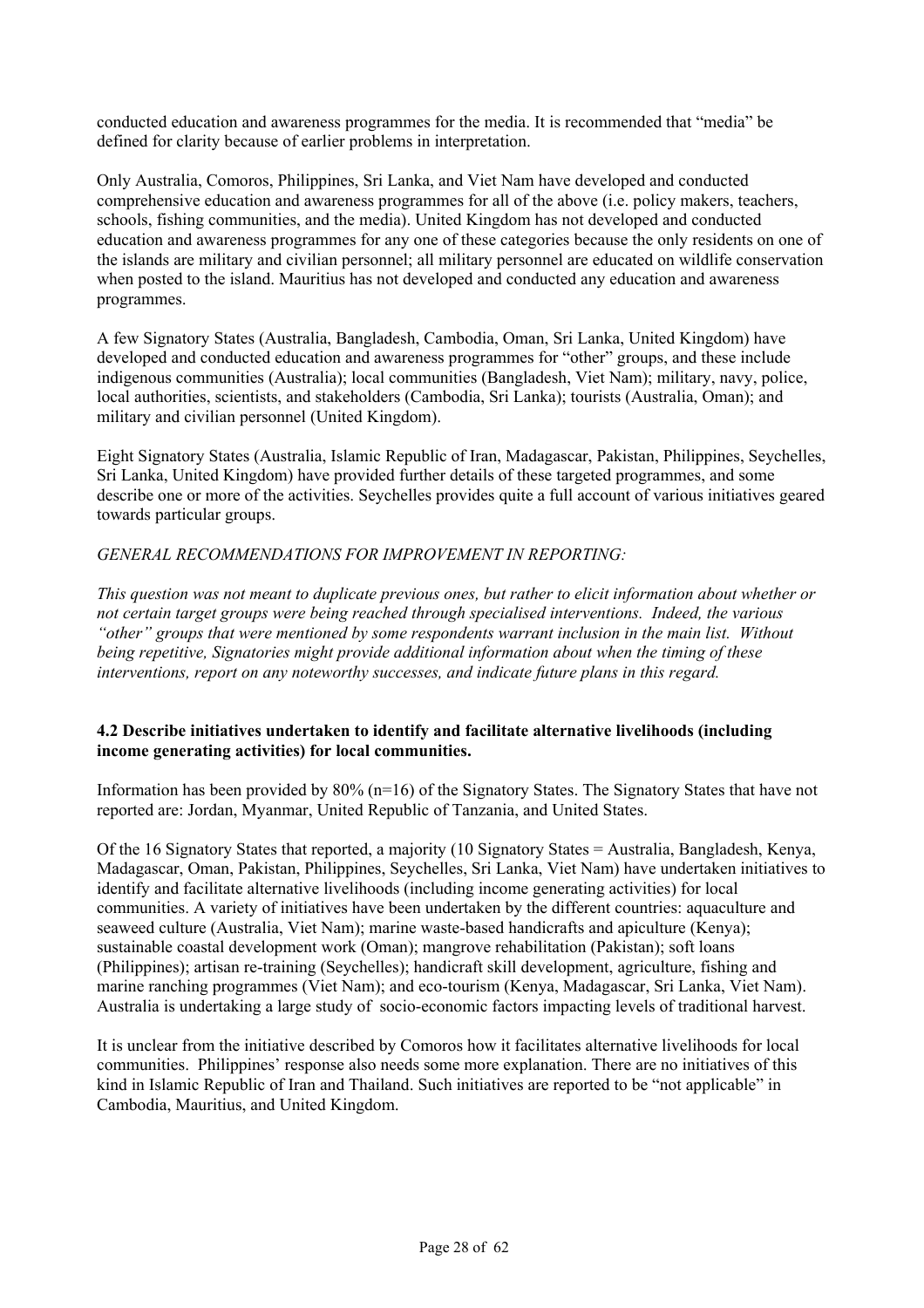## *GENERAL RECOMMENDATIONS FOR IMPROVEMENT IN REPORTING:*

*Given the importance of this issue, it would be worthwhile for all Signatory States that have given brief, though very interesting, responses to this question to elaborate further (describing the programmes in more detail, and including time frames, cost etc.; mentioning challenges faced/overcome, as well as any insurmountable difficulties; overall effectiveness; potential for replication elsewhere etc.)* 

#### **4.3.1 Describe initiatives undertaken to involve stakeholders, and local communities in particular, in the planning and implementation of conservation and management measures.**

Information has been provided by 85% (n=17) of the Signatory States. The Signatory States that have not reported are: Jordan, Myanmar, and United Republic of Tanzania.

Of the 17 Signatory States that reported, most (12 Signatory States = Australia, Bangladesh, Comoros, Islamic Republic of Iran, Kenya, Pakistan, Philippines, Seychelles, Sri Lanka, Thailand, United Kingdom, Viet Nam) have undertaken some initiative to involve stakeholders and local communities in the planning and/or implementation of conservation and management measures. This is achieved through collaboration; participation in research and conservation programmes, as well as in planning processes; and through stakeholder meetings/dialogues. The responses given range from a short description of the initiatives (in most cases) to a simple categorisation of activities (e.g., Comoros). Australia, in particular, has extensive programmes involving stakeholders/local communities; Viet Nam also lists a number of different activities.

It is not clear from the responses given by several countries (e.g. Madagascar, Oman, United States) how stakeholders and local communities are involved in the planning and implementation of conservation and management measures. Cambodia and Madagascar have indicated that the issue does not apply to them.

#### *GENERAL RECOMMENDATIONS FOR IMPROVEMENT IN REPORTING:*

*Given the importance of this issue, it would be worthwhile for all Signatory States that have given brief responses to this question to elaborate further (describing the interventions in more detail; mentioning challenges faced/overcome, as well as any insurmountable difficulties; overall effectiveness; potential for replication elsewhere etc.)* 

## **4.3.2 Describe initiatives undertaken to encourage the participation of Government institutions, NGOs, private sector and the general community in research and conservation efforts.**

Information has been provided by 75% (n=15) of the Signatory States. The Signatory States that have not reported are: Cambodia, Islamic Republic of Iran, Jordan, Myanmar, and United Republic of Tanzania.

Of the 15 Signatory States that reported, almost all (14 Signatory States = Australia, Bangladesh, Comoros, Kenya, Madagascar, Oman, Pakistan, Philippines, Seychelles, Sri Lanka, Thailand, United Kingdom, United States, Viet Nam) report some participation in research and conservation efforts from Government institutions, NGOs, private sector and/or the general community – through funding of activities, involvement in workshops, and/or research and conservation activities. Most countries provide some description of the initiatives, with the exception of Madagascar.

A number of initiatives are noteworthy: (1) funding of various nongovernmental initiatives through a National Heritage Trust in Australia, where numerous diverse initiatives are under way; (2) the formation of a national sea turtle conservation group in Kenya, known as KESCOM, with membership from community groups, government institutions, NGOs, and private sector; and (3) encouragement of the private sector in Seychelles to take on conservation projects so that government personnel can be freed up to address policy issues, prosecution, etc. Additionally, Pakistan is trying to engage provincial wildlife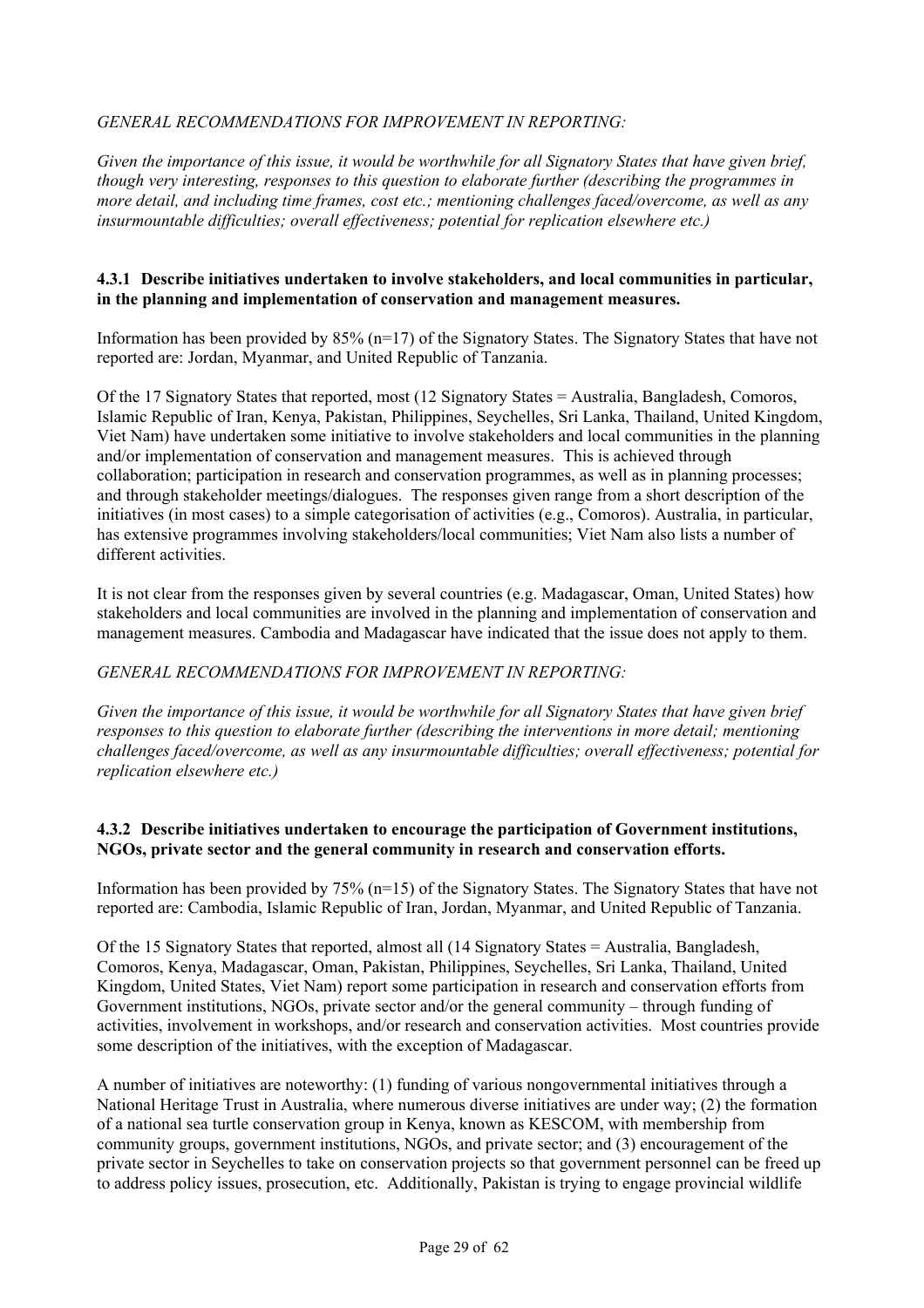departments to collaborate with local and international NGOs. Oman indicated that it is planning information centres in key locations; whereas Mauritius has not undertaken any initiatives in this regard, deeming them "not required."

## **4.3.3 What incentive schemes have been used to encourage public participation?**

Information has been provided by 75% (n=15) of the Signatory States. The Signatory States that have not reported are: Jordan, Myanmar, United Kingdom, United Republic of Tanzania, and United States.

Of the 15 Signatory States that reported, most (10 Signatory States = Australia, Cambodia, Comoros, Kenya, Oman, Philippines, Seychelles, Sri Lanka, Thailand, Viet Nam) have used T-shirts for tag returns as an incentive scheme to encourage public participation. (Cambodia has discontinued this practice, while Seychelles is about to begin printing T-shirts for incentive purposes.)

Similar number of Signatory States (10 Signatory States = Australia, Cambodia, Comoros, Islamic Republic of Iran, Kenya, Madagascar, Philippines, Seychelles, Thailand, Viet Nam) have used public acknowledgement as an incentive to encourage public participation. Only Seychelles has provided further details in this regard, mentioning its "Environment Awards Day".

Fewer Signatory States (Kenya, Oman, Pakistan, Philippines, Thailand, Viet Nam) have used certificates as an incentive to encourage public participation. Kenya has provided further details of events organised by KESCOM.

Many Signatory States (9 Signatory States = Australia, Cambodia, Madagascar, Oman, Pakistan, Philippines, Sri Lanka, Thailand, Viet Nam) have used other incentive schemes to encourage public participation. These include caps and sunglasses (Australia), school notebooks (Cambodia), paid contracts for protection of nesting beaches (Madagascar), educational booklets for children (Oman), safe drinking water (Pakistan), caps and money (Philippines), guides for turtle projects (Sri Lanka), and hats and Tshirts for those who bring in injured or incidentally captured turtles (Thailand).

Philippines, Thailand, and Viet Nam have implemented all the above-mentioned incentive schemes and additional ones as well. Bangladesh and Mauritius have not implemented any incentive schemes.

A number of Signatory States (9 Signatory States = Australia, Cambodia, Kenya, Madagascar, Pakistan, Philippines, Seychelles, Sri Lanka, Thailand) have provided further details, but they tend to be cursory. No further details have been provided by Bangladesh, Comoros, Islamic Republic of Iran, and Mauritius.

*GENERAL RECOMMENDATIONS FOR IMPROVEMENT IN REPORTING:*

*Without repeating statements made elsewhere, Signatory States should elaborate on any incentive schemes that have proven particularly effective over time; mention any difficulties that have been encountered/overcome; indicate approximate annual cost and funding sources, etc.*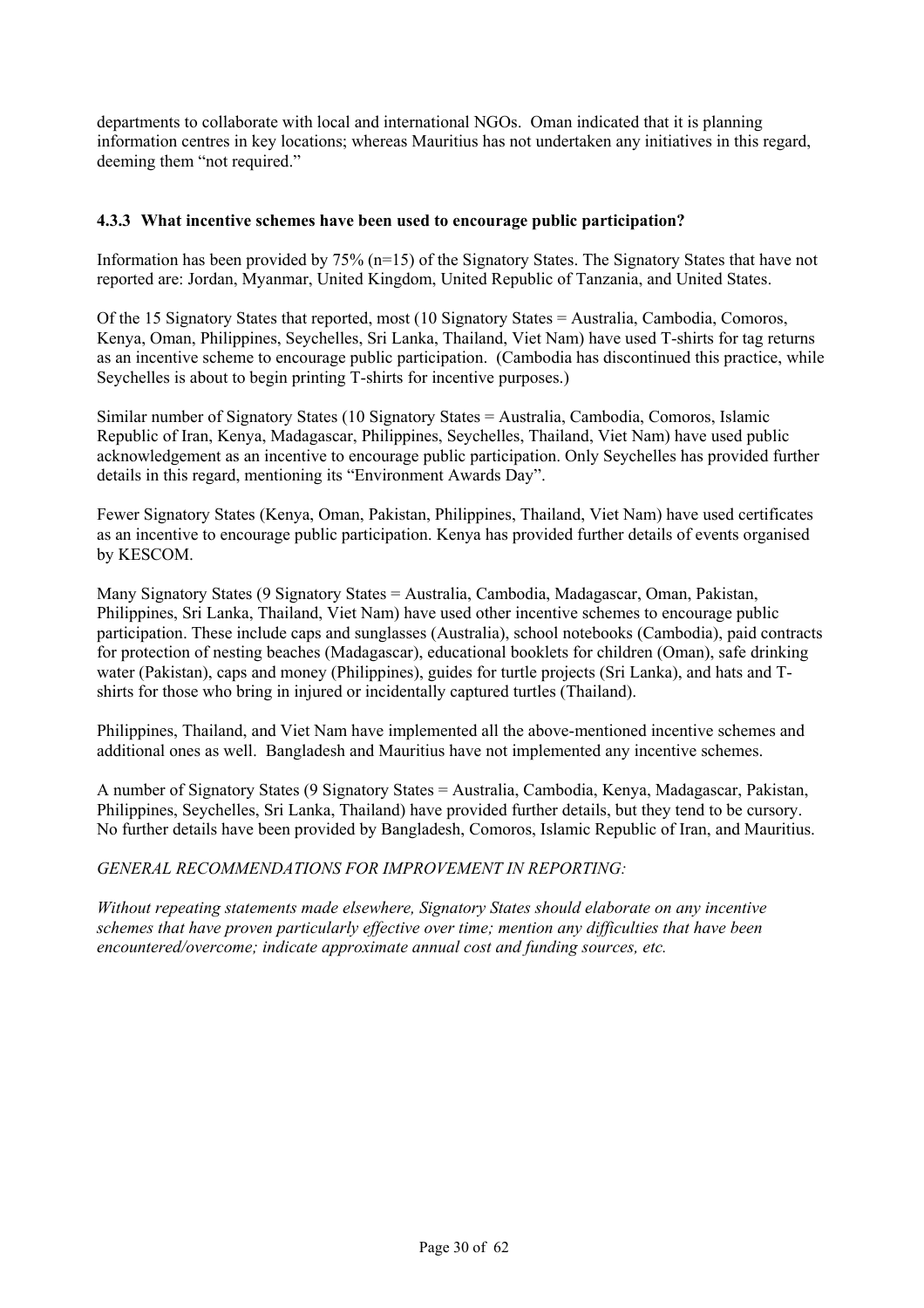## **OBJECTIVE V: ENHANCE NATIONAL, REGIONAL AND INTERNATIONAL COOPERATION**

## **5.1.1 Has your country actively encouraged other (non-Party) States to join CITES?**

Information has been provided by 75% (n=15) of the Signatory States. The Signatory States that have not reported are: Islamic Republic of Iran, Jordan, Myanmar, Pakistan, and United Republic of Tanzania.

Of the 15 Signatory States that reported, just over half (8 Signatory States = Australia, Cambodia, Comoros, Kenya Oman, Philippines, United States, Viet Nam) have actively encouraged other (non-Party) States to join CITES. Six Signatory States (Bangladesh, Madagascar, Mauritius, Seychelles, Sri Lanka, United Kingdom) have not actively encouraged other (non-Party) States to join CITES. Thailand expressed uncertainty.

## *GENERAL RECOMMENDATIONS FOR IMPROVEMENT IN REPORTING:*

*This question appears in the national report template because it is one of the activities recommended under the Conservation and Management Plan. However, in view of the limited value of the information to be gained from any responses that might be given, it is suggested that the question be deleted from the template.*

### **5.1.2 Has your country undertaken a national review of its compliance with CITES obligations in relation to marine turtles?**

Information has been provided by 80% (n=16) of the Signatory States. The Signatory States that have not reported are: Jordan, Myanmar, United Republic of Tanzania, and United States.

Of the 16 Signatory States that reported, almost all (13 Signatory States = Australia, Comoros, Islamic Republic of Iran, Kenya, Mauritius, Oman, Pakistan, Philippines, Seychelles, Sri Lanka, Thailand, United Kingdom, Viet Nam) have undertaken a national review of compliance with CITES obligations in relation to marine turtles, with the exception of Bangladesh and Cambodia. Madagascar expressed uncertainty.

*GENERAL RECOMMENDATIONS FOR IMPROVEMENT IN REPORTING:*

*Signatory States may wish to cite (i.e. provide a reference to) existing published reports prepared for CITES purposes, in order to give a more ample explanation.* 

## **5.1.3 Does your country have, or participate/cooperate in, CITES training programmes for relevant authorities?**

Information has been provided by 75% (n=15) of the Signatory States. The Signatory States that have not reported are: Islamic Republic of Iran, Jordan, Kenya, Myanmar, and United Republic of Tanzania.

Of the 15 Signatory States that reported, most (12 Signatory States = Australia, Bangladesh, Cambodia, Comoros, Pakistan, Philippines, Seychelles, Sri Lanka, Thailand, United Kingdom, United States, Viet Nam) have, or participate/cooperate in, CITES training programmes for relevant authorities, except for Mauritius and Oman. Madagascar expressed uncertainty.

#### *GENERAL RECOMMENDATIONS FOR IMPROVEMENT IN REPORTING:*

*Signatory States may wish to cite (i.e. provide a reference to) existing published reports prepared for CITES purposes, in order to give a more ample explanation.*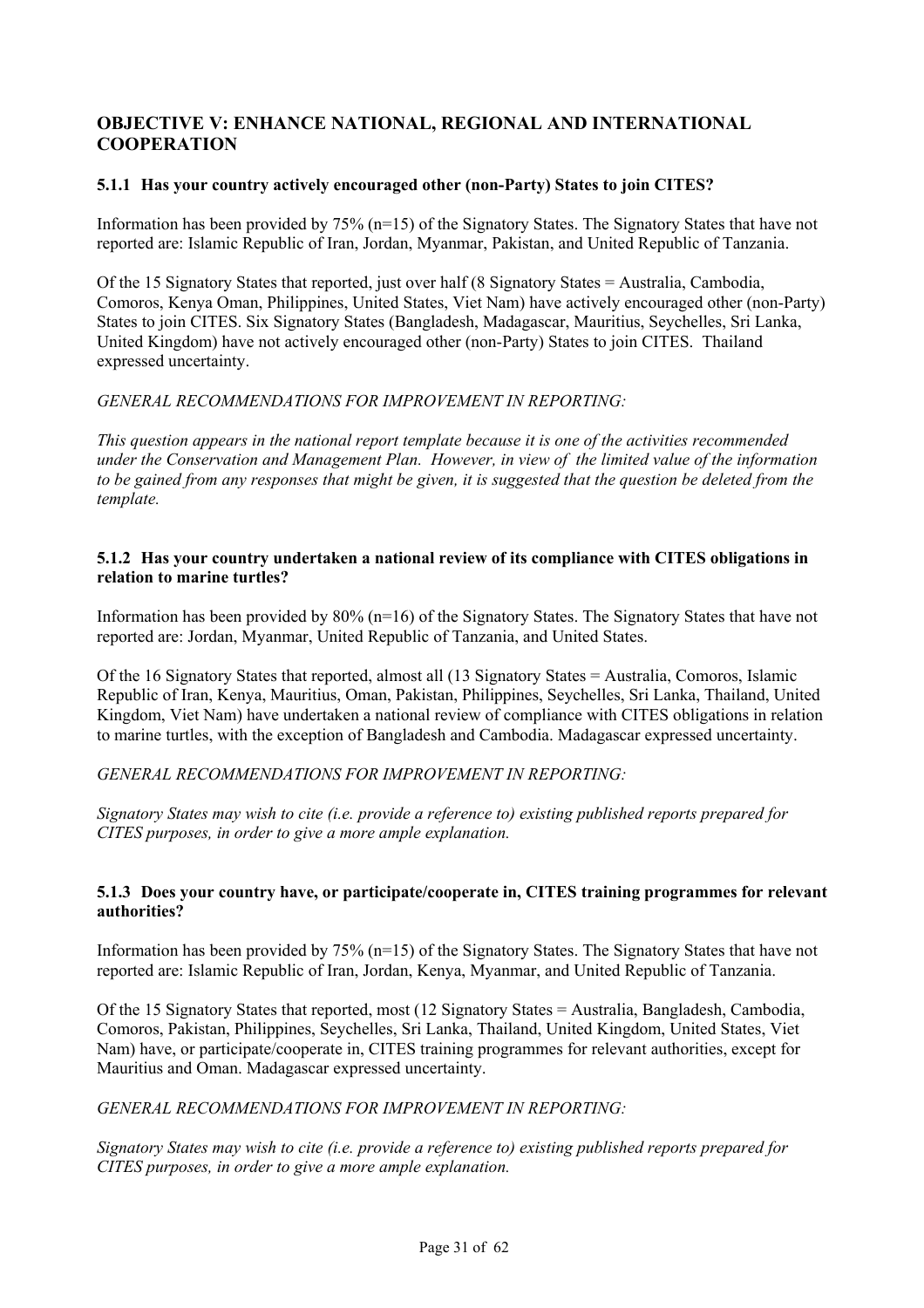#### **5.1.4 Does your country have in place mechanisms to identify international illegal trade routes (for marine turtle products etc.) and to cooperate with other States to prevent/deter/eliminate illegal trade? If yes, give details. If no, describe any impediments in this regard.**

Information has been provided by  $85\%$  (n=17) of the Signatory States. The Signatory States that have not reported are: Jordan, Myanmar, and United Republic of Tanzania.

Of the 17 Signatory States that reported, almost all (13 Signatory States = Australia, Kenya, Comoros, Madagascar, Oman, Pakistan, Seychelles, Sri Lanka, Thailand, United Kingdom, United States, Viet Nam) indicated that they have some mechanisms in place, or that they are in contact with appropriate authorities to identify international illegal trade routes. Australia and Philippines describe their cooperation with other States. The authorities listed as collaborators include CITES Management Authorities/CITES Secretariat (Australia, Pakistan, Seychelles), Interpol (Seychelles, United Kingdom), domestic or foreign customs services (Australia, Madagascar, Sri Lanka, United Kingdom, Viet Nam), airport authorities (Seychelles, Oman), port authorities (Madagascar, Oman), wildlife agencies (Kenya), TRAFFIC International and other NGOs (Pakistan). United States has indicated that it is an active member of CITES. Thailand has not provided details.

Comoros indicated that it issues certificates for exportation of protected species, but does not describe any other mechanisms. Bangladesh has mechanisms in place only for its coastline. Cambodia and Mauritius reported no mechanisms or co-operation with other States, and do not provide any additional information. Islamic Republic of Iran has indicated that it has no international trade in sea turtle products.

## *GENERAL RECOMMENDATIONS FOR IMPROVEMENT IN REPORTING:*

*Though asked to describe any impediments to identifying illegal trade routes and deterring illegal trade, no Signatory mentioned any particular difficulties in this regard. Nonetheless, as such illegal trade is known to occur, Signatories may wish to cite particular instances of successful interventions and prosecutions, as well as mention any difficulties experienced that impede more progress in this area. Signatory States may wish to cite (i.e. provide a reference to) existing published reports prepared for CITES purposes, in order to give a more ample explanation.* 

## **5.1.5 Which compliance and trade issues has your country exchanged information on or raised for discussion (e.g. through the MoU Secretariat, at meetings of Signatory States etc.)?**

Information has been provided by 65% (n=13) of the Signatory States. The Signatory States that have not reported are: Comoros, Jordan, Myanmar, Thailand, United Kingdom, United Republic of Tanzania, and United States.

Of the 13 Signatory States that reported, a few (Australia, Cambodia, Philippines, Seychelles, Viet Nam) appear to have exchanged information or raised certain compliance and/or trade issues, however, the responses are not always clearly formulated. Only Australia and Seychelles cite specific issues (Australia had and continues to have bilateral discussions with other States on direct harvest of turtles in Australian waters; Seychelles raised the issue of hawksbill shell trade at a CITES meeting). Philippines mentioned policy formulation, law enforcement, and CITES permit issuance. Cambodia indicated CITES, but provided no further details. Viet Nam has held discussions at regional and international workshops and with TRAFFIC staff, but provided no further explanations.

Pakistan indicated that it has not exchanged information in this regard through the IOSEA Secretariat. Similarly, Bangladesh, Islamic Republic of Iran, Madagascar, Mauritius, Oman, and Sri Lanka have not exchanged information or raised any issues for discussion. Kenya's response needs further explanation.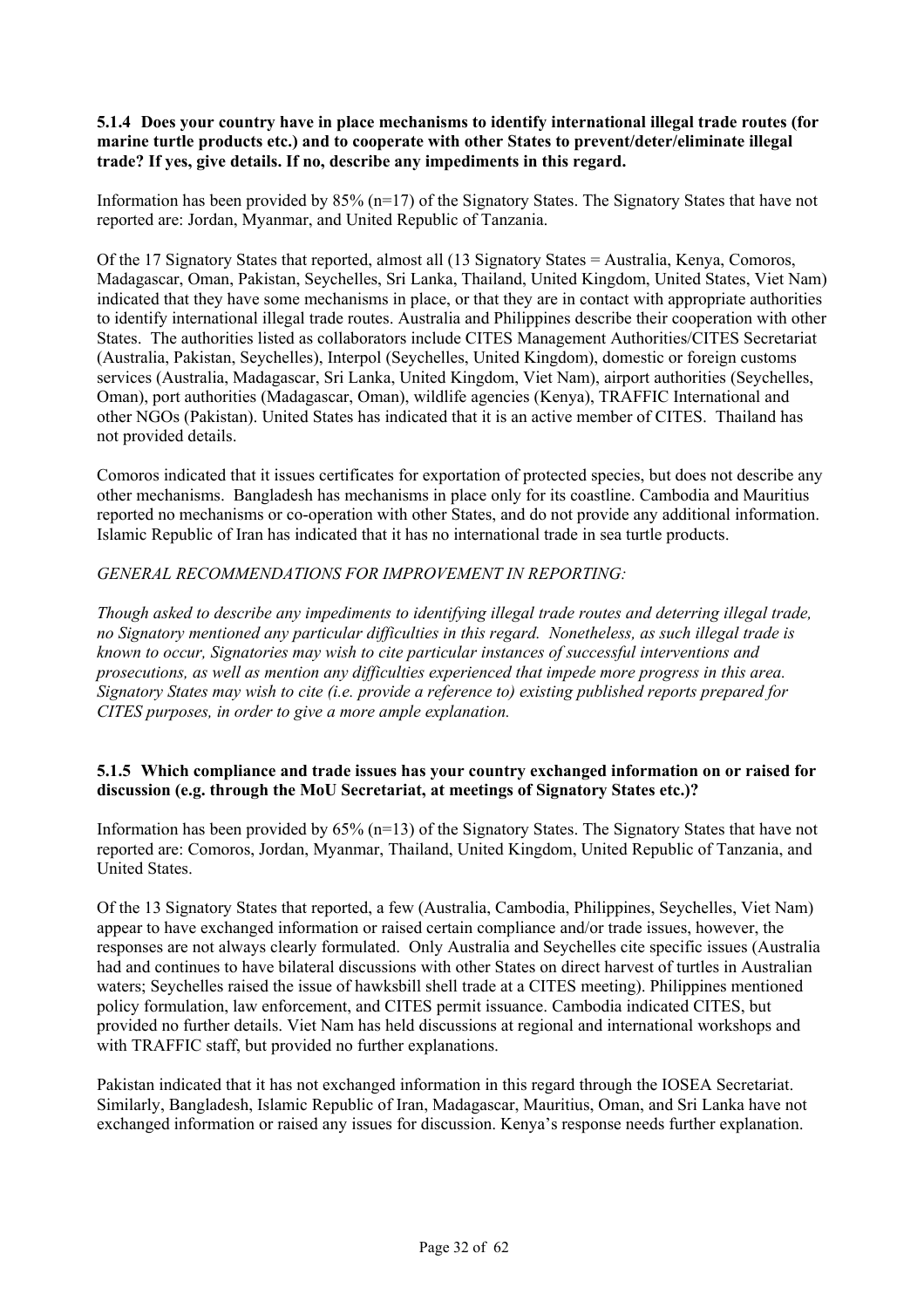#### **5.1.6 Describe measures in place to prevent, deter, and eliminate** *domestic* **illegal trade in marine turtle products (e.g. monitoring, legislation, identification of enforcement gaps, training etc.)**

Information has been provided by  $85\%$  (n=17) of the Signatory States. The Signatory States that have not reported are: Jordan, Myanmar, and United Republic of Tanzania.

Of the 17 Signatory States that reported, almost all (15 Signatory States = Australia, Bangladesh, Cambodia, Comoros, Islamic Republic of Iran, Kenya, Mauritius, Pakistan, Philippines, Seychelles, Sri Lanka, Thailand, United Kingdom, United States, Viet Nam) have some measure in place to prevent, deter and eliminate domestic illegal trade in marine turtle products.

The level of detail provided varies among countries. Seychelles, for example, provides considerable detail (referring to legislation, public partnerships, interagency collaboration, training, education and awareness programmes), whereas many Signatories provide only cursory information. Illegal domestic trade issues are most commonly addressed through laws and legislation, monitoring, and education and awareness programmes, followed by training, research, capacity building, and partnerships among agencies.

Madagascar has no measures in place. The issue reportedly does not arise in Oman because there is no trade in turtle products.

*GENERAL RECOMMENDATIONS FOR IMPROVEMENT IN REPORTING:*

*Given that domestic trade in turtle products is known to be an issue in some Signatories, the level of detail in reporting on this point (or absence thereof) is likely not commensurate with the seriousness of the problem in some countries. The information provided by Seychelles may serve as useful guidance.* 

#### **5.2.1 Has your country taken steps towards developing a set of key management measures to be used as a basis for more specific action plans? If yes, give details.**

Information has been provided by  $70\%$  (n=14) of the Signatory States. The Signatory States that have not reported are: Islamic Republic of Iran, Jordan, Kenya, Myanmar, United Republic of Tanzania, and United States.

Of the 14 Signatory States that reported, just over half (8 Signatory States = Australia, Comoros, Pakistan, Philippines, Seychelles, Sri Lanka, United Kingdom, Viet Nam) indicated that they have taken steps towards developing a set of key management measures to be used as a basis for more specific action plans. All of these countries have provided some level of detail, except for Comoros.

Australia appears to be among the most advanced in this regard, and it quotes the detailed objectives of its Recovery Plan for marine turtles. Viet Nam describes the formulation of its National Marine Turtle Action Plan and also outlines its priority themes. United Kingdom describes the long-term objectives of a broad Conservation Management Plan. Philippines indicates that action plans are made on a per site basis and are incorporated into agreements with stakeholders. Seychelles has dealt with this issue in the past through various projects. An ongoing marine ecosystem management plan is also addressing it, but no further details are provided. Pakistan was in the process of signing the IOSEA MoU and developing a National Action Plan. Sri Lanka refers to its National Marine Turtle Conservation Action Plan, but provides but no further details.

Bangladesh, Cambodia, Madagascar, Mauritius, and Oman have not taken steps towards developing a set of key management measures to be used as a basis for more specific action plans, but Madagascar indicated that it would do so shortly. Thailand indicated uncertainty about the issue.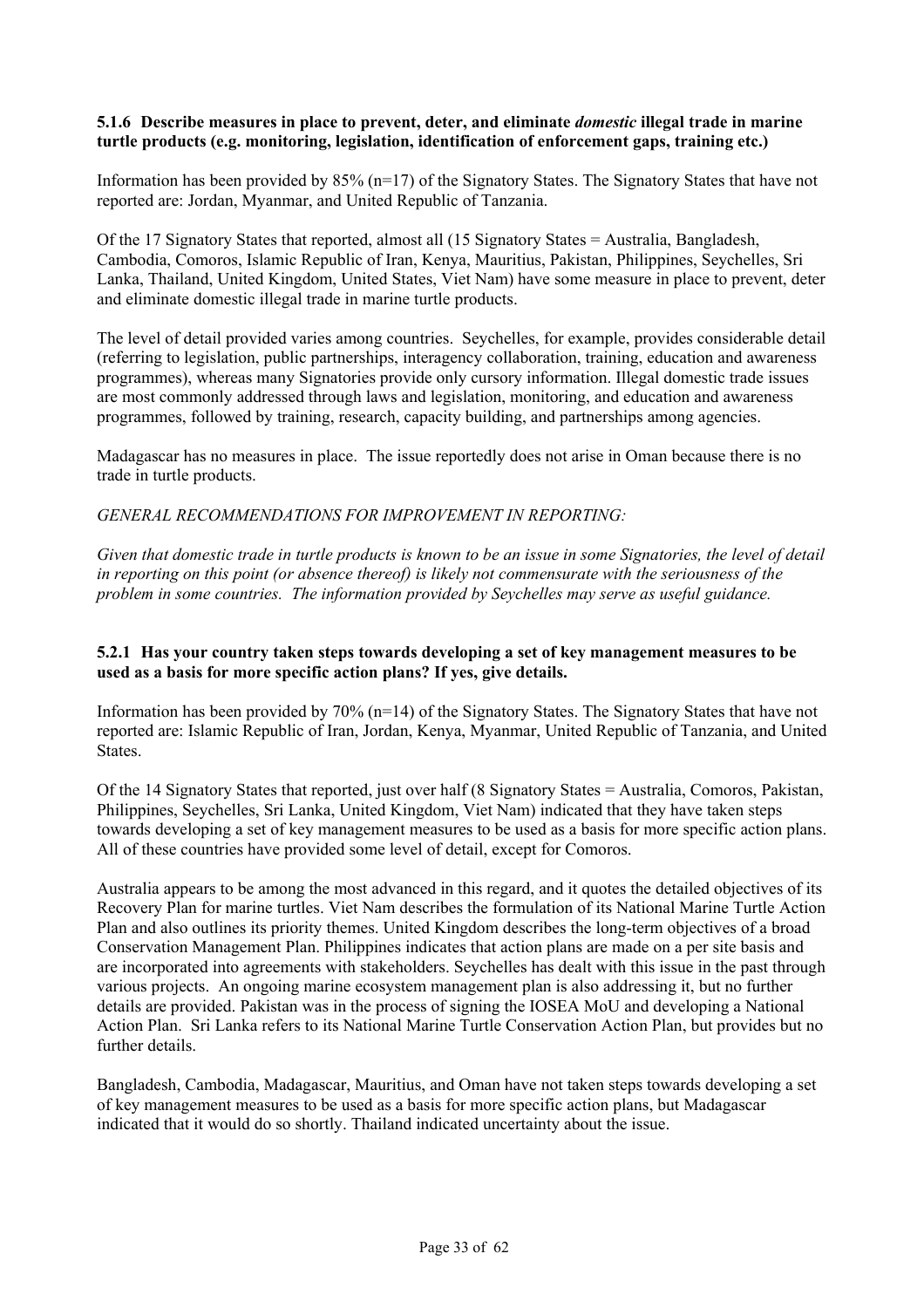## *GENERAL RECOMMENDATIONS FOR IMPROVEMENT IN REPORTING:*

*Generally, there is limited information available on the extent to which the provisions of the Conservation and Management Plan have been transformed into broad objectives (key management measures) at the national level, and henceforth incorporated in more specific action plans. While this may well reflect the reality in some countries, this question might be reworded to clarify the intent, and be combined with the following question (5.2.2), which concerns the same matter.* 

### **5.2.2 What existing action plans are being considered as possible models?**

Information has been provided by  $65\%$  (n=13) of the Signatory States. The Signatory States that have not reported are: Islamic Republic of Iran, Jordan, Myanmar, Seychelles, United Kingdom, United Republic of Tanzania, and United States.

Of the 13 Signatory States that reported, seven (Comoros, Kenya, Madagascar, Pakistan, Philippines, Sri Lanka, and Viet Nam) refer to some document – not necessarily existing action plans – that they will be considering as possible models. Comoros, Kenya, and Viet Nam are considering their existing action plans for turtles; Madagascar is considering the recommendations and conclusions from a national turtle project and WWF's recommendations; Pakistan is considering the Biodiversity Action Plan for Pakistan as well as a Wetlands Project; and Philippines is considering a memorandum of agreement drawn up for one location, based on the IOSEA Conservation and Management Plan.

Bangladesh has not yet identified any existing action plans to consider as models. No action plans are so far being considered by Mauritius and Oman. The question has been answered as "not applicable" by Australia, Cambodia and Thailand. Viet Nam lists management plans that need to be implemented.

*GENERAL RECOMMENDATIONS FOR IMPROVEMENT IN REPORTING:*

*To simplify reporting, this question might be combined with (integrated into) the previous one.* 

## **5.2.3 For which specific local management issues is international cooperation considered necessary? (List them)**

Information has been provided by 75% (n=15) of the Signatory States. The Signatory States that have not reported are: Islamic Republic of Iran, Jordan, Myanmar, Thailand, and United Republic of Tanzania.

All of the 15 Signatory States reporting (Australia, Bangladesh, Cambodia, Comoros, Kenya, Madagascar, Mauritius, Oman, Pakistan, Philippines, Seychelles, Sri Lanka, United Kingdom, United States, Viet Nam) have listed one or more local management issues, in varying levels of detail, for which international cooperation is considered necessary.

Fisheries-related issues appear to be the most common item cited by respondents: illegal fishing in territorial waters/international trade (Australia, Cambodia, Philippines, Seychelles, United Kingdom, Viet Nam); incidental capture of turtles by foreign fleets (Pakistan, Seychelles); aspects of management and enforcement/patrolling of territorial waters (Mauritius, Philippines, United Kingdom); and gear technology (Kenya, Viet Nam). Similar issues considered to require a collective approach include: hunting and harvest of turtles by neighbouring countries on land and at sea (Australia, Kenya, Seychelles); oil spills, marine pollution, and marine debris (Australia, Pakistan).

A number of Signatories (Comoros and Viet Nam, in particular) identify basic research as a local management issue where international cooperation is necessary. This may include such matters as: identification of turtle populations and migration routes (Oman); tagging/satellite tracking (Kenya,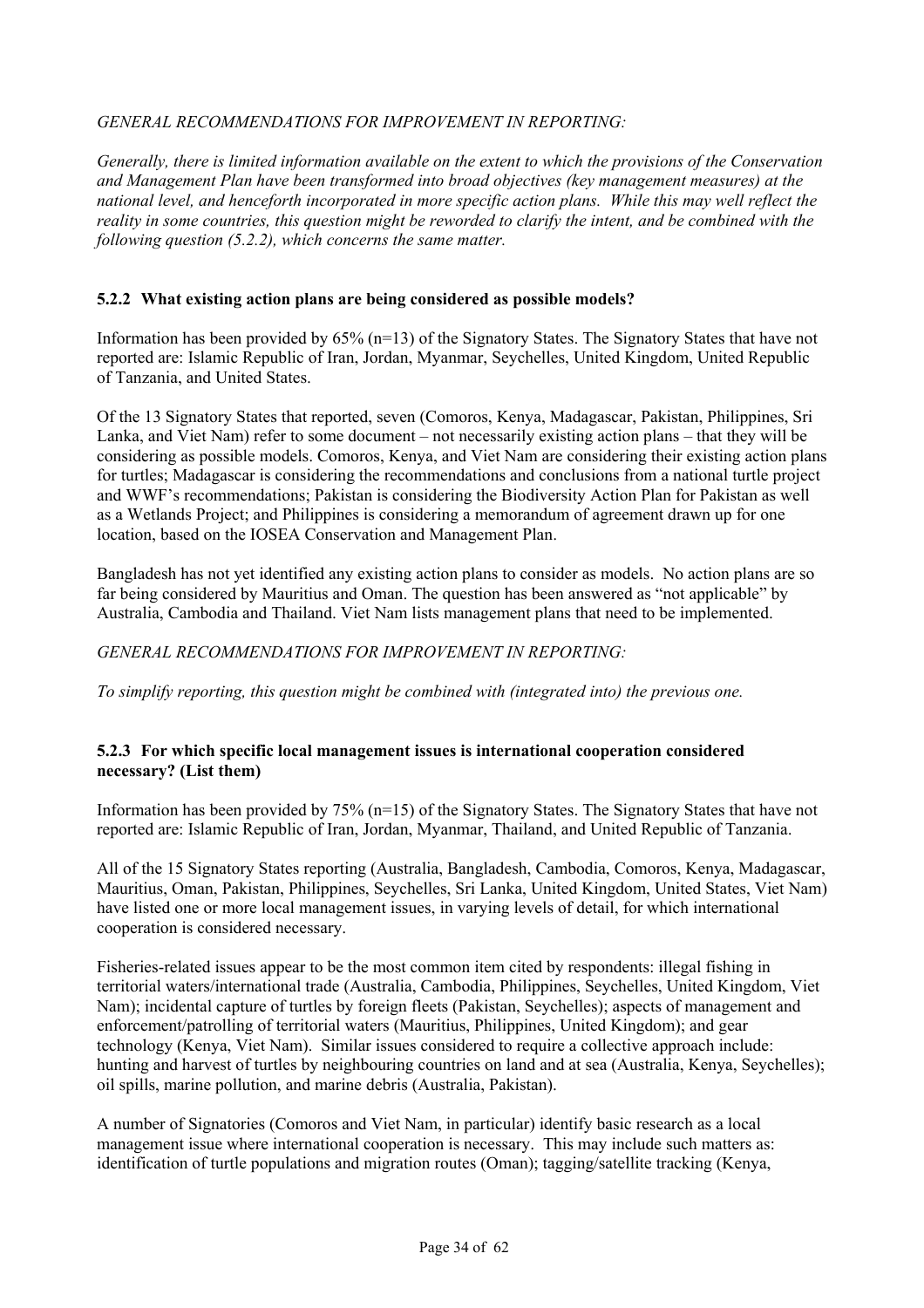Madagascar; Viet Nam), study of marine turtle habitats (Bangladesh); and genetics (Kenya, Philippines, Viet Nam).

Other local management issues where international cooperation is considered necessary include: training/capacity-building (Bangladesh, Madagascar, Viet Nam); development of alternative livelihoods (Madagascar, Philippines); poaching and trade (Kenya) and long-term funding (Comoros). The response provided by United States needs further clarification. Sri Lanka's response is incomplete.

## *GENERAL RECOMMENDATIONS FOR IMPROVEMENT IN REPORTING:*

*Though many of the responses that have been provided are brief, they represent a useful collection of ideas that could serve as a starting point for a more thorough discussion about priorities for international collaboration. Signatories should reflect more on this question and develop more detailed responses that indicate their specific needs and priorities in this area.* 

#### **5.2.4 Are the national, sub-regional and regional action plans in which your country is involved subject to regular review?**

Information has been provided by 75% (n=15) of the Signatory States. The Signatory States that have not reported are: Comoros, Islamic Republic of Iran, Jordan, Myanmar, and United Republic of Tanzania.

Of the 15 Signatory States that reported, only Australia, Kenya, Philippines, and Sri Lanka appear to have regular reviews of their national plans for turtle conservation. Australia provides specific details of the review that is mandated; Sri Lanka did a first review recently. Details of the process in Kenya and Philippines are less clear. Pakistan reviewed its National Conservation Strategy in the recent past, however its specificity with regard to marine turtles is unclear. It is unclear from Viet Nam's response if the activities listed have resulted in regular reviews of action plans.

United Kingdom finalized its national conservation plan only in early 2004. No reviews have been carried out in Bangladesh, Madagascar (which has no official national plan), Mauritius or Oman. Thailand was uncertain if regular reviews were carried out. The issue of reviewing relevant action plans on a regular basis was considered "not applicable" by Cambodia, Seychelles, and United States.

No Signatory State mentions the review of sub-regional or regional plans, even though such plans are known to exist (e.g. ASEAN Sea Turtle MoU).

#### *GENERAL RECOMMENDATIONS FOR IMPROVEMENT IN REPORTING:*

*The limited response to this question is, in part, a reflection of the fact that many Signatories have yet to elaborate national action plans. Nonetheless the principle of incorporating a formal review process, as Australia has done, is very important. As such, the question merits further attention in due course. Countries participating in the sub-regional ASEAN memorandum of understanding on sea turtles are encouraged to provide information on the review process for that instrument.* 

#### **5.3.1 Identify what you consider to be useful existing (or potentially useful) mechanisms for cooperation in relation to marine turtle conservation and management at the sub-regional level. What initiatives has your country taken to try to strengthen these mechanisms?**

Information has been provided by 85% (n=17) of the Signatory States. The Signatory States that have not reported are: Jordan, Myanmar, and United Republic of Tanzania.

Of the 17 Signatory States that reported, most (14 Signatory States = Australia, Bangladesh, Comoros, Islamic Republic of Iran, Kenya, Madagascar, Oman, Pakistan, Philippines, Seychelles, Thailand, United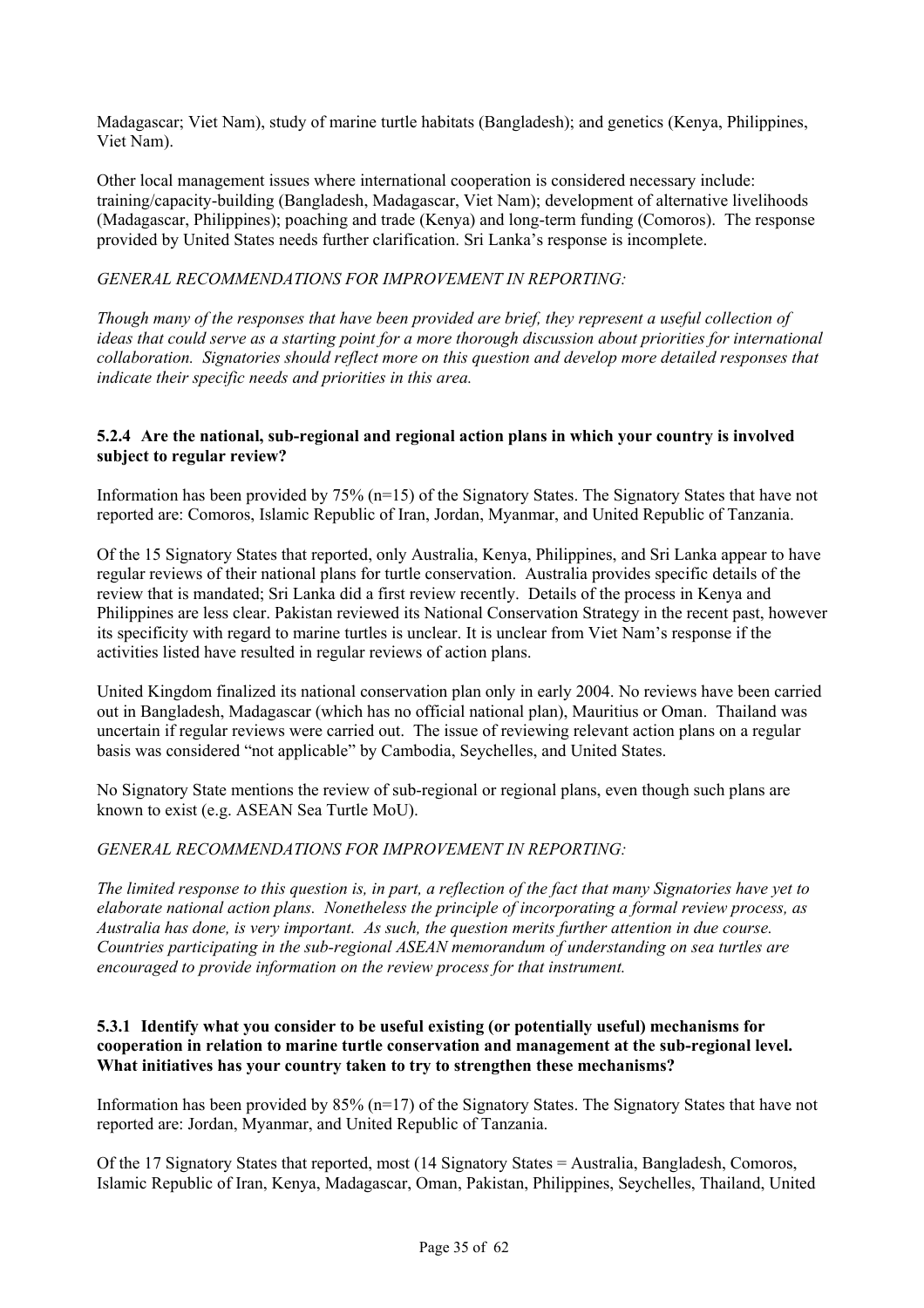Kingdom, United States, Viet Nam) have some existing or potentially useful mechanism they consider to be useful for cooperation in relation to marine turtle conservation and management at the sub-regional level. Australia has several mechanisms in place for cooperation at the sub-regional level.

Without going into detail, Islamic Republic of Iran, Oman, Philippines, and Viet Nam referred to a number of formal agreements as being useful mechanisms for sub-regional cooperation, citing in particular: ROPME, ASEAN-SEAFDEC, CMS, FAO-CCRF, and specific memoranda of understanding. United States mentioned the International Sea Turtle Society and related symposia.

Although this question was seeking information on formal mechanisms (institutional frameworks) for subregional cooperation, many of the respondents cited informal methods, such as information sharing/exchange and communication at meetings/workshops/symposia, cooperation between regional universities and conservation organizations, newsletters, databases, and email/internet. Other mechanisms for cooperation that were mentioned include standardized protocols (Kenya), research, monitoring, and capacity building (Bangladesh, Sri Lanka), trial studies on use of circle hooks in long-lining (Viet Nam), and prohibition of harvest and trade (Thailand).

Only a few Signatory States indicate initiatives they have taken to strengthen these mechanisms or challenges faced in this regard (e.g., Australia, Pakistan, United Kingdom). Mauritius indicated that no mechanism exists in its sub-region and Cambodia considered the issue "not applicable."

*GENERAL RECOMMENDATIONS FOR IMPROVEMENT IN REPORTING:*

*This question might be rephrased to make it clearer that Signatories are being requested to comment on existing institutional frameworks that are, or could be, useful for facilitating cooperation in marine turtle conservation on a sub-regional level. As mentioned elsewhere, such frameworks do exist in some subregions (e.g. ASEAN-SEAFDEC in South-East Asia) and progress has been made towards establishing an IOSEA Marine Turtle Task Force in the Western Indian Ocean, in partnership with the Nairobi Convention.* 

*It would be helpful if Signatories were to indicate the potential interest and particular strengths that the organisations they mention might bring to marine turtle conservation, as well as their capacity to take on a broader coordination role at the sub-regional level.*

## **5.3.2 Does your country have or contribute to any websites or newsletters to facilitate networking and information exchange? If yes, give details.**

Information has been provided by 80% (n=16) of the Signatory States. The Signatory States that have not reported are: Islamic Republic of Iran, Jordan, Myanmar, and United Republic of Tanzania.

Of the 16 Signatory States that reported, several (9 Signatory States = Australia, Kenya, Pakistan, Philippines, Seychelles, Sri Lanka, United Kingdom, United States, Viet Nam) indicated that they have their own, or contribute to other, web-sites or newsletters to facilitate networking and information exchange. Almost all of these have or contribute to some website (Australia, Kenya, Pakistan, Philippines, Seychelles, Sri Lanka, United Kingdom, United States), but fewer use newsletters for dissemination of information (e.g., Kenya, Pakistan, Seychelles, Sri Lanka, United Kingdom, Viet Nam). In several cases, the extent to which marine turtles are covered in these websites or newsletters is not clear.

Thailand and Philippines have indicated that their websites were under construction or being improved, respectively. Bangladesh, Cambodia, Comoros, Mauritius, and Oman do not have or contribute to other websites or newsletters. Madagascar expressed uncertainty and is seeking information to answer this question.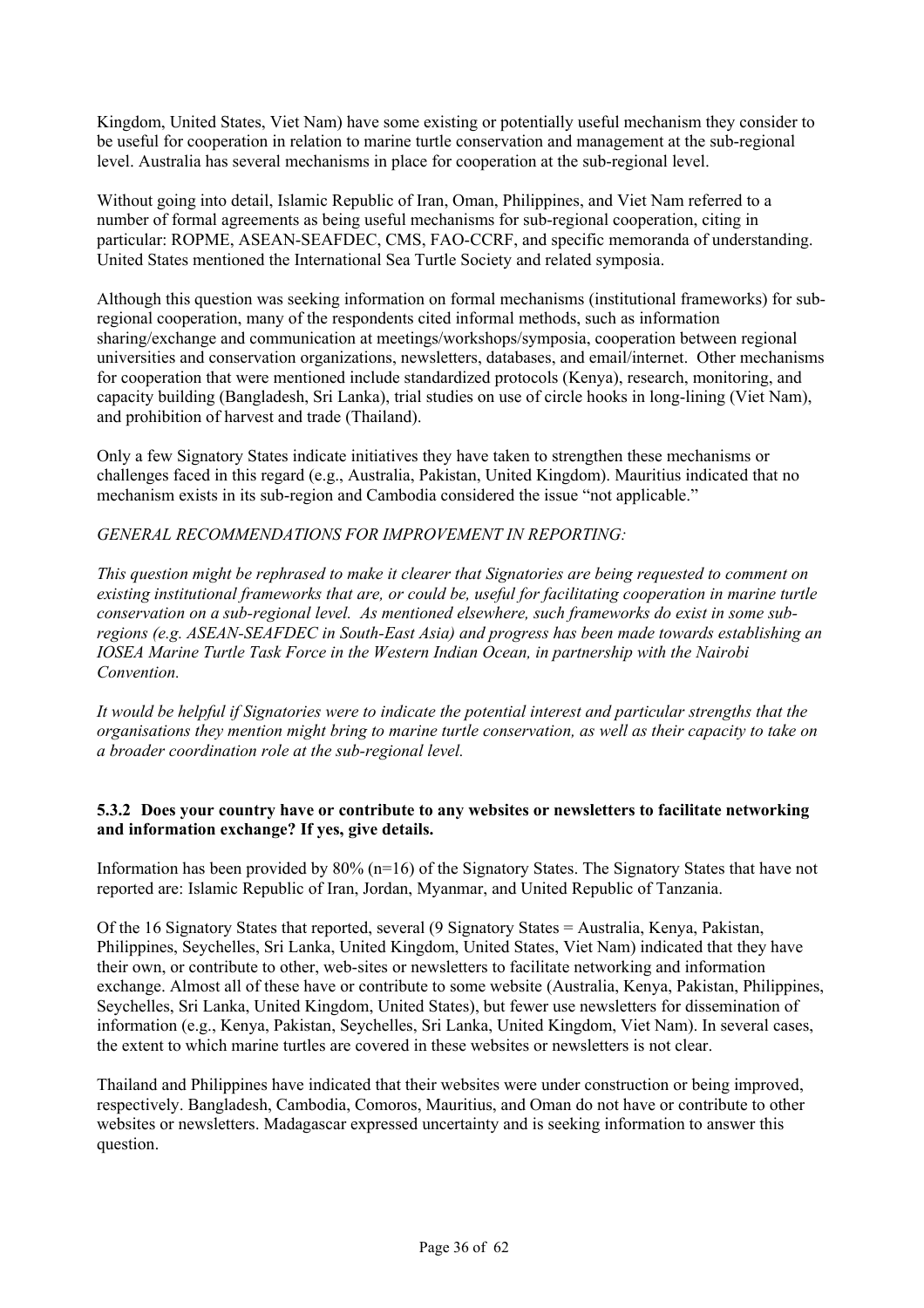## *GENERAL RECOMMENDATIONS FOR IMPROVEMENT IN REPORTING:*

*Signatory States with websites or newsletters that have content related to marine turtle conservation should provide the relevant web address (URL) and publication information (e.g. frequency of publication, where it can be obtained etc.).* 

#### **5.3.3 What material can your country contribute to the development of a web-based information resource for marine turtle conservation? (now available at www.ioseaturtles.org)**

Information has been provided by  $85\%$  (n=17) of the Signatory States. The Signatory States that have not reported are: Jordan, Myanmar, and United Republic of Tanzania.

Of the 17 Signatory States that reported, most (11 Signatory States = Australia, Cambodia, Islamic Republic of Iran, Kenya, Oman, Philippines, Seychelles, Sri Lanka, Thailand, United States, Viet Nam) can contribute data on marine turtle populations.

Almost all the Signatory States (15 Signatory States = Australia, Bangladesh, Cambodia, Comoros, Islamic Republic of Iran, Kenya, Madagascar, Oman, Pakistan, Philippines, Seychelles, Sri Lanka, Thailand, United States, Viet Nam) can contribute nesting data.

Fewer Signatory States (11 Signatory States = Australia, Kenya, Madagascar, Oman, Pakistan, Philippines, Seychelles, Thailand, United Kingdom, United States, Viet Nam) can contribute migration data.

Fourteen Signatory States (Australia, Bangladesh, Cambodia, Islamic Republic of Iran, Kenya, Madagascar, Oman, Philippines, Seychelles, Sri Lanka, Thailand, United Kingdom, United States, Viet Nam) can contribute information on projects.

Australia, Kenya, Oman, Philippines, Seychelles, Thailand, United States, and Viet Nam can contribute to all the above categories. Mauritius cannot contribute to any one of these above categories.

Some Signatory States (Australia, Kenya, Madagascar, United Kingdom) can contribute "other" information such as electronic copies of a volunteer training manual, marine debris information, sea grass monitoring (Australia), socio-economic information (Kenya), traditional knowledge (Madagascar), and genetic data (United Kingdom). Responses by Mauritius, Seychelles, Sri Lanka, and Viet Nam are unclear.

#### *GENERAL RECOMMENDATIONS FOR IMPROVEMENT IN REPORTING:*

*Comment: Notwithstanding the relatively positive response to this question by a majority of Signatory States reporting, relatively few have volunteered such information so far for inclusion in the IOSEA Website, which can accommodate a wide range of content. The Secretariat should pursue potential oppportunities with the individual Signatories.* 

#### **5.3.4 Has your country contributed names to the directory of experts and organisations concerned with marine turtle conservation?**

Information has been provided by 75% (n=15) of the Signatory States. The Signatory States that have not reported are: Islamic Republic of Iran, Jordan, Myanmar, United Republic of Tanzania, and United States.

Of the 15 Signatory States that reported, only seven (Australia, Kenya, Madagascar, Philippines, Seychelles, Sri Lanka, and Viet Nam) are reported to have contributed names to the directory of experts and organisations concerned with marine turtle conservation. Madagascar added a note that it was done at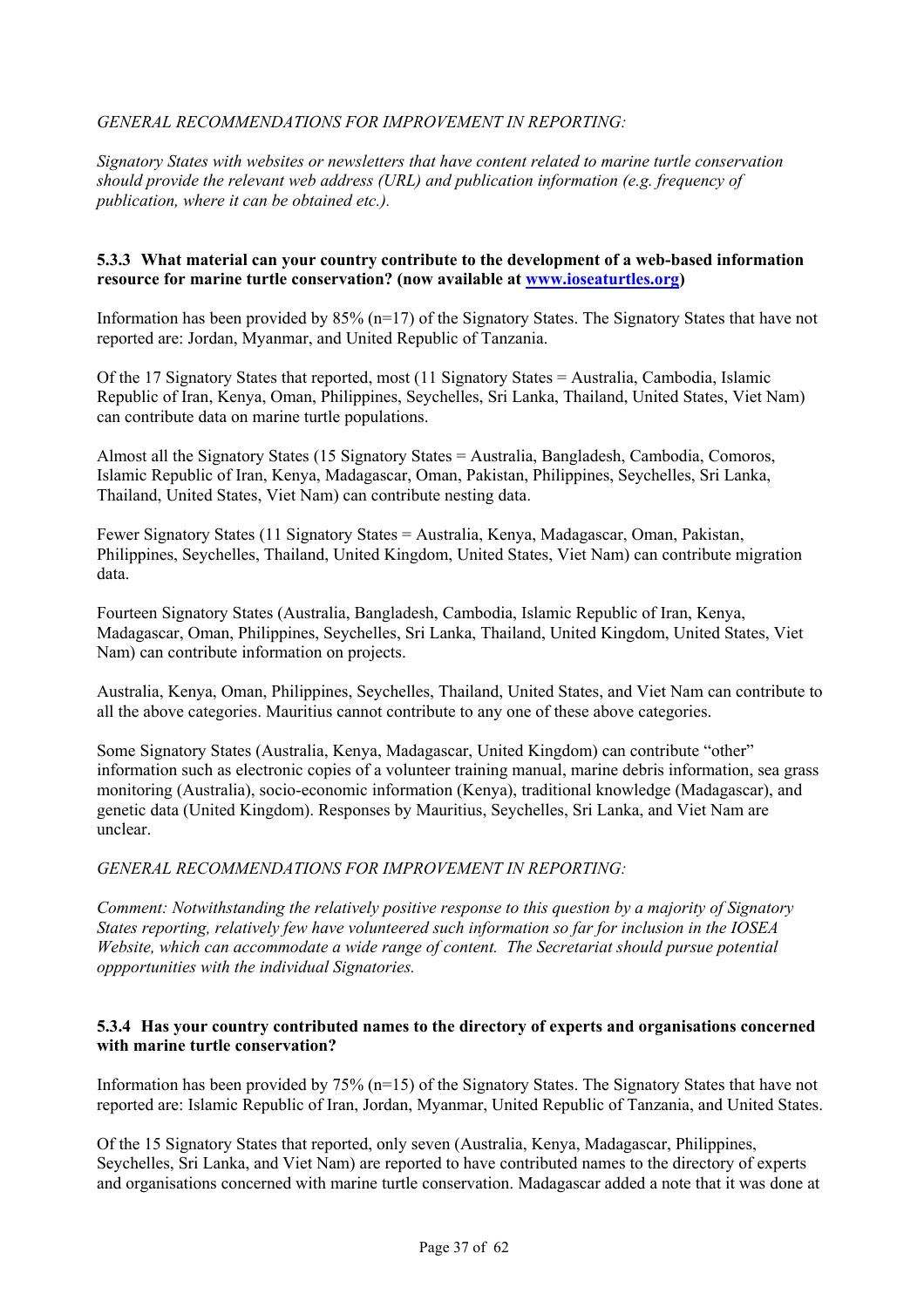the meeting of Signatory States in January 2003. Sri Lanka lists one expert and Viet Nam has listed several experts and organisations.

Seven Signatory States (Bangladesh, Cambodia, Comoros, Mauritius, Oman, Pakistan, and United Kingdom) have not contributed names to the directory of experts and organisations concerned with marine turtle conservation. Thailand expresses uncertainty.

## *GENERAL RECOMMENDATIONS FOR IMPROVEMENT IN REPORTING:*

*This question needs rephrasing and clarification to explain that it refers to a list of "Useful contacts", which was created after the CMP was drafted, for inclusion in the IOSEA Website. That list is presently not up-to-date and consideration is being given to structuring the information in a more accessible online database.* 

### **5.3.5 Has your country developed, or is it participating in, any networks for cooperative management of shared populations? If yes, give details.**

Information has been provided by  $75\%$  (n=15) of the Signatory States. The Signatory States that have not reported are: Islamic Republic of Iran, Jordan, Myanmar, United Republic of Tanzania, and United States.

Of the 15 Signatory States that reported, very few (5 Signatory States = Australia, Kenya, Madagascar, Philippines, Viet Nam) have developed or are participating in any networks for cooperative management of shared populations. Several networks have been developed by Australia: Australia has a formal, nonbinding forum for collaboration with Indonesia and Timor-Leste; Australia and Papua New Guinea have signed the Torres Strait Treaty; Australia and Indonesia have a memorandum of understanding for traditional Indonesian fishermen entering Australian waters; and Australia also has developed networks within the South Pacific Environment Programme (SPREP). All networks are described except the one within SPREP. WWF-Australia has also been strengthening links with its counterpart in Indonesia.

Viet Nam is reportedly participating in networks for cooperative management and is coordinating and collaborating with many groups as well as participating in several symposia, but no details are provided. Kenya works with other countries in the Western Indian Ocean and recently organised a regional marine turtle workshop, however, no details are given. Similarly, Philippines works through the relevant ASEAN body, but no specifics are provided. Madagascar and Philippines exchange tagging information with other countries.

The remaining Signatory States (10 Signatory States = Bangladesh, Cambodia, Comoros, Mauritius, Oman, Pakistan, Seychelles, Sri Lanka, Thailand, and United Kingdom) have not developed and are not participating in any networks for cooperative management of shared populations, although this is reported to be under consideration in Thailand.

#### *GENERAL RECOMMENDATIONS FOR IMPROVEMENT IN REPORTING:*

*Where such international networks for cooperative management exist, further details should be provided. Alternatively, it may be more efficient to combine this question with the following Question 5.3.6.*

## **5.3.6 Has your country cooperated in the establishment of any transboundary marine protected areas? If yes, give details.**

Information has been provided by 80% (n=16) of the Signatory States. The Signatory States that have not reported are: Islamic Republic of Iran, Jordan, Myanmar, and United Republic of Tanzania.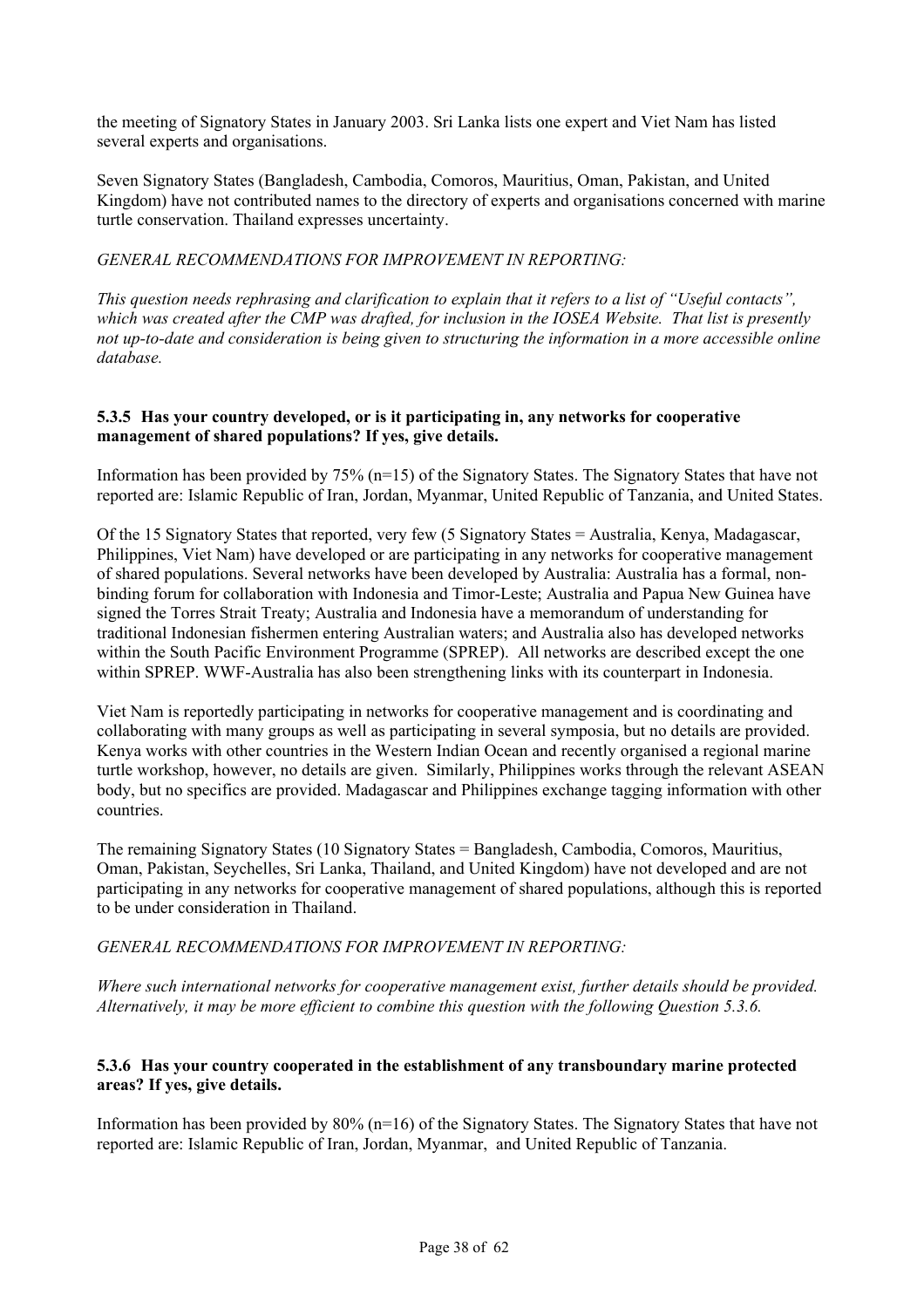Of the 16 Signatory States that reported, only two (Australia, and Philippines) indicated that they have cooperated in the establishment of a transboundary marine protected area. Australia describes a transboundary marine protected area with Papua New Guinea through the 1985 Torres Strait Treaty. Philippines concluded a Memorandum of Agreement with Malaysia to create the Turtle Islands Heritage Protected Area in 1996; and is a partner in a tri-partite conservation plan for the Sulu-Sulawesi Marine Ecoregion. Oman indicated that it has cooperated in the establishment of transboundary marine protected areas, but the details provided are unclear. Viet Nam is considering the establishment of transboundary marine parks with six countries in the southeastern region. Thailand expressed uncertainty, but indicated that creating transboundary protected areas under the Convention on Biological Diversity is under consideration.

Most Signatory States (11 Signatory States = Bangladesh, Cambodia, Comoros, Kenya, Madagascar, Mauritius, Pakistan, Seychelles, Sri Lanka, United Kingdom, and United States) have not cooperated in the establishment of any transboundary marine protected area.

## *GENERAL RECOMMENDATIONS FOR IMPROVEMENT IN REPORTING:*

*Where such transboundary MPAs exist, further details should be provided. It may be appropriate to combine this question with Question 5.3.5.*

## **5.3.7 What has your country done to encourage other MoU signatory States to join CMS?**

Information has been provided by 75% (n=15) of the Signatory States. The Signatory States that have not reported are: Comoros, Jordan, Myanmar, Seychelles, and United Republic of Tanzania.

Five Signatory States (Australia, Kenya, Pakistan, Philippines, United Kingdom) indicated that they have taken steps to encourage other countries (not necessarily MoU Signatory States) to join CMS. Australia indicated that it has encouraged States in the South Pacific to join CMS during a marine mammal workshop. Kenya has exchanged information, but no further details are provided. Philippines indicated that it engages non-Signatories through its joint Protected Areas initiative and Sulu-Sulawesi Marine Ecoregion programme, but no other details are provided. United Kingdom Ministers are briefed to encourage other countries to join CMS, opportunistically. Pakistan indicated that it has proposed to encourage the Russian Federation and other Central Asian States to join CMS.

Bangladesh, Islamic Republic of Iran, Mauritius, Oman, Sri Lanka, and Thailand have not yet made any such undertakings, and Madagascar has no information. Viet Nam is considering the issue. Cambodia believes the issue "not applicable" and United States indicated that it is not a Party to CMS.

#### *GENERAL RECOMMENDATIONS FOR IMPROVEMENT IN REPORTING:*

*This question appears in the national report template because it is one of the activities recommended under the Conservation and Management Plan. However, in view of the limited value of the information to be gained from any responses that might be given, it is suggested that the question be deleted from the template.*

#### **5.3.8 What has your country done to encourage other MoU signatory States to join global fisheries agreements?**

Information has been provided by 55% (n=11) of the Signatory States. The Signatory States that have not reported are: Australia, Comoros, Jordan, Myanmar, Seychelles, Thailand, United Kingdom, United Republic of Tanzania, and United States.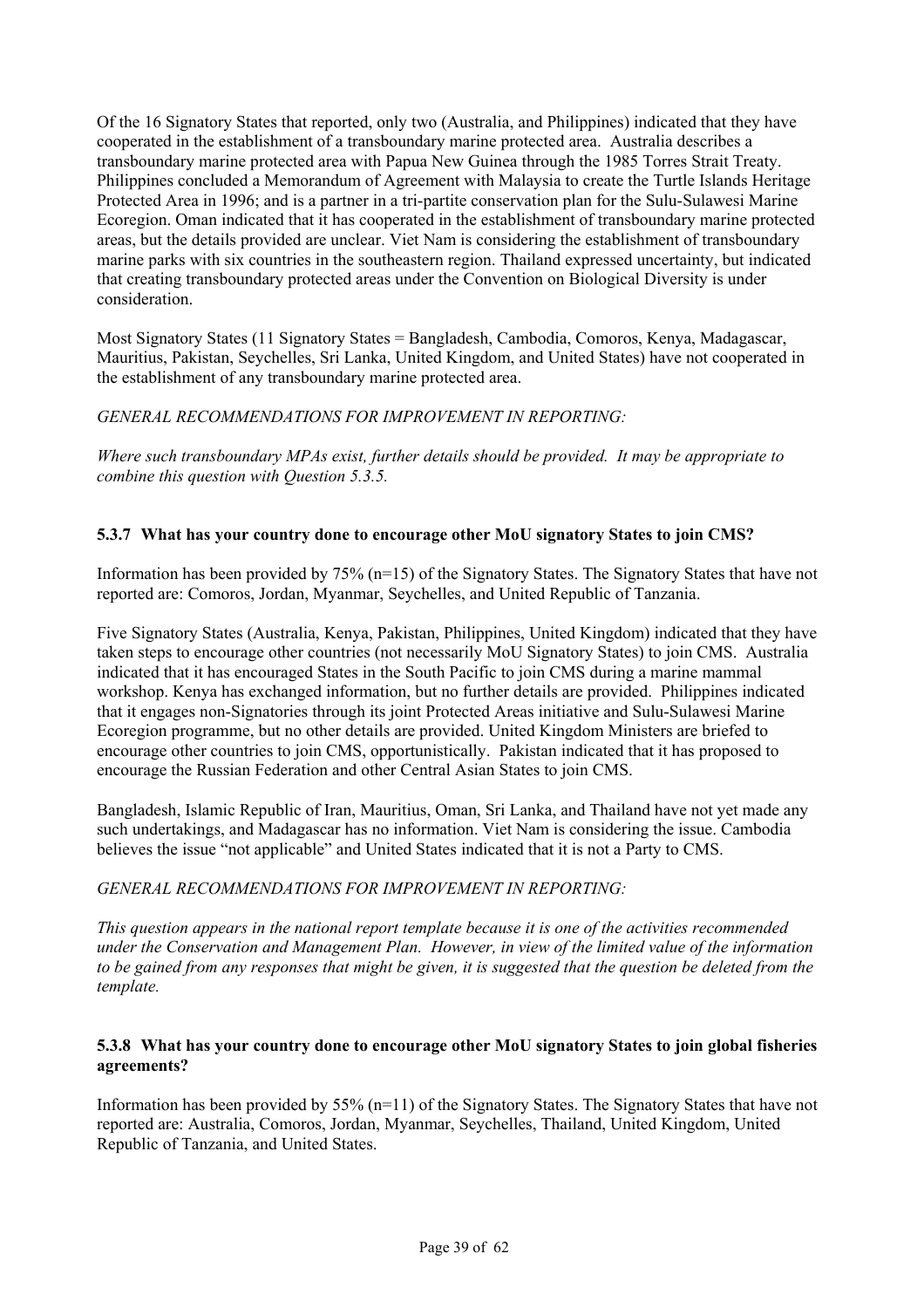Of the 11 Signatory States that responded, only two (Madagascar, Philippines) appear to have done something to encourage other MoU Signatory States to join global fisheries agreements, but both responses need further explanation. Viet Nam is considering the issue. Pakistan will collect the relevant information later from the concerned agency. Bangladesh, Islamic Republic of Iran, Kenya, Oman, and Sri Lanka have not done anything in this regard; and Mauritius is not aware of anything having been done. Cambodia considers the issue "not applicable".

## *GENERAL RECOMMENDATIONS FOR IMPROVEMENT IN REPORTING:*

*To the extent that this issue may have a bearing on management of shared turtle populations, those responsible for preparing their national report may wish to contact the Government agencies dealing with fisheries-related matters, to ascertain whether they have offered any such encouragement to other IOSEA Signatories to join relevant fisheries agreements. However, even if such information were forthcoming it is likely to be of limited value for reporting purposes. Therefore, it is suggested that this question be deleted from the reporting template.* 

#### **5.3.9 What steps has your country taken to secure data on incidental capture** *(from regional fisheries bodies)* **and to encourage them to adopt marine turtle conservation measures within EEZs and on the high seas?**

Information has been provided by 75% (n=15) of the Signatory States. The Signatory States that have not reported are: Jordan, Myanmar, United Kingdom, United Republic of Tanzania, and United States.

Of the 15 Signatory States that responded, several (7 Signatory States = Australia, Comoros, Kenya, Madagascar, Seychelles, Sri Lanka, and Viet Nam) appear to have taken some steps to secure data on incidental capture and/or to encourage RFBs to adopt marine turtle conservation measures within EEZs and on the high seas. The steps taken and the level of detail provided differ with each country.

In Australia, the measures include: a formal national policy on fisheries bycatch, issuance of logbooks to fishers to record interactions with marine turtles, formulation of an Act requiring fishers to report incidental captures of marine turtles, and provision of waterproof flipcards for fishers to identify marine species. Elsewhere, measures include: a departmental order (Comoros); voluntary reporting and capacity building (Kenya); monitoring of fisheries with onboard observers (Madagascar); rewards for international tag returns (Seychelles); legislation (Sri Lanka); and in Viet Nam: creation of a committee for annual reviews of bycatch, direct take, development of new gear and techniques, collection of data from local fisheries department, and workshops for technical input from experts.

The response of Comoros requires further clarification. Philippines indicated that it does not have much data, but further elaboration of its response is needed. Bangladesh, Islamic Republic of Iran, Mauritius, and Thailand reportedly have not taken any steps to secure data on incidental capture or to encourage RFBs to adopt marine turtle conservation measures. Information is not yet available for Oman and Pakistan. Cambodia considers the issue to be "not applicable", but provides no further explanation.

#### *GENERAL RECOMMENDATIONS FOR IMPROVEMENT IN REPORTING:*

NB: the words *"from regional fisheries bodies"*, which were inadvertently left out of this question in the reporting template, have been inserted here for clarity.

*Given the relative importance of, and increasingly attention being given to, the problem of incidental capture of marine turtles, all Signatory States should intensify data collection and improve reporting in this area. Responses to this question may be clearer if the issues of data collection and influencing RFB policy were separated into two different questions.*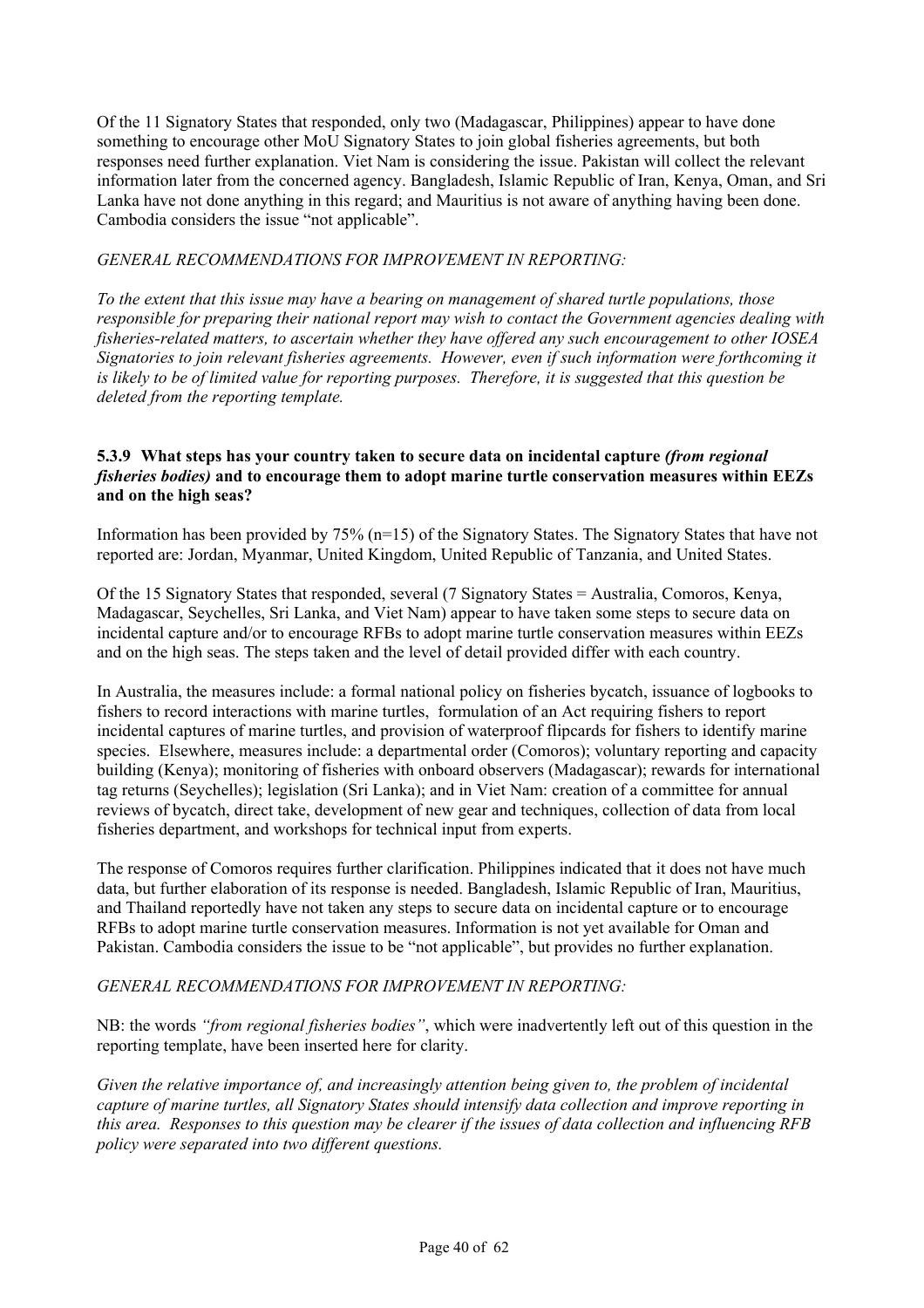## **5.4.1 What capacity-building needs does your country have in terms of human resources, knowledge and facilities?**

Information has been provided by  $70\%$  (n=14) of the Signatory States. The Signatory States that have not reported are: Jordan, Myanmar, Oman, United Kingdom, United Republic of Tanzania, and United States.

Of the 14 Signatory States that responded, most (12 Signatory States = Australia, Bangladesh, Cambodia, Comoros, Kenya, Madagascar, Mauritius, Pakistan, Seychelles, Sri Lanka, Thailand, Viet Nam) indicated their capacity-building needs.

The most common need is for trained personnel (e.g., Bangladesh, Cambodia, Comoros, Madagascar, Mauritius, Pakistan, Seychelles, Sri Lanka, and Viet Nam). The kind of trained personnel required differs among countries, but includes individuals trained in biology, sea turtle ecology, veterinary medicine, necropsies, monitoring/surveys, gear technology, law enforcement, as well as "trainers" who can work with volunteers, students and researchers.

Additionally, a number of respondents identify a need for equipment and infrastructure, such as patrol boats (e.g., Kenya, Seychelles, Thailand); field and office equipment (e.g., Kenya, Thailand, Seychelles); DNA analysis facilities (Kenya), an environmental education facility (Cambodia), and a sea turtle sanctuary and aquarium (Viet Nam).

Australia comments on the need to address social, health, welfare, and employment issues in remote indigenous communities. Mauritius requires human resources, but provides no further details. Viet Nam has listed numerous requirements under research (as does Kenya), educational programmes, conservation awareness, working with fishermen, and developing an eco-volunteer programme. Philippines indicated that training of key personnel has already been undertaken. The response of Islamic Republic of Iran, as it relates to the question asked, requires further clarification.

## *GENERAL RECOMMENDATIONS FOR IMPROVEMENT IN REPORTING:*

*It may be useful for Signatory States for whom this question is relevant to indicate what their existing capacity is, both in terms of human resources and equipment available for marine turtle conservation activities, and to give a clearer picture of the extent to which progress is impeded in specific areas for lack of such resources. (For example, a country might indicate a need for a certain piece of equipment or personnel that is currently lacking or in insufficient number, describe what the present situation is in terms present availability or lack thereof, and explain the implications of not having that equipment or personnel – i.e. the impediments created by its absence.) The reporting template should be revised to accommodate this additional information.* 

## **5.4.2 Describe any training provided in marine turtle conservation and management techniques (e.g. workshops held, training manuals produced etc.)**

Information has been provided by 80% (n=16) of the Signatory States. The Signatory States that have not reported are: Islamic Republic of Iran, Jordan, Myanmar, and United Republic of Tanzania.

Of the 16 Signatory States that responded, most Signatory States (11 Signatory States = Australia, Comoros, Kenya, Madagascar, Oman, Philippines, Seychelles, Thailand, United Kingdom, United States, Viet Nam) have carried out some training programme. Training activities and the groups targeted vary greatly among countries.

Australia, Seychelles, and Viet Nam describe rather extensive activities undertaken in this area, including regular specialised training workshops, provision of funds to regional conservation groups for training workshops, development of a code of conduct for tourist operators, and production of training manuals etc. Other Signatories that report activities include: Comoros (workshop on turtle biology, school manual);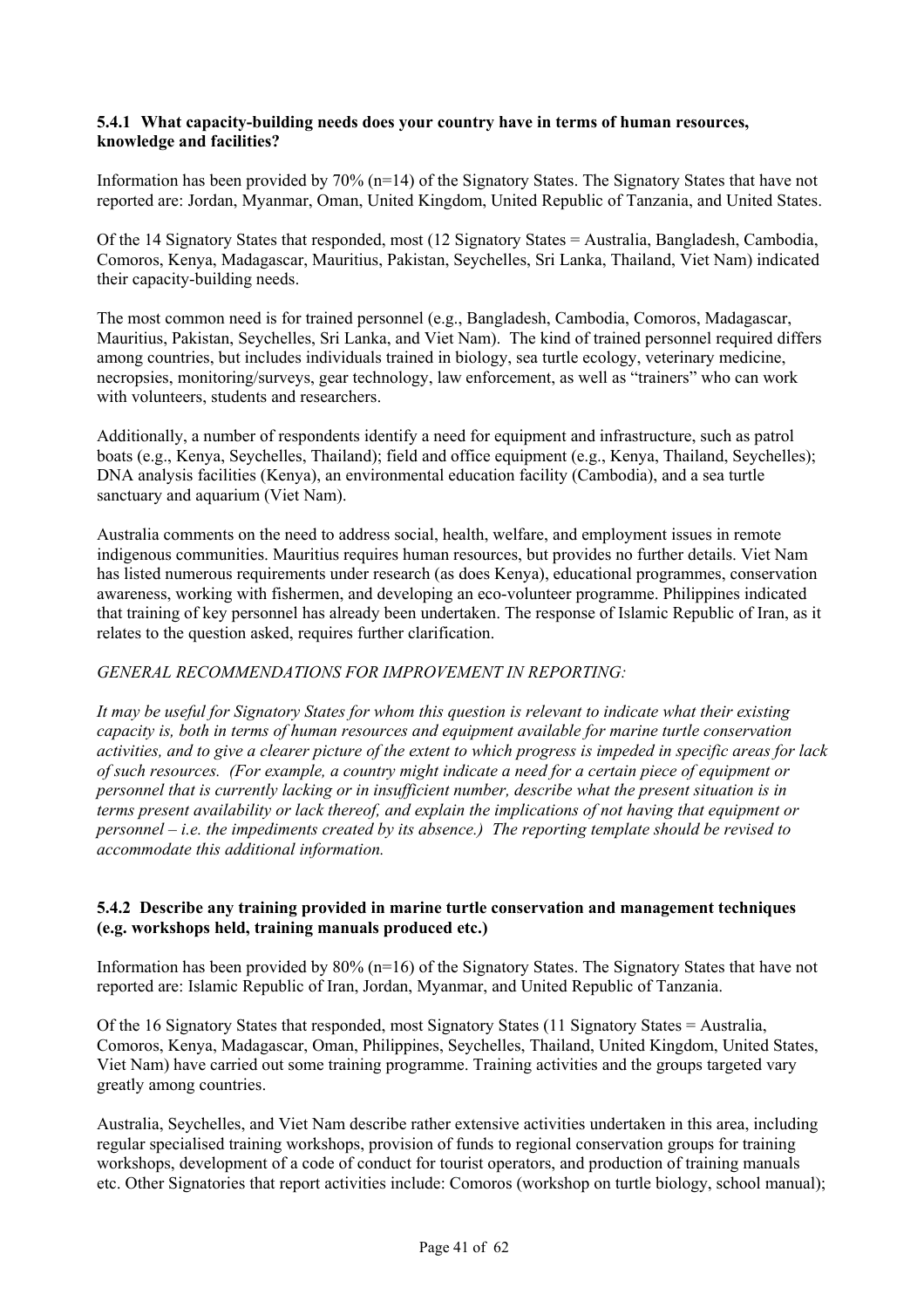Kenya (training in biology, education/awareness, legislation, data collection and maintenance); Madagascar (workshop, community meetings, university training); Oman (basic training for rangers on nest monitoring); Philippines (training of key personnel in turtle identification, biology, law enforcement etc.); Thailand (training for government officers, teachers, school children and private sector); United Kingdom (informing military personnel); and United States (university course in biology and conservation, TED technology transfer).

Bangladesh, Cambodia and Mauritius report not having provided any training (though Cambodia is known from other sources to have conducted a training workshop in 2002). Pakistan has yet to collect the relevant information. Sri Lanka is still compiling the data and is developing a website (though it is unclear how this relates to training).

## *GENERAL RECOMMENDATIONS FOR IMPROVEMENT IN REPORTING:*

*It would be helpful if the activities undertaken were described in more detail (mentioning time frames, numbers trained, frequency of repetition, titles of publications produced etc.) in order to give a clearer picture of their efficacy and possible need for more intensive activity. This might also help to demonstrate where synergies could be created through joint (e.g. bilaterally or sub-regional) activities. At a minimum, more ample descriptions would serve to illustrate where programmes are already in place, thereby avoiding the need to initiate similar work elsewhere. Comments on future plans for training workshops and development of training materials would be particularly helpful.* 

### **5.4.3 How have training programmes, workshops etc. been coordinated nationally and regionally (in order to avoid duplication of effort and to achieve economies of scale)?**

Information has been provided by 70% (n=14) of the Signatory States. The Signatory States that have not reported are: Islamic Republic of Iran, Jordan, Myanmar, United Kingdom, United Republic of Tanzania, and United States.

Of the 14 Signatory States that responded, most (9 Signatory States = Australia, Cambodia, Comoros, Kenya, Madagascar, Philippines, Seychelles, Sri Lanka, Thailand) indicate that training programmes/workshops have been or are going to be coordinated nationally. It is less clearly stated how such coordination is achieved regionally, although mechanisms are known to exist in some sub-regions. Viet Nam has coordinated training programmes/workshops with other countries, as has Philippines.

Many Signatory States (Australia, Cambodia, Comoros, Kenya, Philippines, Seychelles, and Thailand) achieve coordination, or will do so in future, through various governmental institutions, national committees, or large organisations. The details provided vary. Australia's National Turtle Recovery Group, formed by representatives from different fields, appears to be an effective way of coordinating activities. Some countries (e.g., Cambodia, Comoros, Seychelles, Thailand) simply list the relevant organisations concerned, without elaborating on the mechanisms used. Madagascar highlights two regional workshops that were held for this purpose; while Kenya mentions information exchange and networking in order to apprise others of the contents of workshops held elsewhere.

Bangladesh, Mauritius and Oman have not undertaken coordination activities yet, and Pakistan has yet to collect the relevant information from their concerned agency. Sri Lanka also has yet to provide the complete information.

## *GENERAL RECOMMENDATIONS FOR IMPROVEMENT IN REPORTING:*

*To simplify reporting, this question might be combined with (integrated into) the previous one. The fact that few Signatories indicate the establishment of national coordination committees – though this may be implied by some responses – suggests that this may be an area in need of additional attention.*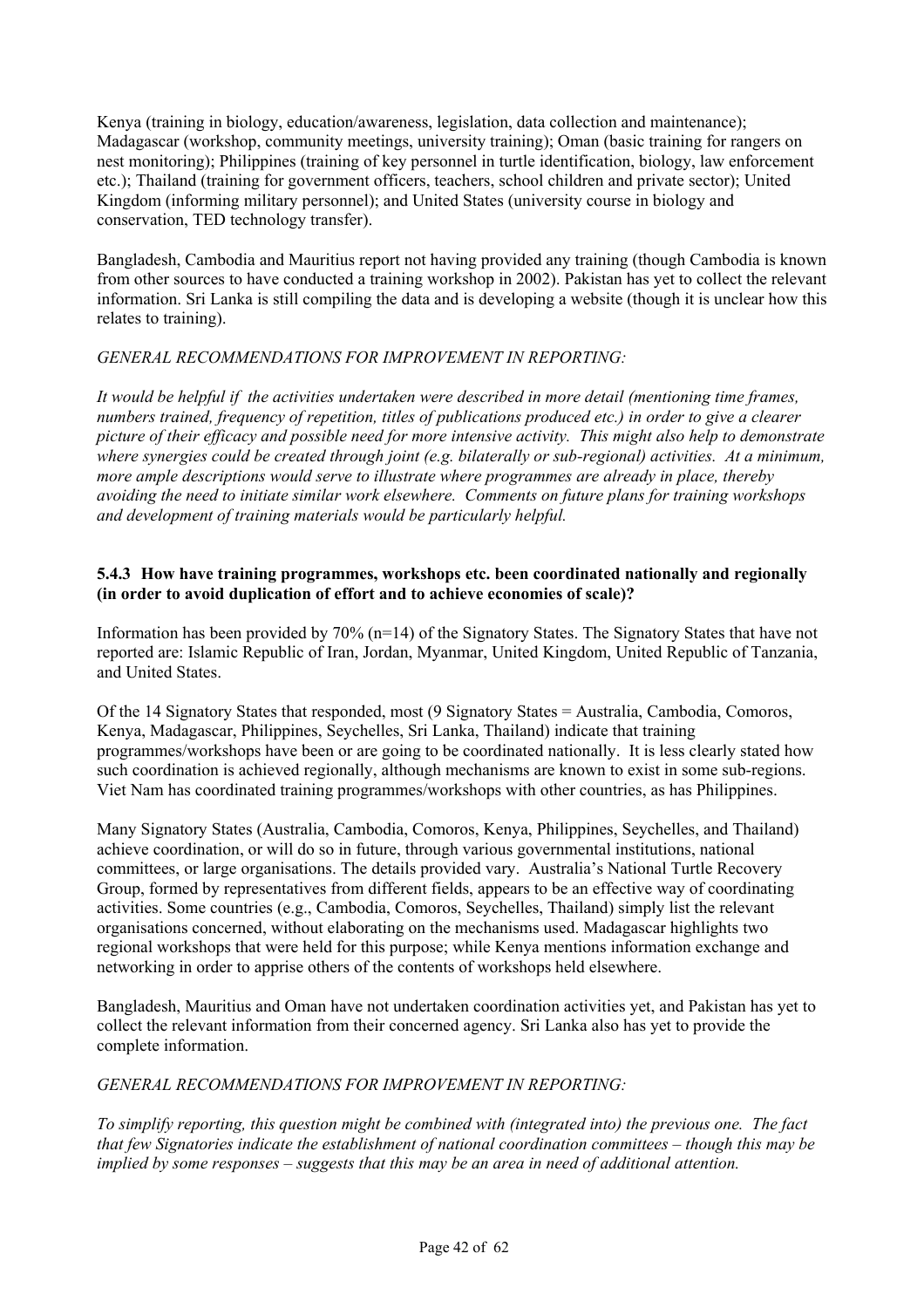#### **5.4.4 In relation to capacity-building, describe any partnerships developed with universities, research institutions, training bodies and other relevant organisations**

Information has been provided by 75% (n=15) of the Signatory States. The Signatory States that have not reported are: Jordan, Myanmar, United Kingdom, United Republic of Tanzania, and United States.

Of the 15 Signatory States that reported, about two-thirds (11 Signatory States = Australia, Cambodia, Comoros, Islamic Republic of Iran, Kenya, Madagascar, Oman, Philippines, Seychelles, Thailand, Viet Nam) have established one or several partnerships with universities, relevant organisations, and research institutions nationally and/or internationally.

The range of partnerships varies among countries. Australia, in particular, names an extensive and diverse array of partnerships involving government, community groups, researchers, indigenous communities, NGOs and universities, and very briefly explains some of these partnerships.

All countries have indicated some form of university partnership, in addition to institutional and organisational partnerships, except for Seychelles and Thailand. In Seychelles, local partnerships are being developed with NGOs and the private sector, while in Thailand the only partnership is with a marine research institute.

Sri Lanka reportedly needs to provide more complete information in this regard. Bangladesh and Mauritius have not established any partnerships, and Pakistan has yet to collect the relevant information from the concerned agency. The response of Comoros needs further clarification.

## *GENERAL RECOMMENDATIONS FOR IMPROVEMENT IN REPORTING:*

*In almost all cases, it would be helpful respondents were to describe these partnerships in more detail, particularly if they bring any innovative approaches to turtle conservation and management that might be of interest or relevance to other Signatory States, as models of best practice.* 

## **5.5.1 Has your country conducted a review of policies and laws to address any gaps or impediments in relation to marine turtle conservation? If not, indicate any impediments encountered in this regard and when this review is expected to be done.**

Information has been provided by  $85\%$  (n=17) of the Signatory States. The Signatory States that have not reported are: Jordan, Myanmar, and United Republic of Tanzania.

Of the 17 Signatory States that reported, about two-thirds (11 Signatory States = Australia, Comoros, Kenya, Madagascar, Oman, Pakistan, Philippines, Seychelles, Thailand, United Kingdom, Viet Nam) have conducted or are conducting a review of policies and laws to address gaps or impediments in relation to marine turtle conservation. However, only a few elaborate on what this entails.

Kenya indicated that two Acts are currently under review. Madagascar has developed a proposal to address gaps in laws on marine turtle protection (results pending). Philippines is discussing a new law with stakeholders in one area. Thailand has made improvements to its legislation concerning turtles, and United Kingdom has consolidated existing laws and removed anomalies. Viet Nam recently formulated a Law of Fisheries, and the Ministry of Fisheries has established a Steering Committee to oversee marine turtle issues. In Pakistan, the review is in progress.

Bangladesh, Cambodia, Islamic Republic of Iran, Mauritius, and United States have not conducted such reviews. However, a review of Bangladesh's Wildlife Act is under consideration and Mauritius commented that its legislation may be considered sufficient.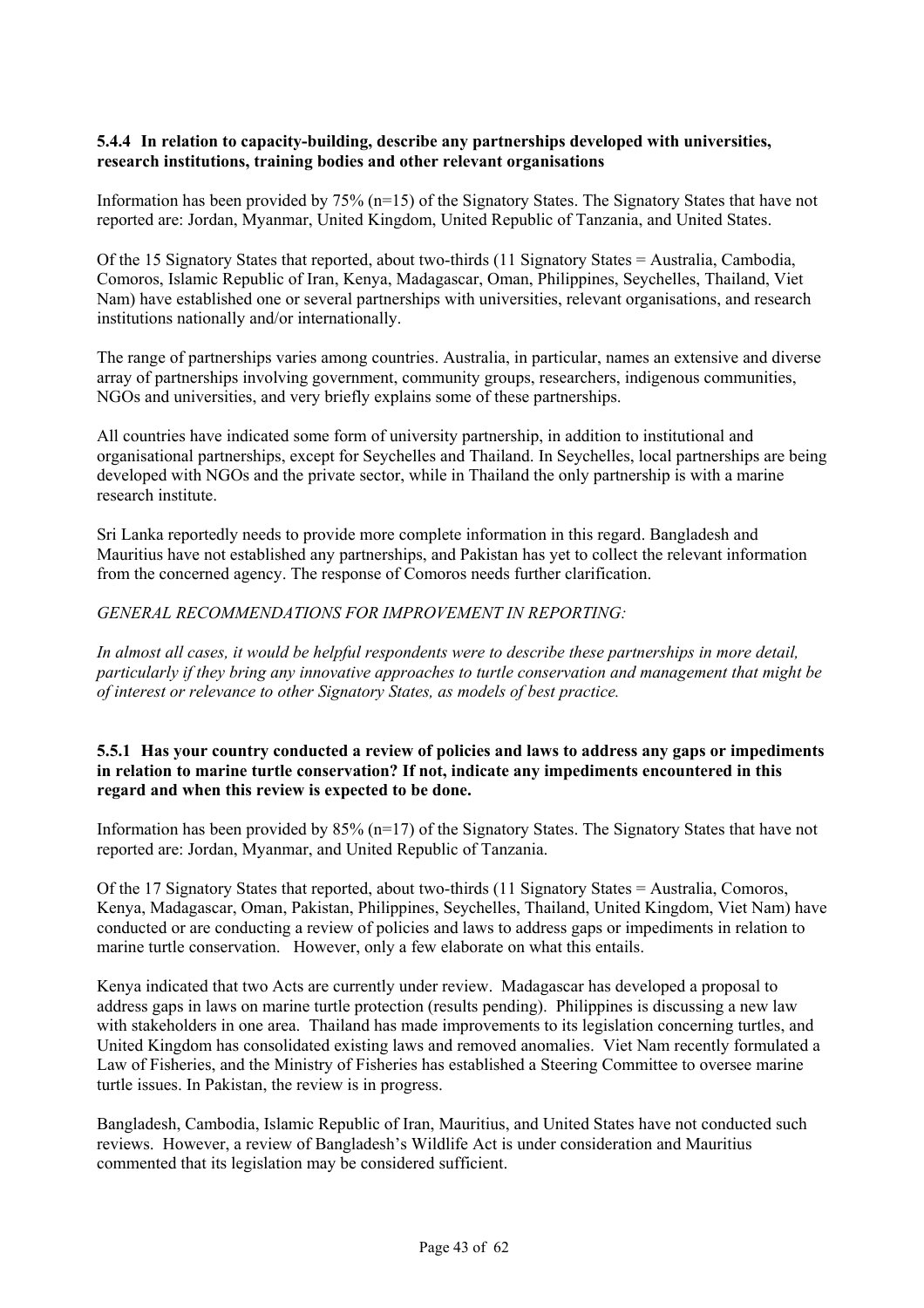## *GENERAL RECOMMENDATIONS FOR IMPROVEMENT IN REPORTING:*

*In almost all cases, it would be helpful if the nature of the review being, or having been, undertaken were described more thoroughly (e.g. to identify the legislation or regulation in question; give timeframes for the initiation and expected or actual completion of the review; and possibly indicate whether there is a specific reason that necessitated the review).* 

#### **5.5.2 Have any problems been encountered in relation to cooperation in law enforcement to ensure compatible application of laws across and between jurisdictions? If yes, please give details.**

Information has been provided by 65% (n=13) of the Signatory States. The Signatory States that have not reported are: Islamic Republic of Iran, Jordan, Myanmar, Sri Lanka, United Kingdom, United Republic of Tanzania, and United States.

Of the 13 Signatory States that reported, only six (Australia, Cambodia, Kenya, Oman, Philippines, Viet Nam) report having encountered problems in relation to cooperation in law enforcement to ensure compatible application of laws across and between jurisdictions. The difficulties experienced include: differences in who is authorized to implement a particular Act (Australia); differences in legal specifications of fishing mesh sizes (Kenya); general problems in enforcement of environmental laws (Kenya, Oman, Viet Nam); lack of awareness of a new law (Philippines); and inadequate knowledge about marine turtles and their habitats (Viet Nam). Although unrelated to the question, among the list of problems encountered, Viet Nam included lack of standardized methodologies as well as inadequate monitoring and regulation of hatcheries. Cambodia does not provide any additional information.

Bangladesh, Comoros, Mauritius and Pakistan reported not having problems in this area. Madagascar, Seychelles, and Thailand expressed uncertainty.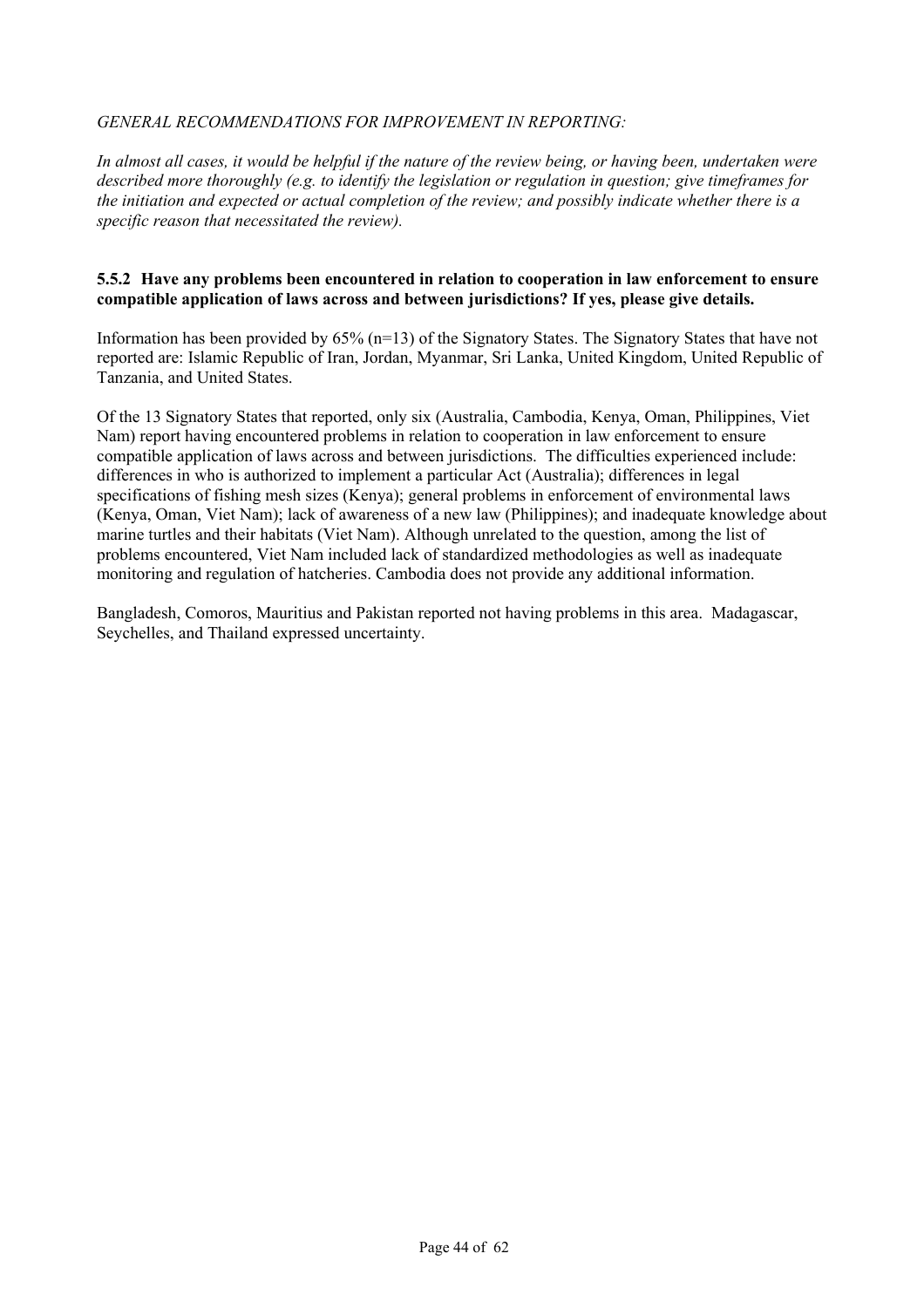## **OBJECTIVE VI: PROMOTE IMPLEMENTATION OF THE MOU, INCLUDING THE CMP**

### **6.1.1 What has your country done to encourage other States to sign the MoU?**

Information has been provided by 65% (n=13) of the Signatory States. The Signatory States that have not reported are: Comoros, Jordan, Mauritius, Myanmar, Seychelles, United Kingdom, and United Republic of Tanzania.

Of the 13 Signatory States that reported, only three (Australia, Philippines, United States) have encouraged other States to sign the IOSEA MoU. These representations have included: presentations on the benefits of signing the MoU (Australia), consultation meetings (Philippines), and personal contact at government-to-government level (United States). Australia, additionally, has provided funds to enable non-Signatory States to attend IOSEA meetings as observers.

Bangladesh, Cambodia, Oman, Sri Lanka, and Thailand report that they have not done anything to encourage other States to sign the MoU; Madagascar expressed uncertainty. Islamic Republic of Iran has indicated that such representations could be made through ROPME. Pakistan and Viet Nam appear to have misunderstood the question, and Kenya's response is unclear.

## *GENERAL RECOMMENDATIONS FOR IMPROVEMENT IN REPORTING:*

*Given the interest that Signatory States have in encouraging their neighbours to join and participate actively in the implementation of the MoU, this question merits retention in the reporting template (although it could be combined with the following Question 6.1.2). Clarification might be given as to the types of initiatives that Governments might undertake in this regard.*

#### **6.1.2 List any sub-regional workshops held which provided an opportunity to raise awareness of the MoU.**

Information has been provided by  $60\%$  (n=12) of the Signatory States. The Signatory States that have not reported are: Comoros, Islamic Republic of Iran, Jordan, Myanmar, Seychelles, United Kingdom, United Republic of Tanzania, and United States.

Of the 12 Signatory States that reported, only three (Australia, Kenya, Philippines) have sought to raise awareness of the MoU at sub-regional workshops. Most notably, Australia cites several intergovernmental gatherings and bilateral meetings at which it has raised the issue of signing the Memorandum of Understanding. Kenya raised awareness of the MoU at a recent Western Indian Ocean Workshop. Philippines has taken advantage of consultation meetings of the Sulu-Sulawesi Marine Ecosystem project for this purpose. Viet Nam has attended several workshops and meetings, but it is unclear if awareness of the MoU was raised on all occasions. Mauritius is not aware of sub-regional workshops where there was an opportunity to raise awareness of the MoU.

Bangladesh, Madagascar, Oman, Sri Lanka, and Thailand list no sub-regional workshops used to raise awareness of the MoU. Cambodia, and Pakistan considered the issue as "not applicable" or not relevant.

*GENERAL RECOMMENDATIONS FOR IMPROVEMENT IN REPORTING:*

*This question could be combined with (integrated into) the previous Question 6.1.1.*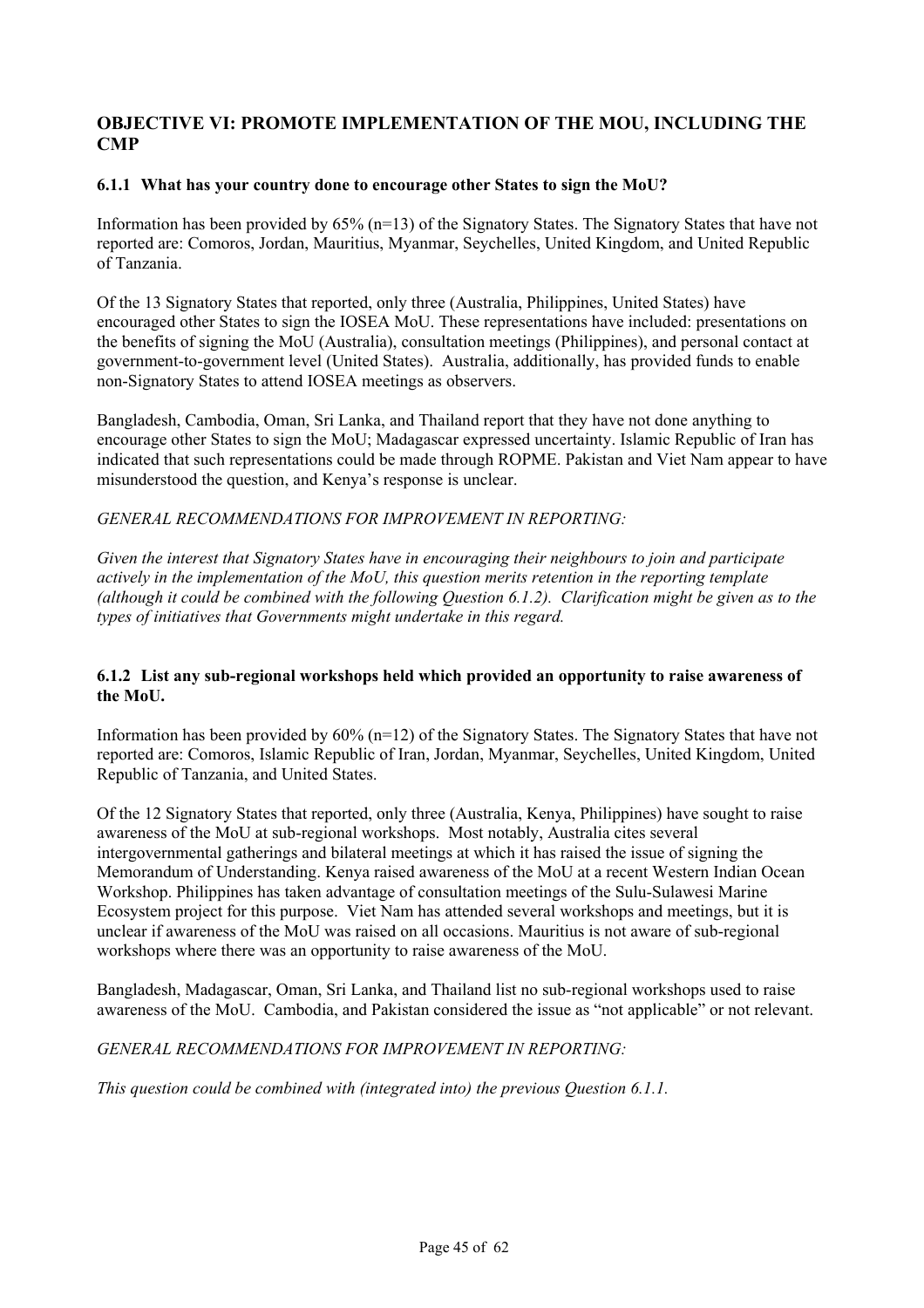#### **6.1.3 Is your country favourable towards amending the MoU in the future with a view to making it a legally-binding instrument?**

Information has been provided by  $80\%$  (n=16) of the Signatory States. The Signatory States that have not reported are: Comoros, Jordan, Myanmar, and United Republic of Tanzania.

Of the 16 Signatory States that reported, six (Australia, Bangladesh, Islamic Republic of Iran, Kenya, Mauritius, United States) favour amending the MoU in the future with a view to making it a legallybinding instrument. Australia commented that it would favour the amendment if the initiative came from the member States. Bangladesh's decision would be subject to the final approval of the competent authority. Kenya clarified that it would be in favour as long as the instrument did not conflict with existing national legislation. United States did not provide any additional comments.

Six Signatory States (Cambodia, Oman, Pakistan, Seychelles, Thailand, United Kingdom) did not favour amending the MoU in the future with a view to making it a legally-binding instrument. United Kingdom clarified that it deemed such considerations premature, preferring that resources be directed towards practical conservation and securing participation of key Range States. Madagascar, Philippines, and Viet Nam expressed uncertainty. Viet Nam was still considering the issue. Sri Lanka has yet to update its information.

*GENERAL RECOMMENDATIONS FOR IMPROVEMENT IN REPORTING:*

*It may be necessary to adjust the wording of this question to better differentiate between present views on this matter as opposed to longer-term considerations.* 

## **6.2.1 What has your country done to secure reliable sources of funding to support the MoU secretariat and implementation of the MoU?**

Information has been provided by 75% (n=15) of the Signatory States. The Signatory States that have not reported are: Comoros, Jordan, Mauritius, Myanmar, and United Republic of Tanzania.

Of the 15 Signatory States that reported, only three (Australia, United Kingdom, United States) have secured sources of funding to support the MoU Secretariat and implementation of the MoU. Australia, United Kingdom, and United States have provided funds to the Secretariat for its operations, meetings, and website, and for project implementation. United States indicated that its Marine Turtle Conservation Act would in future provide a mechanism to support implementation of specific projects identified in the Conservation and Management Plan.

Other Signatory States (Cambodia, Islamic Republic of Iran, Madagascar, Oman, Sri Lanka, Thailand) reported that they had not done anything as yet. Kenya indicated that it has an institution in place to implement some aspects of the MoU. Bangladesh has yet to identify what has been done towards this issue. Viet Nam was still considering the issue, as it is a developing country. Pakistan and Seychelles responded with "not applicable."

## *GENERAL RECOMMENDATIONS FOR IMPROVEMENT IN REPORTING:*

*This question may have been misinterpreted by some respondents, who have tended to focus exclusively on provision of funds for the core operations of the MoU. This overlooks the necessary mobilisation of resources for national implementation activities -- which surely has occurred already in many Signatory States and could be documented, by making reference to domestic funding specially earmarked for marine turtle conservation activities. The wording of the question should be adjusted to make this distinction more clear.*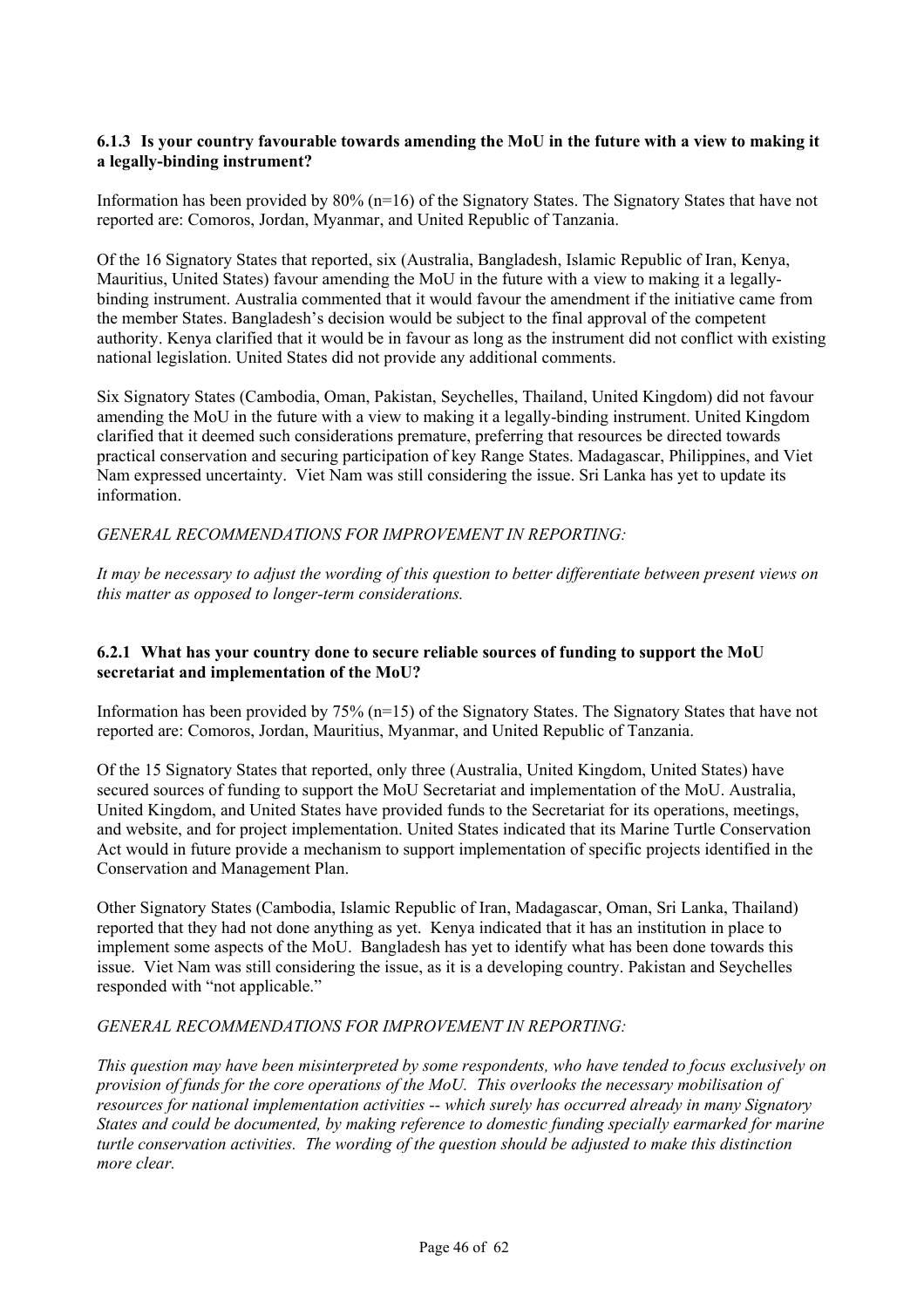### **6.2.2 Has your country nominated candidates to serve on the Advisory Committee?**

Information has been provided by 20% (n=4) of the Signatory States. The Signatory States that have not reported are: Bangladesh, Cambodia, Comoros, Jordan, Kenya, Madagascar, Mauritius, Myanmar, Oman, Pakistan, Seychelles, Thailand, United Kingdom, United Republic of Tanzania, United States, and Viet Nam.

Of the 4 Signatory States that reported, Australia, Philippines, and Sri Lanka have nominated candidates to serve on the Advisory Committee. Islamic Republic of Iran has not.

## *GENERAL RECOMMENDATIONS FOR IMPROVEMENT IN REPORTING:*

*This question could be misinterpreted to imply Signatories who have nationals serving on the Advisory Committee, whereas it is meant to identify those Signatories that have helped to create the institution of the Advisory Committee by recommending individuals (who may or may not happen to be nationals of that country) for membership. Indeed, it could also apply to Signatory States that have nominated individuals*  who were ultimately not accepted. If the question is retained in the reporting template, the wording *should be adjusted accordingly. However, in view of the limited value of the information to be gained from any responses that might be given, it is suggested that the question be deleted from the template.* 

#### **6.3.1 From your country's perspective, which conservation and management activities ought to be among the highest priorities for funding (list up to 10 activities from the CMP).**

Information has been provided by 80% (n=16) of the Signatory States. The Signatory States that have not reported are: Comoros, Jordan, Myanmar, and United Republic of Tanzania.

Of the 16 Signatory States that reported, almost all (13 Signatory States = Australia, Bangladesh, Cambodia, Islamic Republic of Iran, Kenya, Madagascar, Mauritius, Oman, Philippines, Seychelles, Thailand, United Kingdom, Viet Nam) have provided a list of between 5 to 10 priorities. In Signatory States such as Australia and Seychelles, where extensive marine turtle work has been undertaken, management issues are a priority; Seychelles also identified, among other things, strengthening of collaboration and partnerships.

Collection of biological data, education and awareness programmes, capacity building and socioeconomic issues, as well as management issues are among the common priorities identified by other Signatories. Several countries have listed regional or other collaboration and cooperation.

A number of countries (e.g. Bangladesh, Cambodia, Kenya, Thailand) provide generic lists of priorities, with little, if any, spatial or temporal detail. Pakistan still has to collect the relevant information. Sri Lanka has yet to update its information. The issue is still under consideration by various United States agencies.

#### *GENERAL RECOMMENDATIONS FOR IMPROVEMENT IN REPORTING:*

*It would be helpful if all Signatories were to provide some explanation or further elaboration of the priorities they have listed. This would include, where appropriate, more precise information on location of the activity, other actors that may need to be involved, and approximate timeframes within which the programme of work should, ideally, be conducted. Also, the question should clarify whether the priorities listed concern actions to be taken* domestically *or whether they may also reflect priority work to be undertaken elsewhere,* involving other States*, for the overall benefit of marine turtle conservation in the IOSEA region.*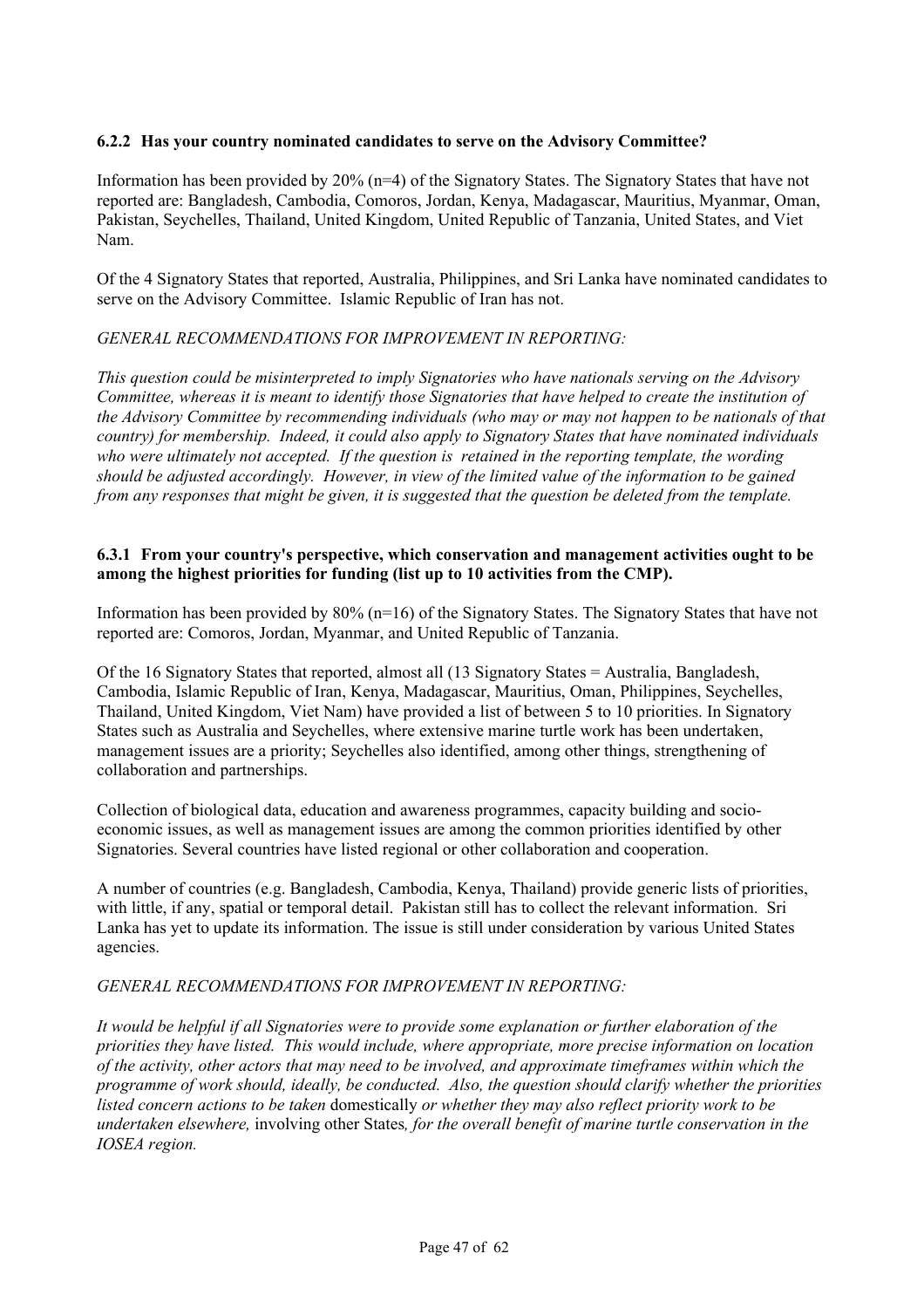*This being an important question for orienting future work under the Memorandum of Understanding, a consistent format for reporting responses should be developed to elicit the information mentioned above, with all countries listing their priorities in descending order or providing some other form of ranking.*

## **6.3.2 Has your country explored options for funding of marine turtle conservation activities with other Governments and donor organisations? If yes, give details of the approaches made (successful or unsuccessful)**

Information has been provided by 75% (n=15) of the Signatory States. The Signatory States that have not reported are: Comoros, Jordan, Myanmar, United Republic of Tanzania, and Viet Nam.

Of the 15 Signatory States that reported, about half (7 Signatory States = Islamic Republic of Iran, Kenya, Madagascar, Philippines, Seychelles, Sri Lanka, Thailand) have explored options for funding of marine turtle conservation activities with, and/or have received funding from, other Governments and donor organisations. The Governments/organisations mentioned as sponsors by various Signatory States that responded to this question (indicated in parentheses) include: ROPME (Islamic Republic of Iran); UNDP, BP, and WIOMSA (Kenya); and WWF-Madagascar and unspecified UK donor (Madagascar); Conservation International, EPAFI, and WWF (Philippines); GEF-World Bank, British High Commission (Seychelles); and Kyoto University (Thailand). Sri Lanka has yet to provide details. No Signatory State reported on unsuccessful attempts to raise external funding.

The remaining 8 Signatory States that responded to this question, including both developed and developing nations (Bangladesh, Cambodia, Mauritius, Oman, Pakistan, United Kingdom and United States) indicated that they have not explored options for funding of marine turtle conservation activities with other Governments and donor organisations.

## *GENERAL RECOMMENDATIONS FOR IMPROVEMENT IN REPORTING:*

*The wording of the question should be adjusted slightly to make it clear that it is referring to the*  solicitation *of funds from other Governments or organisations, rather than* provision *of such resources. In some cases (e.g. developed countries that are themselves donors), the question might not be applicable and their response should reflect this.* 

*It would be helpful if Signatories that were successful in securing external funding were to provide further details (e.g. approximate amounts, time frames), in order to provide a clearer picture of the effectiveness of these approaches. It would also be helpful to mention unsuccessful attempts (e.g. projects that were submitted to GEF or other major donors, but were rejected) so that lessons might be learned from these experiences.*

#### **6.3.3 Has any funding and other contributions been solicited from industries impacting marine turtles and their habitats? If yes, give details of the approaches made (successful or unsuccessful).**

Information has been provided by 65% (n=13) of the Signatory States. The Signatory States that have not reported are: Comoros, Islamic Republic of Iran, Jordan, Myanmar, United Republic of Tanzania, United States, and Viet Nam.

Of the 13 Signatory States that reported, only four (Australia, Kenya, Philippines, Seychelles) have solicited/received funding or contributions from industries impacting marine turtles and their habitats.

They include: petroleum and gas industries (cited by Australia and Kenya), and hotels (cited by Seychelles). Though not necessarily constituting "industries impacting marine turtles", private companies and private island owners are also listed by Seychelles. Philippines notes funding received from "local government resources" of one province, which needs further clarification.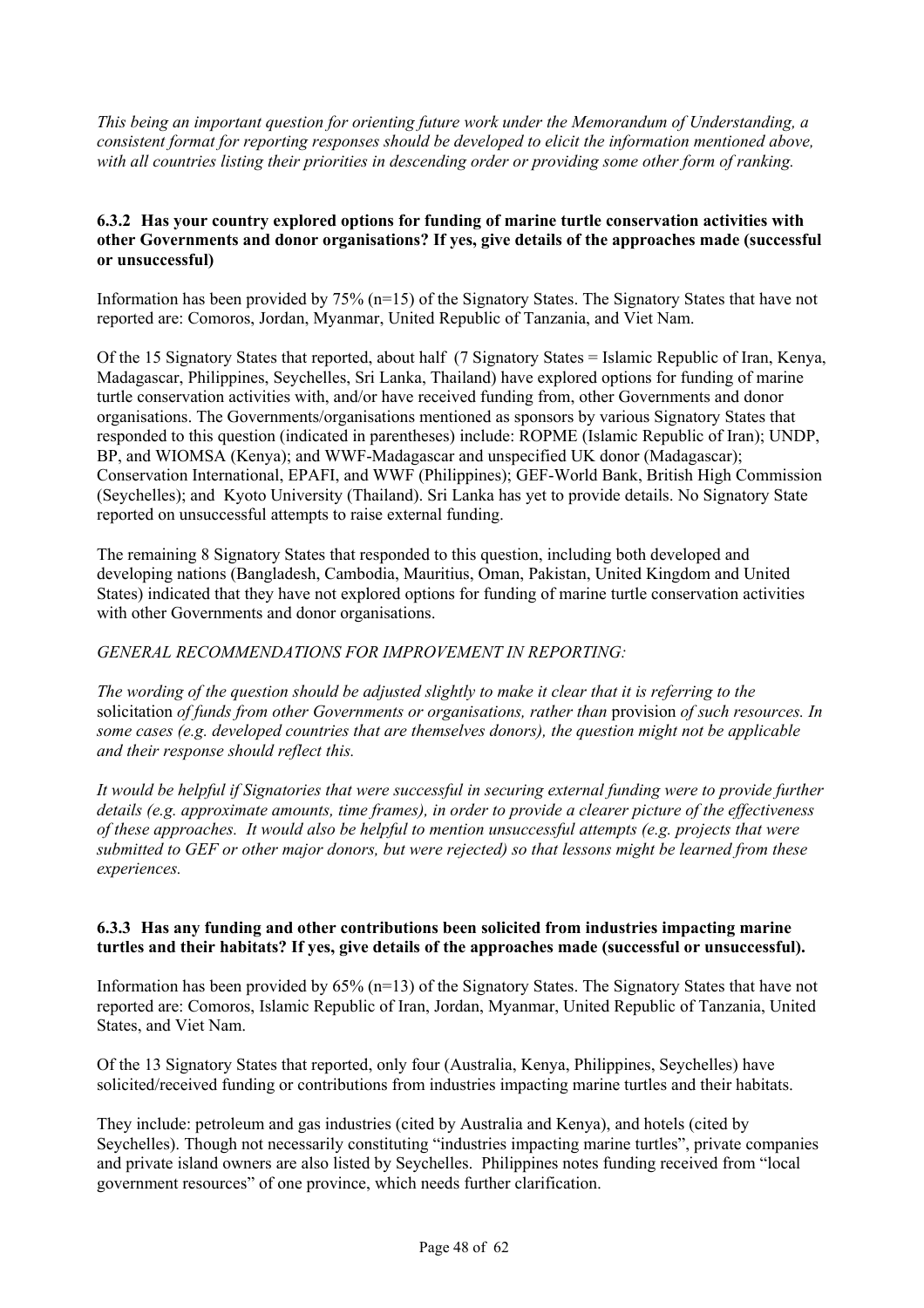Eight Signatory States (Bangladesh, Cambodia, Mauritius, Oman, Pakistan, Thailand, Sri Lanka, United Kingdom) have not solicited funding/contributions from industries impacting marine turtles and their habitats. Although Madagascar indicated that it has not solicited funding/contributions from industries impacting marine turtles and their habitats, it noted that shrimp fisheries contribute by tagging turtles. Pakistan indicated that the issue is "not applicable."

## *GENERAL RECOMMENDATIONS FOR IMPROVEMENT IN REPORTING:*

*The wording of this question might be broadened slightly to cover other donors, apart from those directly impacting turtles/habitats, as well as contributions in-kind that have been received (e.g. of the kind mentioned in the response of Madagascar). Also, the question should cover contributions made voluntarily, without necessarily having been solicited.* 

### **6.3.4 Describe any initiatives made to explore the use of economic instruments for the conservation of marine turtles and their habitats.**

Information has been provided by  $60\%$  (n=12) of the Signatory States. The Signatory States that have not reported are: Australia, Comoros, Jordan, Kenya, Myanmar, United Kingdom, United Republic of Tanzania, and United States.

Of the 12 Signatory States that reported, about half (5 Signatory States = Madagascar, Oman, Philippines, Seychelles, Viet Nam) have taken or will be taking initiatives to explore the use of economic instruments for the conservation of marine turtles and their habitats. Few details are provided, but eco-tourism is cited as common theme (Madagascar, Oman, Sri Lanka, Viet Nam) followed by soft loans (Philippines) and aquaculture (Viet Nam). Seychelles has a project in place with a socio-economic component that will be addressing the use of economic instruments.

Bangladesh, Cambodia, Islamic Republic of Iran, Mauritius, Sri Lanka, and Thailand have not taken any initiatives in this area. Pakistan noted that it would be addressing the issue through the Pakistan Wetlands Project.

#### *GENERAL RECOMMENDATIONS FOR IMPROVEMENT IN REPORTING:*

*As this question may be subject to differing interpretation of the term "economic instruments", clarification may be needed in the form of specific examples (e.g. revenue generation through tourism, provision of soft loans, taxation etc.) Also, as there are some parallels with Question 1.3.3, which deals with "economic incentives", and Question 6.3.6, which refers to eco-tourism explicitly, consideration might be given to combining or differentiating these related questions.* 

## **6.3.5 Have the private sector, foundations and NGOs been approached to catalyse the creation of a small grants fund?**

Information has been provided by 80% (n=16) of the Signatory States. The Signatory States that have not reported are: Islamic Republic of Iran, Jordan, Myanmar, and United Republic of Tanzania.

Of the 16 Signatory States that reported, half (8 Signatory States = Australia, Cambodia, Kenya, Madagascar, Pakistan, Philippines, Seychelles, Thailand) are reported to have approached the private sector, foundations and NGOs to catalyse the creation of a small grants fund. All have listed the funding sources, which differ among countries.

The Tony and Lisette Lewis Foundation has contributed funds to WWF-Australia for marine turtle conservation. Cambodia has received funds from Ford Motor Company. Seychelles describes an existing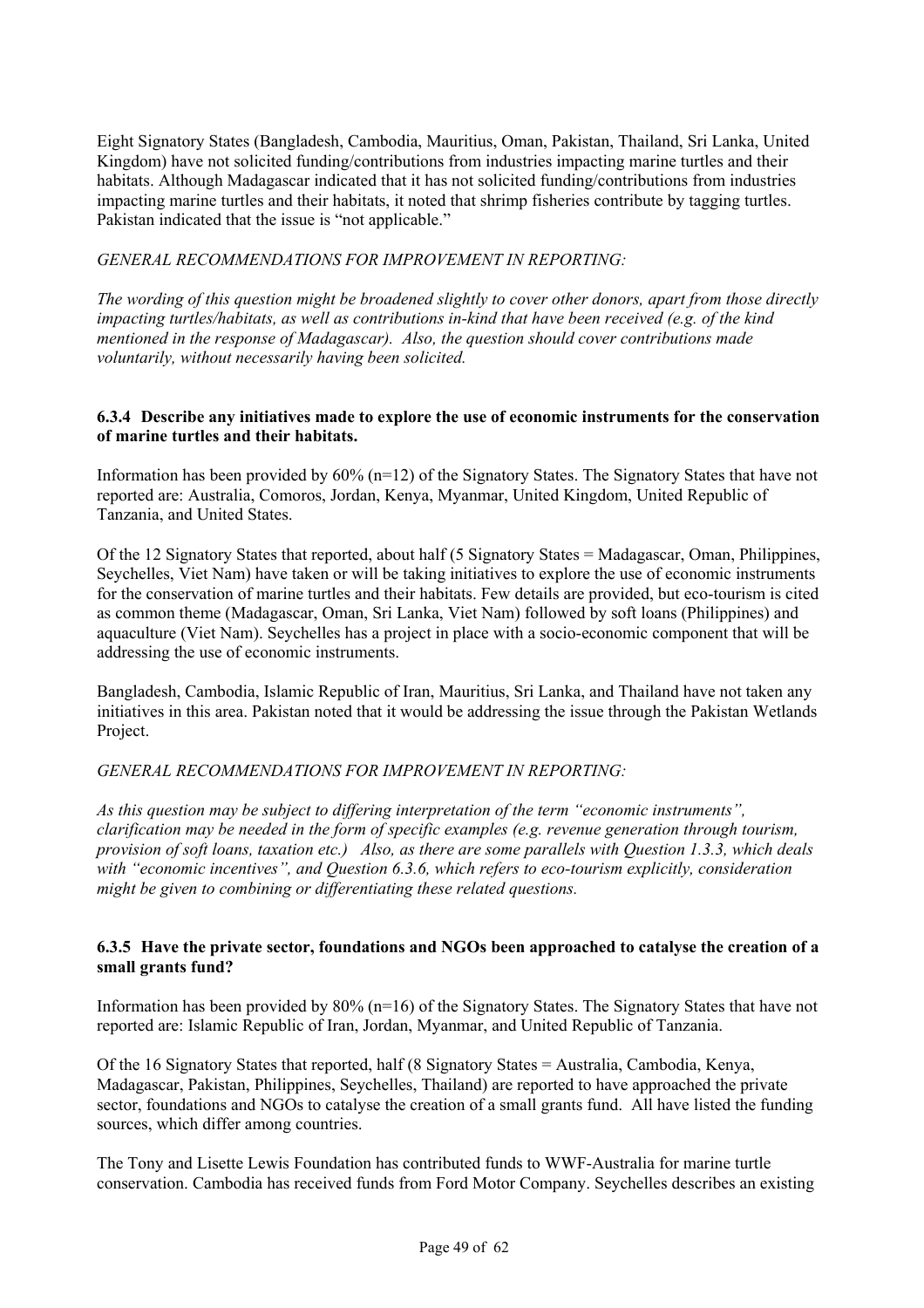Environment Trust Fund (derived from businesses and individuals in exchange for tax exemptions) that can be used to fund turtle conservation activities, an approach that merits further exploration. WWF, in turn, is the non-governmental organisation most often cited as providing funds, supporting work in three countries (Madagascar, Pakistan, and Philippines); other organisations approached include WCS (Madagascar), UNDP and Conservation International (Philippines). Thailand mentions a sea turtle conservation foundation set up by a prominent hotel chain and support from other hotels. United Kingdom expressed uncertainty, but mentions government support of Flora and Fauna International's "Flagship Species Fund", which has financed some turtle projects in the Indian Ocean. Kenya is currently engaged in fund raising from the private sector and NGOs.

Bangladesh, Comoros, Mauritius, Oman, Sri Lanka, United States, and Viet Nam have not approached private sector, foundations or NGOs.

## *GENERAL RECOMMENDATIONS FOR IMPROVEMENT IN REPORTING:*

*It is not entirely clear from some of the responses whether a small grants fund has actually been established for recurrent financing of projects (as implied by the question), or whether the funding is more of ad hoc in nature. The question might be reworded slightly to place more emphasis on the former aspect, and respondents should keep this in mind.* 

### **6.3.6 Describe any managed eco-tourism or other projects that have generated funding for conservation and management activities.**

Information has been provided by 80% (n=16) of the Signatory States. The Signatory States that have not reported are: Jordan, Myanmar, United Republic of Tanzania, and United States.

Of the 16 Signatory States that reported, just under half (7 Signatory States = Australia, Comoros, Kenya, Oman, Pakistan, Philippines, Seychelles) describe tourism-related initiatives that have generated funding for conservation and management activities.

Australia, Kenya, Oman, and Seychelles describe in somewhat more detail their site-oriented activities for tourists, which include: participation in research activities (Australia), adoption of nests and tagged turtles, public lectures (Kenya); guided turtle watching (Oman), and paid visits to two World Heritage sites (Seychelles). The response provided by Comoros needs further explanation (to clarify whether revenue is generated by renting out bungalows to tourists). Pakistan is promoting eco-tourism for conservation of coastal and marine ecosystems. Philippines' eco-tourism activity generates funds for the protected area, but not specifically marine turtles; some community-based eco-tourism programmes also contribute to conservation and management.

Bangladesh, Islamic Republic of Iran, Mauritius, Sri Lanka, Thailand, and United Kingdom have no managed eco-tourism or other projects that have generated funding for conservation and management activities. No information is available from Madagascar. Viet Nam indicated that it has no funding for conservation and management activities in 2005, but does not indicate if in the past eco-tourism or other projects have generated funding. Cambodia considers this matter "not applicable."

## *GENERAL RECOMMENDATIONS FOR IMPROVEMENT IN REPORTING:*

*It would be helpful if Signatories that have such projects were to provide further information (e.g. on costs, amount of revenue generated by these initiatives, numbers of people taking part, benefits to local communities etc.); and to comment more generally on their efficacy and cost-effectiveness, including any mitigating factors (such as increased disturbance, degradation of habitat etc.)*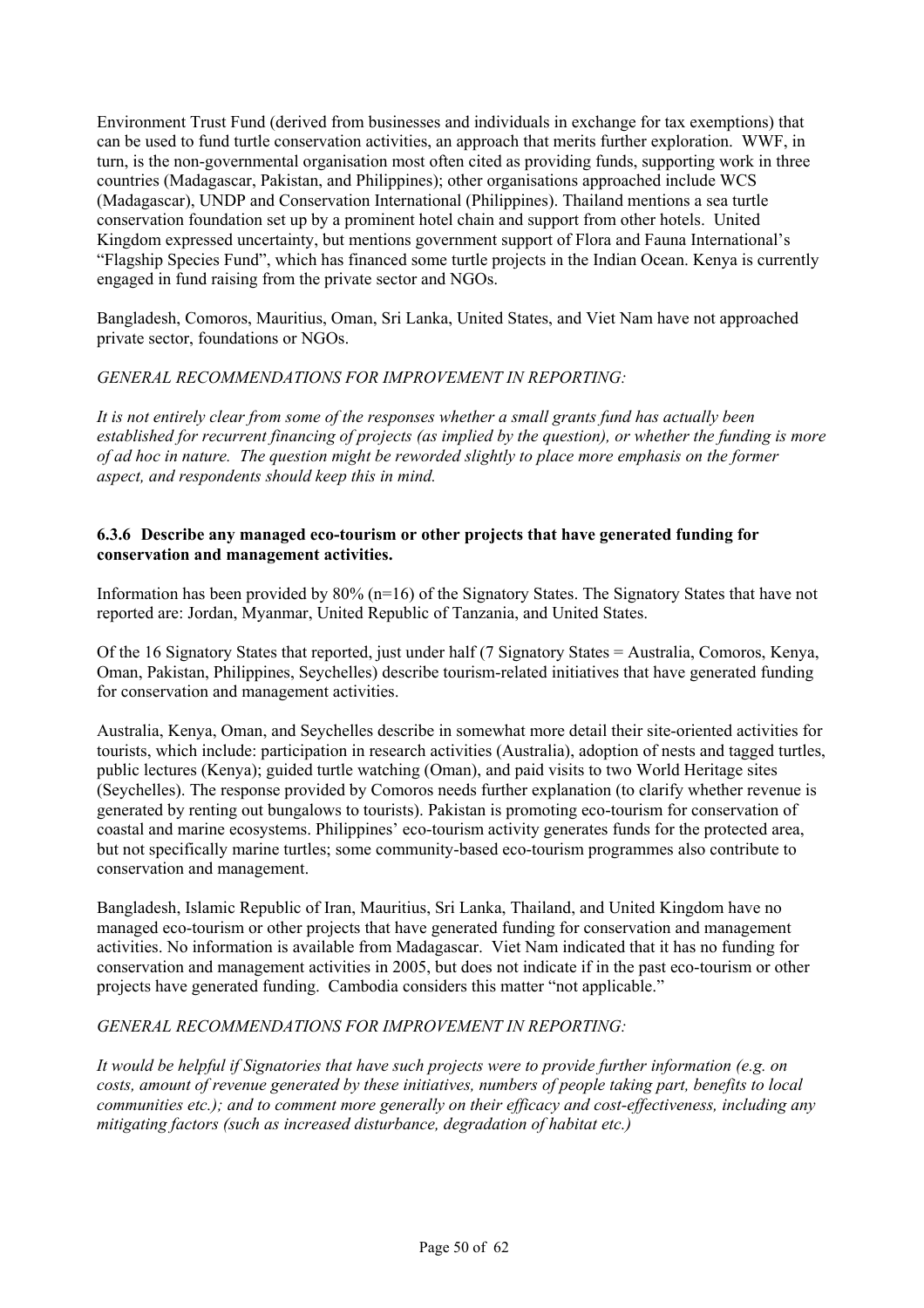#### **6.3.7 In what way has your country promoted synergies with other regional/global convention secretariats?**

Information has been provided by  $60\%$  (n=12) of the Signatory States. The Signatory States that have not reported are: Jordan, Kenya, Madagascar, Myanmar, Seychelles, United Kingdom, United Republic of Tanzania, and United States.

Of the 12 Signatory States that reported, half (Australia, Bangladesh, Comoros, Oman, Pakistan, Philippines) indicate ways in which they have promoted synergies with other regional/global convention secretariats. These have included: informing other regional bodies (i.e. SPREP) about the IOSEA MoU and its associated Conservation and Management Plan (Australia); bilateral or multilateral co-operation (Comoros); through ROPME (Oman); participation in regional and global meetings (Pakistan); and through a sub-regional marine eco-region project (Philippines). Bangladesh is promoting synergies with other countries under CBD and CITES.

Islamic Republic of Iran, Mauritius, Sri Lanka, and Thailand have not yet promoted synergies with other regional/global convention secretariats. Cambodia has noted "not applicable." Viet Nam is still considering the issue.

## *GENERAL RECOMMENDATIONS FOR IMPROVEMENT IN REPORTING:*

*The wording of the question might need further clarification to elicit responses that pertain directly to potential synergies between the IOSEA MoU and other conventions. Alternatively, the question might be consolidated with a number of others that deal with the issue of stimulating greater involvement and synergy.* 

#### **6.3.8 Has your country explored (and secured) international funding support or other incentives for effectively managing marine turtle populations?**

Information has been provided by 80% (n=16) of the Signatory States. The Signatory States that have not reported are: Islamic Republic of Iran, Jordan, Myanmar, and United Republic of Tanzania.

Of the 16 Signatory States that reported, less than half (6 Signatory States = Comoros, Kenya, Pakistan, Philippines, Seychelles, Sri Lanka) have explored (and secured) international funding support or other incentives for effectively managing marine turtle populations. International funding has been sought by or from UNDP and GEF in Comoros, Kenya, and Seychelles. Philippines (together with Sabah Parks of Malaysia) won the Paul Getty Award in 1997. Sri Lanka has yet to provide details. Pakistan is in the process of seeking international support.

Seven Signatory States (Australia, Bangladesh, Cambodia, Mauritius, Oman, Thailand, and United Kingdom) indicate that they have not explored (and secured) international funding support or other incentives for effectively managing marine turtle populations. United States refers to internal funds. Madagascar and Viet Nam express uncertainty, but Viet Nam is still considering the issue.

#### *GENERAL RECOMMENDATIONS FOR IMPROVEMENT IN REPORTING:*

*The wording of this question appears to have lost the original intent of the related provision in the Conservation and Management Plan, which was to seek international financial compensation for measures such as complete prohibition of direct harvest. In its present form, the question tends to elicit duplicative responses; therefore if it is to be retained at all, it should be reworded accordingly. Otherwise it is probably best consolidated with other similar questions related to funding.*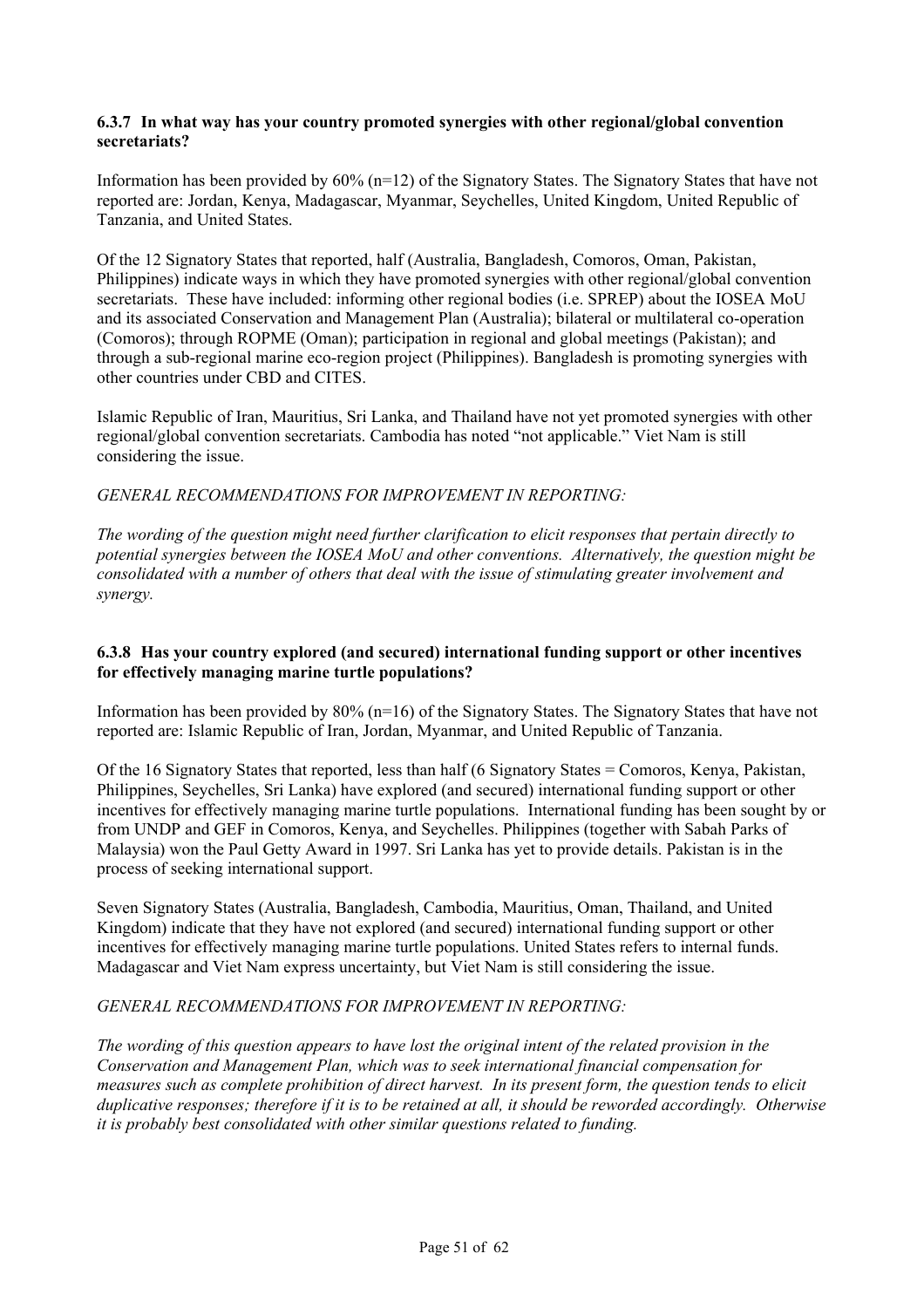#### **6.4.1 Has your country conducted a review of the roles and responsibilities of government agencies related to the conservation and management of marine turtles and the habitats? If not, indicate any impediments encountered in this regard and when this review is expected to be done.**

Information has been provided by  $80\%$  (n=16) of the Signatory States. The Signatory States that have not reported are: Jordan, Myanmar, Oman, and United Republic of Tanzania.

Of the 16 Signatory States that reported, just under half (7 Signatory States = Australia, Bangladesh, Kenya, Pakistan, Philippines, Thailand, Viet Nam) indicate that they have conducted a review of the roles and responsibilities of government agencies related to the conservation and management of marine turtles and the habitats. However, not many details are provided. Kenya has conducted a review under its Integrative Coastal Area Management Initiative; responses by the other countries either do not indicate whether a review has been conducted or do not directly address the question. Philippines' response is ambiguous. Thailand provides no supporting information.

More than half the Signatory States (9 Signatory States = Cambodia, Comoros, Islamic Republic of Iran, Madagascar, Mauritius, Seychelles, Sri Lanka, United Kingdom, and United States) have not conducted or completed such a review. Madagascar reports that the government has changed many times, and that a review was expected to be done by May-June 2004. Sri Lanka lacks a collaborating and coordinating body to conduct the reviews. Seychelles has partly completed its review, which aims to clearly define the roles and responsibilities of government, private sector and NGOs. The response of Islamic Republic of Iran is unclear, but it suggests that there would be no impediment to undertaking a review.

United States indicates that no review is needed. Cambodia notes that it is "not applicable". Comoros, Mauritius, and United Kingdom provide no further explanation.

## *GENERAL RECOMMENDATIONS FOR IMPROVEMENT IN REPORTING:*

*It may be more appropriate for this important question to follow, rather than precede, Question 6.4.2, which concerns the designation of a lead agency. Signatories States who state that no internal review of interagency roles and responsibilities has been or will be undertaken should elaborate, if only to indicate that the necessary arrangements are already clear and not in need of further examination. Those which indicate that arrangements have been reviewed should also elaborate (e.g. to indicate when this was done, and what the general outcome was).* 

### **6.4.2 Has your country designated a lead agency responsible for coordinating national marine turtle conservation and management policy? If not, when is this information expected to be communicated to the MoU secretariat?**

Information has been provided by 80% (n=16) of the Signatory States. The Signatory States that have not reported are: Islamic Republic of Iran, Jordan, Myanmar, and United Republic of Tanzania.

Of the 16 Signatory States that reported, 14 Signatory States (Australia, Bangladesh, Cambodia, Kenya, Mauritius, Oman, Pakistan, Philippines, Seychelles, Sri Lanka, Thailand, United Kingdom, United States, Viet Nam) were reported to have designated a lead agency responsible for coordinating national marine turtle conservation and management policy. All, except Seychelles, list the lead agency in their response. Viet Nam listed several leading agencies.

Madagascar and Comoros have not yet designated a lead agency. Madagascar clarified that the institute that has been coordinating national data on marine turtle had not been validated by other agencies, however this was expected by April 2004.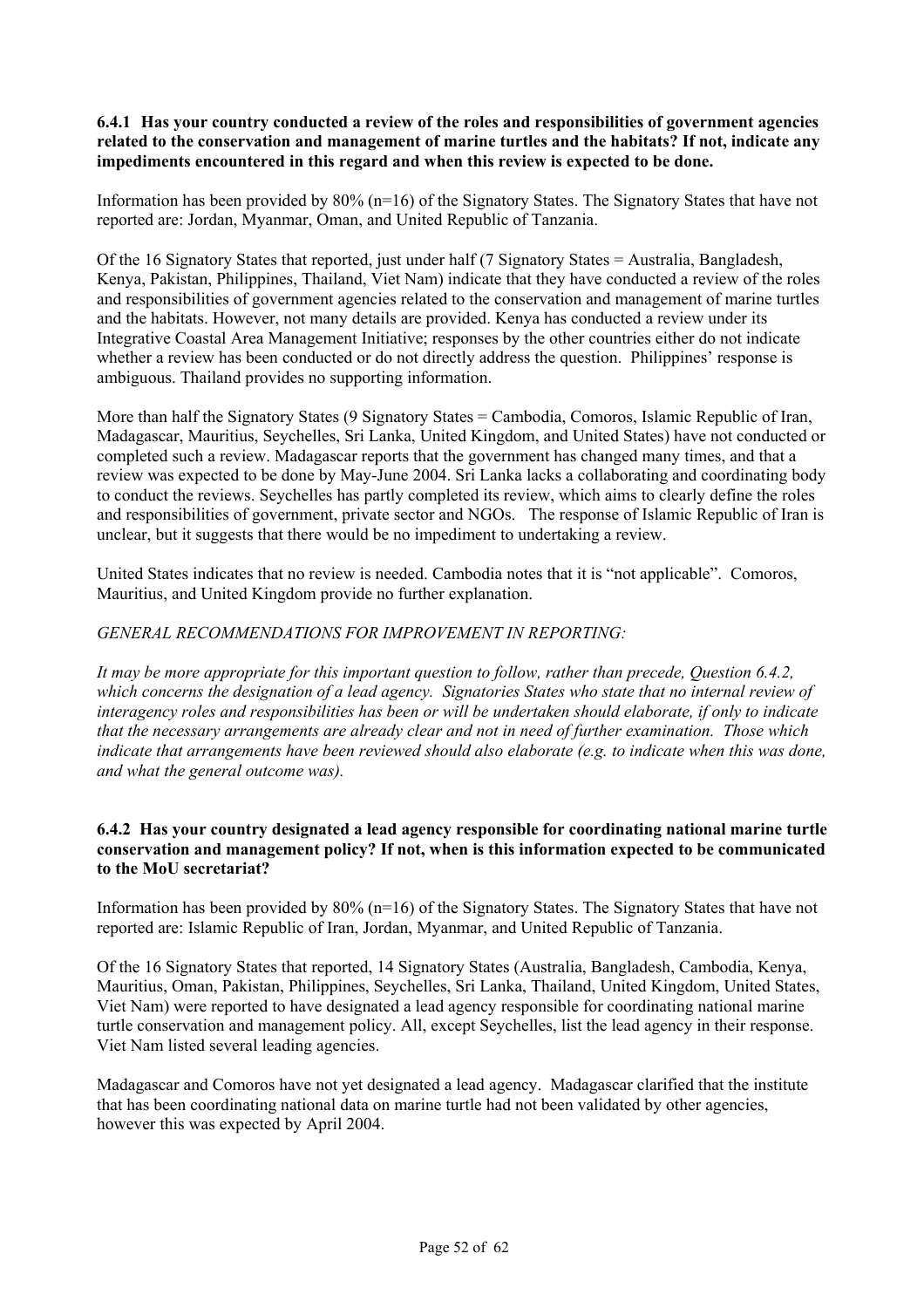### **6.4.3 Describe any initiatives that have been undertaken to encourage cooperation within and among government and non-government sectors (e.g. development of national networks, formation of steering committees etc.)**

Information has been provided by 65% (n=13) of the Signatory States. The Signatory States that have not reported are: Cambodia, Comoros, Islamic Republic of Iran, Jordan, Myanmar, United Kingdom, and United Republic of Tanzania.

Of the 13 Signatory States that reported, almost all (11 Signatory States = Australia, Bangladesh, Kenya, Madagascar, Oman, Pakistan, Philippines, Seychelles, Thailand, United States, Viet Nam) have undertaken initiatives to encourage cooperation within and among government and non-government sectors. The various groups, committees, partnerships and other arrangements (e.g. through MoUs or recovery plans) are named and described at least superficially. Australia's National Turtle Recovery Group appears to be a particularly recommendable initiative. Viet Nam lists numerous initiatives and provides details of each.

Mauritius has not undertaken any initiatives in this regard, and the issue is under consideration by Thailand.

*GENERAL RECOMMENDATIONS FOR IMPROVEMENT IN REPORTING:*

*To the extent that this question elicits information not brought out elsewhere in the national report, as appears to be the case in some countries, it merits retention; otherwise, for sake of efficiency it might be integrated with another question.*

## **Additional information / remarks:**

Additional information was provided by  $10\%$  (n=2) of the Signatory States. Islamic Republic of Iran expressed hope that a project proposal that was drafted and offered to UNDP, but curtailed for unknown reasons, would be resumed so that the country could initiate a more serious sea turtle programme. Seychelles clarified, in relation to Question 1.4.1, that no gear modifications or TEDs had been developed or implemented in that country. It also noted that although trawling was not carried out in Seychelles, trawling does affect Seychelles turtles in the Mozambique Channel, and that gill/drift nets are problematic for turtles.

Six Signatory States offered comments/suggestions to improve the present reporting format:

Australia provided a detailed response and suggested that the national report was too long and detailed, and that it required too much effort to coordinate input from all the different groups working on marine turtles. A shorter, non-ambiguous, non-repetitive template, which required a more general reporting against the 24 programmes was recommended. Australia also proposed that: any criteria used to assess Signatory States should be transparent and based on objective criteria; Question 3.3.1 could include estimates of current population numbers; the table in Question 1.1 be reformatted (suggestions are provided); threat sheets (annexes) should include an "unknown" category; and reporting on each genetic structure rather than on individual sites be accommodated.

Islamic Republic of Iran suggested the possibility of giving space for insertion of additional information; Mauritius proposed to make the questions more precise to avoid ambiguity; Pakistan suggested a slightly briefer, user-friendly format; Kenya commented that some questions were similar; and Seychelles noted that some questions were repetitive or not conducive to Yes/No responses. Seychelles suggested also that there be a way of measuring progress over time.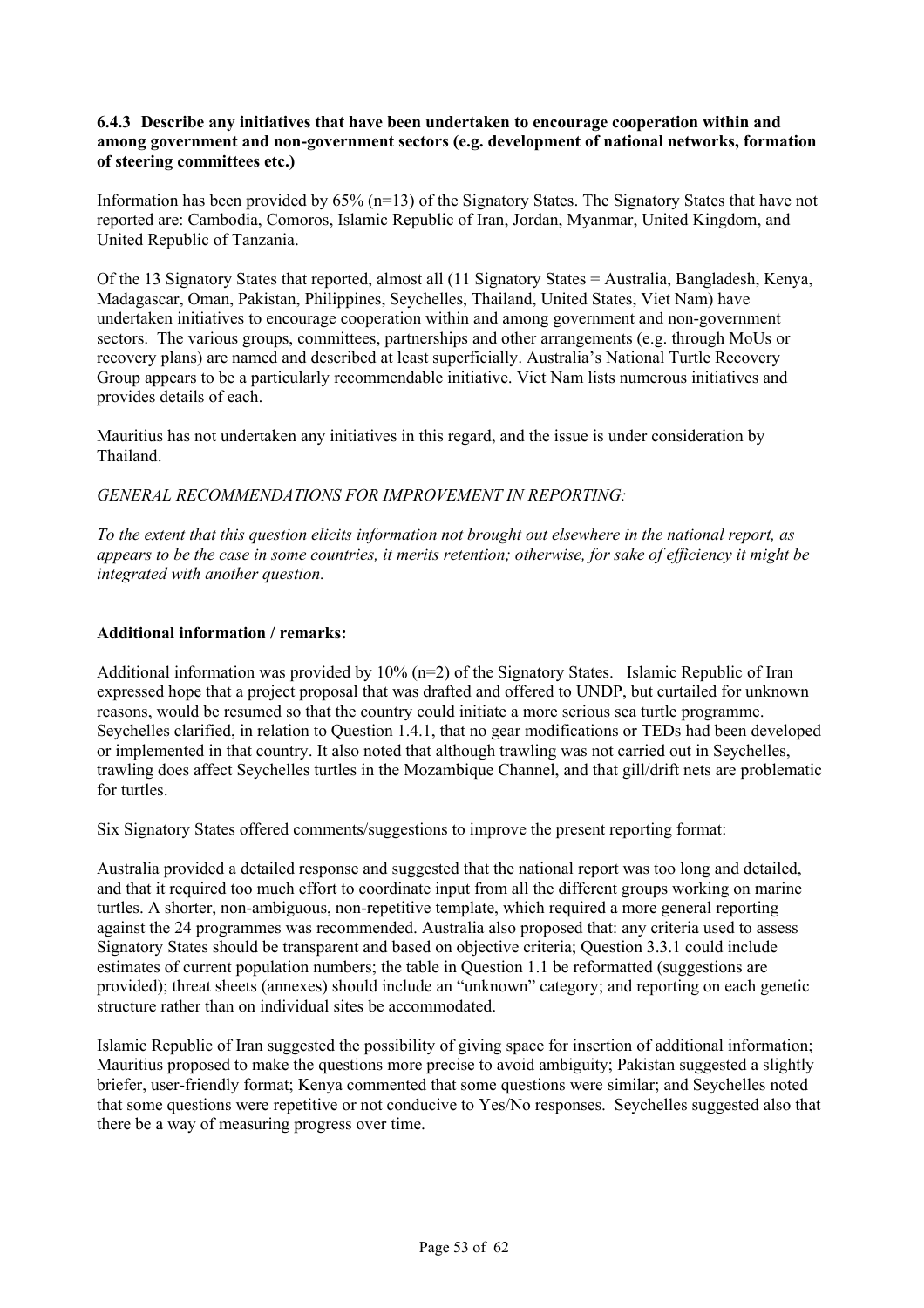# **PART II: HABITAT TYPE AND SPECIES**

In Section 1.1 of the report template, Signatory States were asked to list by name and provide coordinate for the nesting beaches, feeding grounds and developmental habitats important for marine turtles in their country. Elsewhere in the Online Reporting Facility, templates are provided to allow Signatory States to enter detailed information on the species found at these locations and a range of threats that may impact them. One would expect, therefore, a direct correspondence between the sites listed in Section 1.1 and the more detailed information provided in this section for each of the individual sites.

The way the reporting template is currently structured, it is not possible to differentiate whether or not a particular species occurs at one of the listed nesting, feeding, and developmental habitats in each country. This limits to some extent the interpretation of the data. Consideration will be give to modifying the template in future to provide for greater specificity.

Information for this section has been provided by  $80\%$  ( $n=16$ ) of the Signatory States. The countries that have not reported are: Pakistan, Sri Lanka, Tanzania, and United States. In general, the data are fairly preliminary and of varying quality, and the subjective nature of the threat rankings means that caution must be exercised in any interpretation that may be attempted.

## **Australia**

Australia has provided information on 60 sites, which include 47 nesting areas, 31 feeding grounds, and 15 developmental habitats. Specific coordinates have not been provided. It is unclear if all the sites listed under Section 1.1 are covered. At 9 locations, all three of the habitat types (nesting, feeding and developmental) are found. All six species occur in Australia.

Intensity of some or all threats at the different sites is provided; at only five sites is no information on threat given. The intensity of 89% of the threats mentioned is rated as "none to little". Several "other" sources of threats are listed for many of the sites. Further details on threats (source of threat etc.) and conservation measures have been provided for many of the individual sites.

At least one or more measures that have been undertaken to remove threats at most sites (i.e.  $55 = 83\%$ ). Information is noticeably absent from individual sites in Queensland. The most common measure undertaken is the designation/management of protected areas, sanctuaries, exclusion zones etc., followed by "other" measures that have been identified.

## **Bangladesh**

Bangladesh has provided information on 13 sites (no coordinates have been given); however, some of the sites identified in Section 1.1 are not presented here and vice versa. All sites have nesting beaches; one site (St. Martin Island – the southernmost island), additionally has feeding and developmental habitats. Three species are found in Bangladesh: olive ridleys, greens, and hawksbills, with olive ridleys being most common.

No species information has been provided for Cox's Bazaar. Intensity of threats has been indicated for each threat category at all of the sites, except the following (where no information provided): vehicles at Dublar Char Island; artificial lighting at Katka Beach of Sundarban Mangrove Forest; vehicles and sand mining at Kutubdia Island; industrial effluent, inshore oil pollution, artificial lighting, and vehicles in Mandarbaria: Sunderban Mangrove Forest; and industrial effluent at South East and South West coast of Bay.

About 67% of the threats indicated were "moderate or strong." One or more measures to remove threats have been indicated at 62% of the sites (i.e. 8 sites) with "other" identified measures being most common followed by designation/management of protected areas, sanctuaries, exclusion zones etc. Some of the threats on St. Martin's Island have been described in more detail.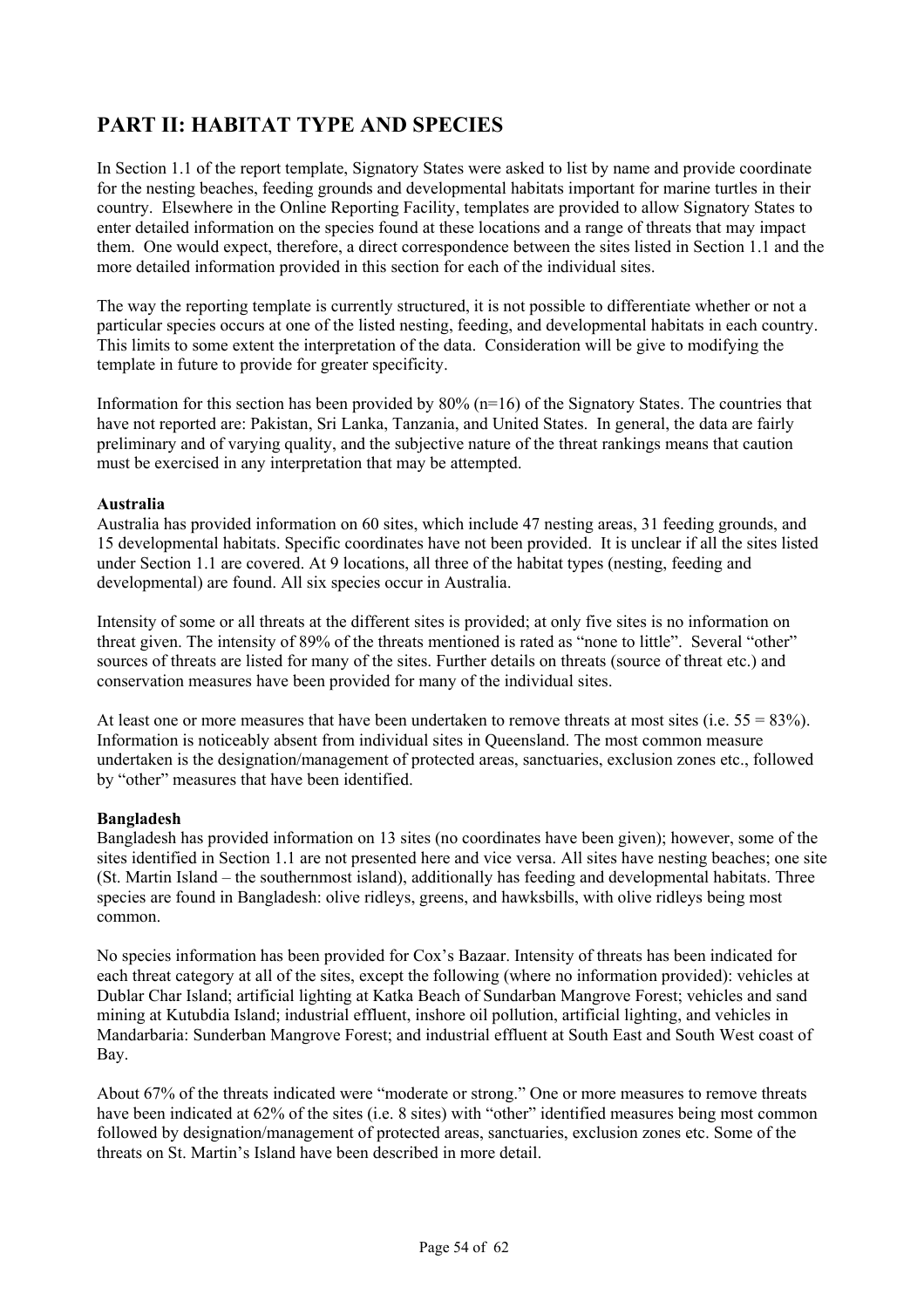## **Cambodia**

Cambodia has listed 30 sites (no coordinates given), but some information is lacking from each site. Type of habitat has been listed for 29 sites, there being 16 nesting beaches and 22 foraging areas; apparently there are no developmental habitats in Cambodia. All sites listed under Section 1.1 are represented here. No species or habitat type has been listed for a site called "coastal areas of Cambodia". It is unclear how or whether this grouping (i.e. coastal areas of Cambodia) is different from all the other sites listed. Species have been indicated for only 12 sites (40%). All species occur in Cambodia, except for the leatherback and flatback.

No information is given about intensity of threats at any site, except the grouping called "coastal areas of Cambodia", where intensity of threats has been noted for only some categories, with the most common intensity of threat being "little" for the few categories indicated. The only measure mentioned as being taken to reduce threats is designation/management of protected areas, sanctuaries, exclusion zones etc. in the "coastal areas of Cambodia."

#### **Comoros**

Comoros has listed 10 sites (no coordinates given), and has provided information on type of habitat and species for all sites, except at Moheli; there are 9 nesting sites, 5 foraging sites, and 2 developmental habitats. Only two sites have all three habitats: nesting, foraging, and developmental. All species occur in Comoros except for the olive ridley and flatback.

Judging from the response to Section 1.1, there may be more sites that are not presented here, although it is unclear whether the areas mentioned encompass those described in Section 1.1. With the exception of Moheli, the intensity of threats and measures introduced to remove those threats has not been indicated for any site. At Moheli, intensity of threats has been indicated for all threat categories except exploitation of live animals at sea and boat strikes. The majority of the intensity of threats indicated range from "none to little" (67%). Designation/management of protected areas, sanctuaries, exclusion zones etc., and modification of fishing gear are the measures taken to reduce threats.

#### **Islamic Republic of Iran**

Islamic Republic of Iran has listed 15 sites (no coordinates given), and has provided information on type of habitat (nesting and/or foraging) at all sites except Ommolkaram Island; 13 sites have nesting areas and 8 have foraging areas, but there are no developmental habitats. Almost all the sites listed under Section 1.1 are covered here. Seven sites have both nesting and foraging areas. Species composition has been indicated at all sites; only olive ridleys, greens, and hawksbills occur in Iran.

At all sites information is lacking on intensity of threat for one or more threat categories. Of the intensity of threats indicated, 74% range from "none to little." Measures to remove threat have been introduced at only 20% of the sites (3 sites); the only measure taken is designation/management of protected areas, sanctuaries, exclusion zones etc. At four sites tourism, industrial, and urban development are noted in the footnotes; gas and oil exploitation-related pollution is reported to threaten 2 sites.

#### **Jordan**

Jordan has listed the 3 sites (no coordinates given) mentioned also in Section 1.1, all of which represent foraging habitats of hawksbills. No information has been given on intensity of threats or measures introduced to reduce threats. Although not indicated, greens and leatherbacks are also known to occur in Jordan.

#### **Kenya**

Kenya has listed 5 groupings (no coordinates given) and each grouping consists of several areas. Only nesting beach information is provided, but not all sites listed in Section 1.1 are covered here. Feeding and developmental habitats mentioned in Section 1.1are not presented here. Olive ridleys, greens, and hawksbills are the three species listed.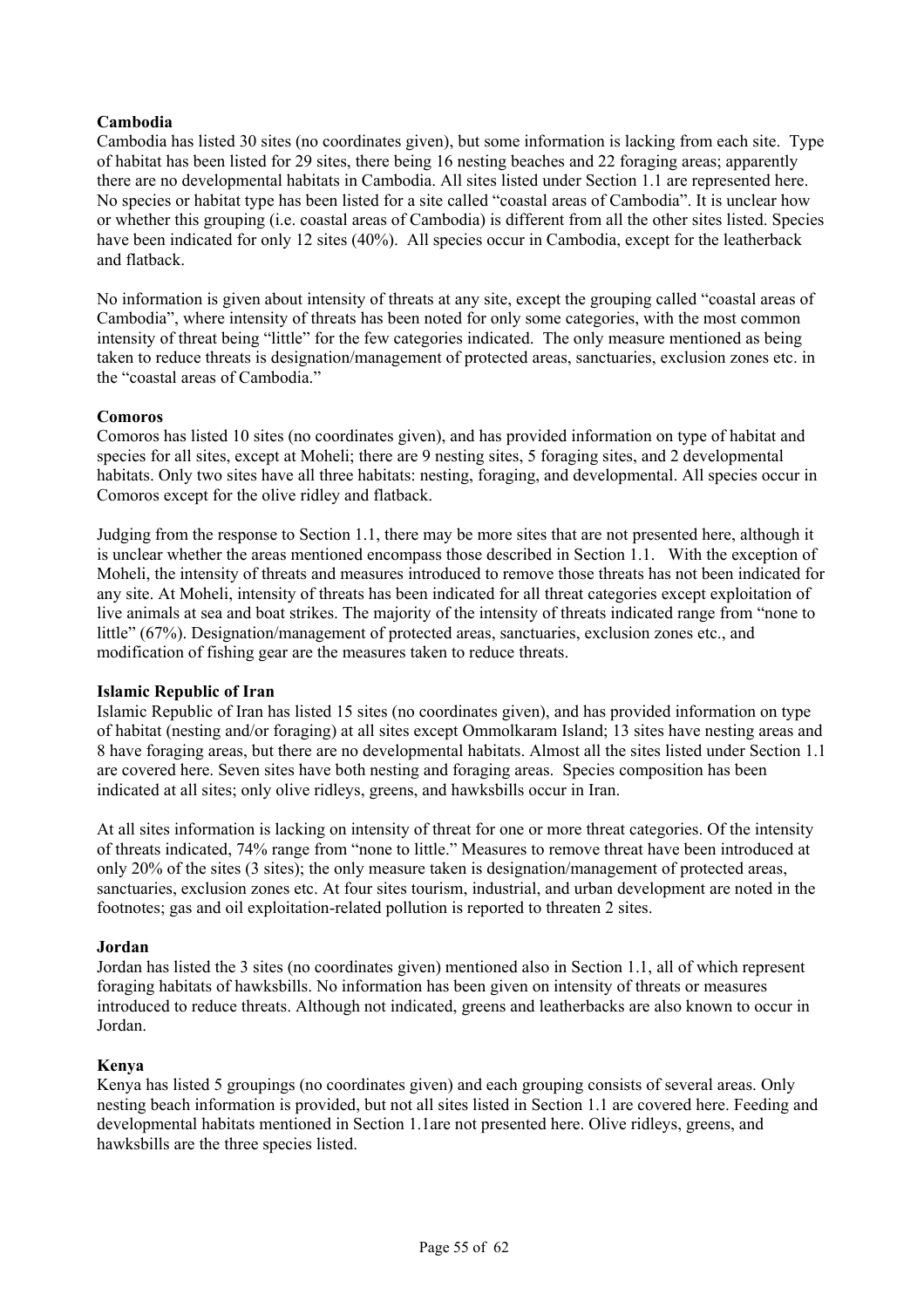Intensity of threat for all categories at all sites has been given, with 60% of the threats indicated as "moderate to strong". One or more measures to reduce threats are reported, with "other" identified measures being most common, followed by designation/management of protected areas, sanctuaries, exclusion zones etc. Some additional details are provided on management (MPAs, gear exclusion, closed fishing season, TEDs, community-based conservation groups, participation by hotels, etc.) as well as on presence of ports, tourism and development.

## **Madagascar**

Madagascar has listed 13 sites (no coordinates given) within which there are 11 nesting sites, 6 foraging areas, and 3 developmental habitats; however, some of the sites identified in Section 1.1 are not presented here and vice versa. Loggerheads, olive ridleys, greens, and hawksbills are listed for Madagascar. No information has been given on intensity of threats or measures taken to reduce threats for any site.

#### **Mauritius**

Mauritius has provided details of the 3 sites mentioned in Section 1.1, within which there are 2 nesting areas, 2 foraging areas, and 3 developmental habitats. Only one site has all three habitat types. Greens and hawksbills are the only species found in Mauritius. One of the sites has been listed ambiguously as "around Mauritius."

Intensity of threat for all categories at each site has been indicated, except for the following: boat strikes and natural threats/predation at all three sites; and coastal erosion and vehicles at the "around Mauritius" site. The intensity of all of the threats listed is reported to be "none to little". All three sites are protected by the Fisheries and Marine Resources Act. Fishing is prohibited at all 3 sites.

#### **Oman**

Oman has listed only one site, which appears to include all turtle habitat in Oman. Type of habitat and species have not been indicated. Intensity of threats has been indicated for all threat categories except for artificial lighting, coastal erosion, and natural threats/predation and is mostly categorised as "little." No measure has been introduced to reduce threats.

#### **Philippines**

Philippines has listed 20 sites (no coordinates given) and most of these sites are composed of two or more areas, but not all sites listed in Section 1.1 appear to haven been included. Some areas have been listed under two or more different sites (e.g., Amanpulo, Cuyo, Antique, and Palawan among others); the need for repetition is unclear. Type of habitat and species has been listed for 80% of the sites (i.e. 16 sites), within which there are 16 nesting areas, 1 foraging site, and 2 developmental habitats. Nesting and developmental habitats are found at two sites, and nesting and foraging habitats are found together at just one site. Olive ridleys, greens, and hawksbills occur in the Philippines; leatherbacks are listed at only one site.

Intensity of threats, at least for some categories, has been indicated at all sites, with 59% of the threats indicated as "none to little". Measures introduced to remove threats have been given for 30% of the sites, (i.e. 6 sites), with designation/management of protected areas, sanctuaries, exclusion zones etc. being most common. Additional details on marine turtle sanctuaries, conservation measures, coastal erosion, egg exploitation, presence of resorts, etc are provided for some of the sites.

#### **Seychelles**

Seychelles has 21 records of sites listed (no coordinates given), each of which is composed of several areas. However, the format is quite different from other countries because sites have been repeated in order to distinguish the species occurring at a particular site. Data have been provided individually for the green and hawksbill, but the loggerhead and leatherback have been grouped together. There is information on 7 discrete sites and all have nesting, foraging, and developmental habitats except of course "offshore banks," which only has foraging and developmental habitats. As only a reference to a map was provided in Section 1.1, it is difficult to judge if all sites have been covered. Loggerheads, greens, hawksbills, and leatherbacks are reported to occur in Seychelles.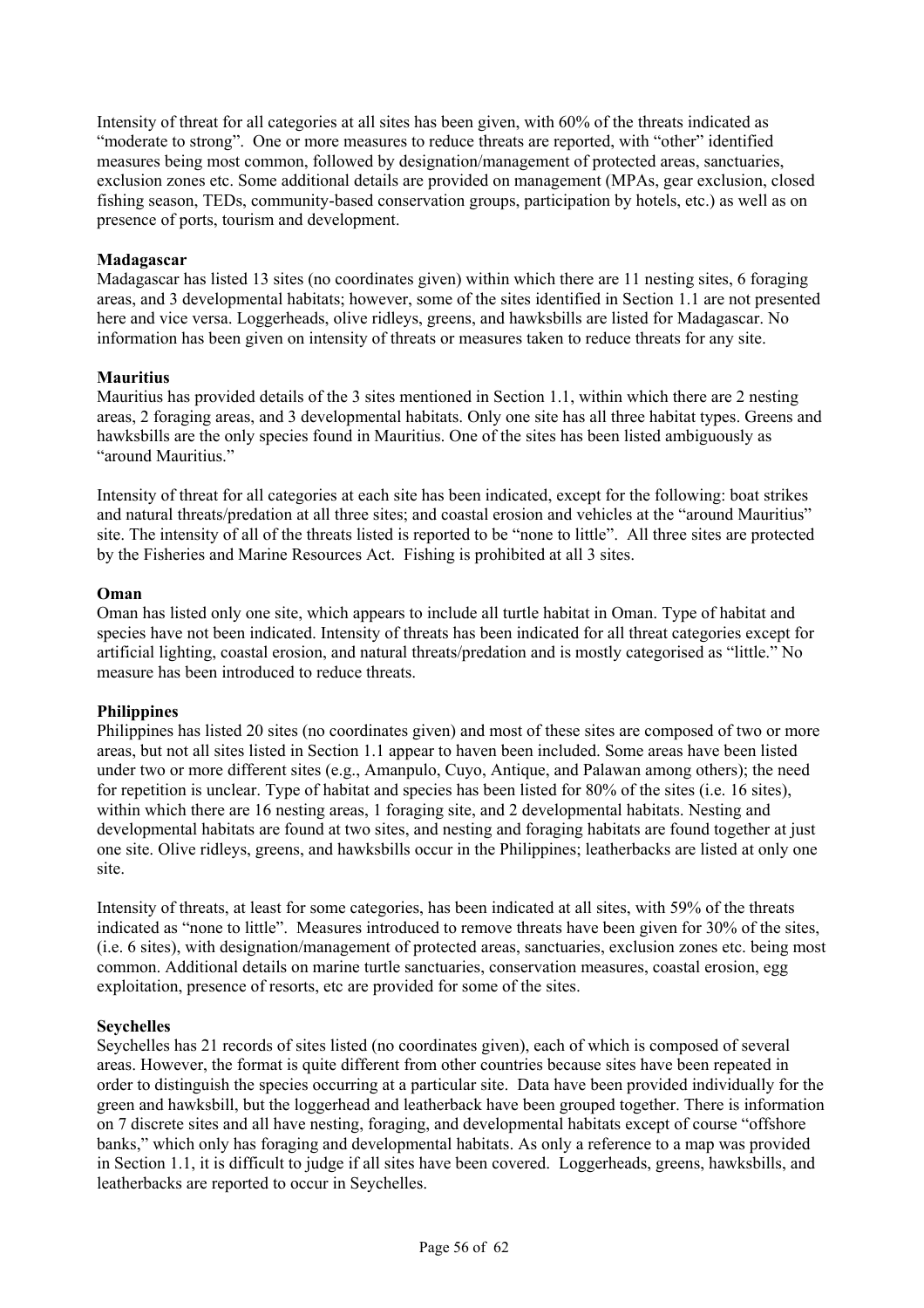No habitat type or species information has been provided for one of the records that includes the "Outer islands, Amirantes group, Alphonse, St. Francois, Platte, Coetivy, etc." Intensity of threats has been indicated for most categories at the 7 discrete sites, with "little to none" being quoted for most of these threat categories (71%). At least one measure to reduce threats has been indicated for all areas except one, which consists of offshore banks, shoals away from land, etc. Further details are provided on factors affecting marine turtle populations, on some conservation measures taken, and on the natural history of turtles in these waters.

## **Thailand**

Thailand has 10 records of sites listed (no coordinates given) within which there are 8 nesting areas and 2 foraging areas; these two habitat types overlap at only one site. Information is provided on more sites than those listed in Section 1.1. (One site has been repeated twice to indicate the presence of a different species, so there are actually 9 sites identified.) Olive ridleys, greens, hawksbills, and leatherbacks occur in Thailand.

Intensity of threat has been provided for most categories for all sites except Talibong island. The most commonly quoted intensity of threat is "none to little" (95%). Measures to reduce threats are reported to have been taken at all sites except Talibong Island, with designation/management of protected areas, sanctuaries, exclusion zones etc and other identified measures being most common.

## **United Kingdom**

United Kingdom has 18 records, but several sites have been repeated twice and indicate the same type of habitat and species. Overall 10 discrete sites have been identified within which there are 9 nesting, 5 foraging, and 1 developmental habitats. Coordinates have been provided for several areas. More sites appear to be covered here than are presented in Section 1.1. Greens and hawksbills are the recorded species.

The threat categories and measures taken to reduce threats do not completely match up, the reasons for which are unclear (e.g., Chagos Bank; Egmont Atoll Plantation to Mini Mini; Salomon Atoll; Simpson Pt. to Cannon Pt.; South of GEODDS). The same information for Turtle Cove has been given twice. At all sites, intensity of threats has not been indicated for most categories. Two to three measures to reduce threats have been taken at all the sites. Some details on data collected and on management measures are also provided.

#### **Viet Nam**

Viet Nam has listed 28 sites within which there are 22 nesting, 27 foraging, and 27 developmental habitats. These appear to cover all sites mentioned in Section 1.1. 22 sites have all three habitats. All species occur in Viet Nam, except for the flatback. Intensity of threats has been indicated for most if not all categories at all sites, with 62% being rated "little to none."

Measures to reduce threats have been implemented at 17 sites (i.e. 61%) with designation/management of protected areas, sanctuaries, exclusion zones etc. being most common. Some details on current and potential threats are given.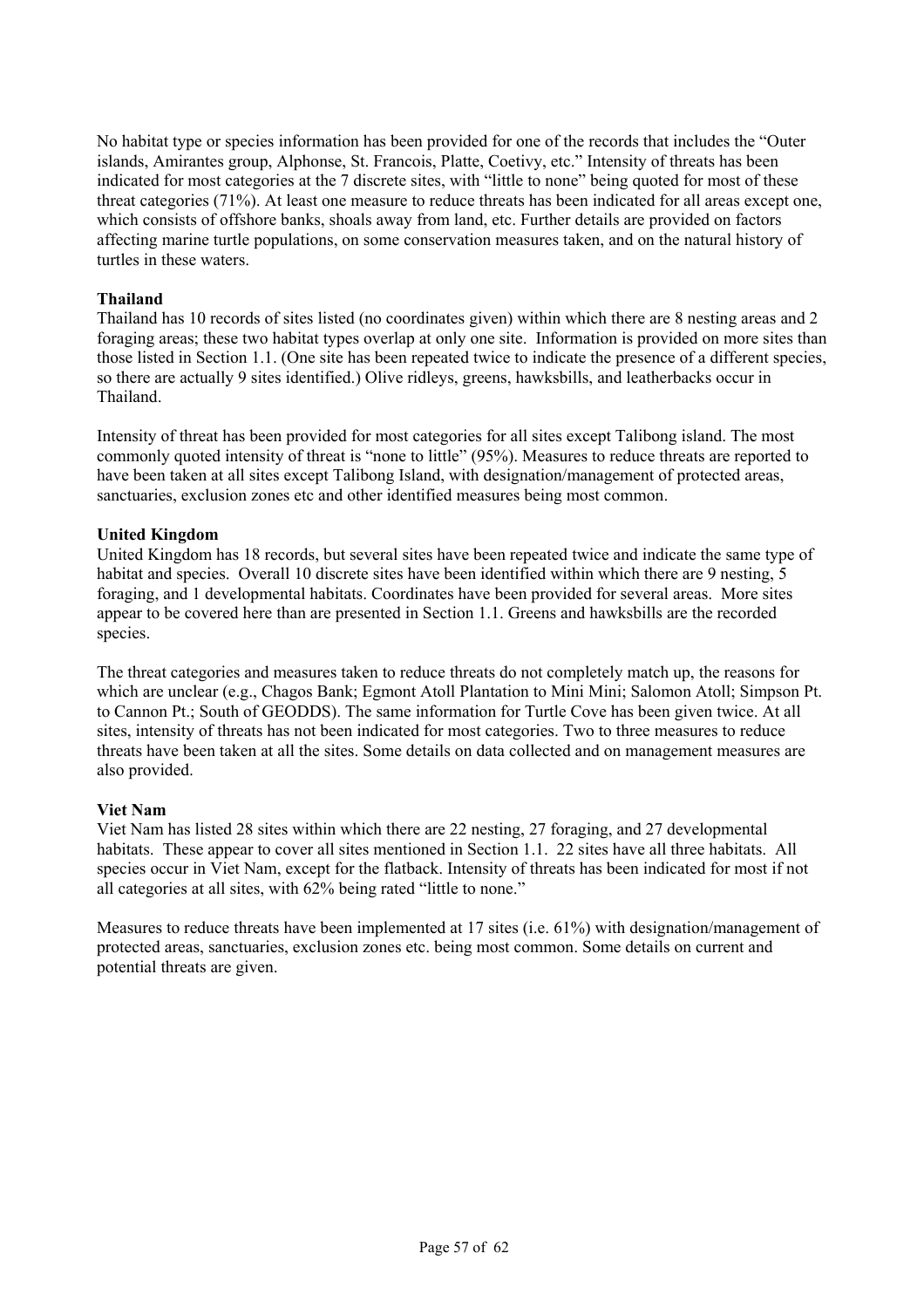# **PART III: THREATS**

A number of data anomalies need to be mentioned from the outset in relation to the following preliminary analysis:

(1) Not all countries identified intensity of threat for all categories and/or all sites, therefore one cannot draw too many conclusions about trends, including regional variations.

(2) Duplicate sites for Seychelles, Thailand, and United Kingdom (explained in the above analysis) have been counted as one, because intensity of threats is the same. (Due to mismatches in reporting even for the same sites in United Kingdom, the one for which more information was provided was selected.)

(3) So-called "N/A – not applicable" responses have not been included.

Information has been provided by 65% (n=13) of the Signatory States. The Signatory States that have not reported are: Jordan, Madagascar, Myanmar, Pakistan, Sri Lanka, United Republic of Tanzania, and United States. Southeast Asia "plus" (=Australia, Cambodia, Philippines, Thailand, Viet Nam) and the Western Indian Ocean (= Comoros, Kenya, Mauritius, Seychelles, United Kingdom) are the two subregions that are primarily represented. There is only one country representing the Northern Indian Ocean (=Bangladesh) and two representing the Northwest Indian Ocean (= Islamic Republic of Iran, Oman).

Again, the data are fairly preliminary and of varying quality, and the subjective nature of the threat rankings means that caution must be exercised in any interpretation that may be attempted.

## **1. Exploitation of nesting females**

Exploitation of nesting females is reported to pose a "moderate to strong" threat at 39 sites in 8 countries, from all sub-regions. These 39 sites were represented primarily in Bangladesh (31%), Philippines (21%), Kenya (13%), Australia and Seychelles (10% each). The remaining countries that reported (Comoros, Islamic Republic of Iran, Viet Nam) contributed less than 10% each.

Exploitation of nesting females is reported to be "little or no" threat at 107 sites in 10 countries, which represent all sub-regions. Of the 10 countries that reported "little to no" threat, the 107 sites were primarily represented in Australia (42%), Viet Nam (23%), and Islamic Republic of Iran (11%); all other countries (Bangladesh, Cambodia, Mauritius, Oman, Philippines, Seychelles, Thailand) were represented by less than 10% each.

#### **2. Exploitation of live animals at sea**

Exploitation of live animals at sea is reported to pose a "moderate to strong" threat at 45 sites in 6 countries, representing all sub-regions except the Northwest Indian Ocean. The 45 sites were primarily in Bangladesh (27%), Viet Nam (24%), Australia (20%), and Philippines (11%); the remaining countries that reported (Kenya, Seychelles) represented less than 10% each.

Exploitation of live animals at sea is reported to be "little or no" threat at 109 sites in 12 countries, representing all sub-regions. The 109 sites were primarily from Australia (40%), Viet Nam (16%), and Islamic Republic of Iran (13%); the remaining countries (Bangladesh, Cambodia, Kenya, Mauritius, Oman, Philippines, Seychelles, Thailand, United Kingdom) all represented less than 10% each of the sites.

#### **3. Egg collection**

Egg collection is reported to pose a "moderate to strong" threat at 50 sites in 9 countries, representing all sub-regions. Sites of "moderate to strong" egg collection are found mostly in Bangladesh (26%), Philippines (20%), Australia (18%), Islamic Republic of Iran (14%); the other sites (Cambodia, Kenya, Seychelles, Thailand, Viet Nam) represent less than 10% each.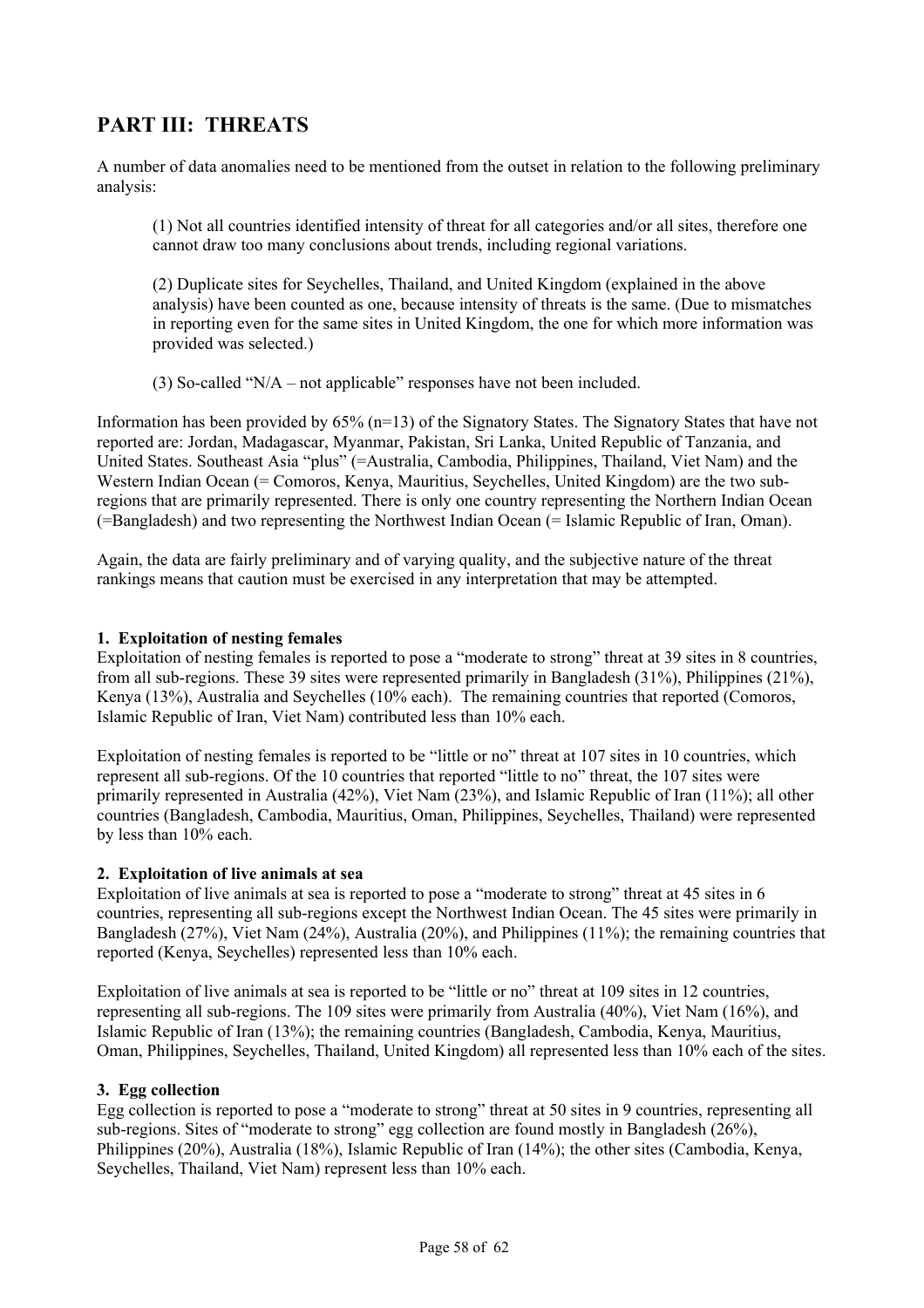Egg collection is reported to be "little or no" threat at 96 sites in 10 countries representing mostly Australia (43%) and Viet Nam (25%). The remaining countries (Cambodia, Islamic Republic of Iran, Kenya, Mauritius, Oman, Philippines, Seychelles, Thailand) are each represented by less than 10% of the sites. All sub-regions are represented except the Northern Indian Ocean.

## **4. Incidental capture in fisheries**

Incidental capture in fisheries is reported to pose a "moderate to strong" threat at 55 sites in 9 countries, representing all sub-regions. The countries that represent a large proportion of these sites are Viet Nam (36%) and Bangladesh (24%); all other countries are represented by less than 10% (Australia, Cambodia, Islamic Republic of Iran, Kenya, Philippines, Seychelles, Thailand).

Incidental capture in fisheries is reported to be "little or no" threat at 94 sites in 10 countries in all subregions, except the Northern Indian Ocean. The countries representing most of these sites are Australia (48%), followed by Islamic Republic of Iran (12%), and United Kingdom (10%); Comoros, Mauritius, Oman, Philippines, Seychelles, Thailand, Viet Nam are less than 10% each.

## **5. Boat strikes**

Boat strikes are reported to be "moderate to strong" threat at 52 sites in 6 countries representing all subregions. The sites where boat strikes are considered "moderate to strong" are largely from Viet Nam (44%), Bangladesh (23%), Australia (15%), and Islamic Republic of Iran (10%); Kenya and Seychelles represent less than 10% each.

Boat strikes are reported to be "little or no" threat at 75 sites in 9 countries, and all sub-regions are represented. The sites represent primarily Australia (55%) and Islamic Republic of Iran (12%); Bangladesh, Kenya, Oman, Philippines, Seychelles, Thailand, Viet Nam represent less than 10% each.

#### **6. Plastics (at sea)**

Plastics at sea are reported to be a "moderate to strong" threat at 47 sites in 8 countries, with all subregions represented. The 47 sites are mainly from Philippines (30%), Bangladesh (26%), Australia (19%), and Viet Nam (13%); Islamic Republic of Iran, Kenya, Oman, and Thailand each represent less than 10% of the sites.

Plastics at sea are reported to be "little or no" threat at 99 sites in 11 countries, representing all subregions. The 99 sites are mostly from Australia (39%) and Viet Nam (22%); Bangladesh, Comoros, Islamic Republic of Iran, Kenya, Mauritius, Philippines, Seychelles, Thailand, United Kingdom are each represented by less than 10% of the sites.

#### **7. Industrial effluent**

Industrial effluent is reported to pose a "moderate to strong" threat at just 16 sites in 6 countries; all subregions are represented except the Northern Indian Ocean. The 16 sites are from Philippines (38%), Australia and Viet Nam (19% each), and Islamic Republic of Iran (13%); Kenya and Thailand each represent 6% of the sites.

Industrial effluent is reported to be "little or no" threat at 123 sites in 11 countries and all sub-regions have been represented. The 123 sites are from Australia (39%) and Viet Nam (19%) followed by Bangladesh, Comoros, Islamic Republic of Iran, Kenya, Mauritius Oman, Philippines, Seychelles, and Thailand each representing less than 10% of the sites.

#### **8. Inshore oil pollution**

Inshore oil pollution is reported to pose a "moderate to strong" threat at 24 sites in 7 countries, representing all sub-regions except the Northern Indian Ocean. Inshore pollution is "moderate to strong" primarily in Viet Nam (63%) and Philippines (17%) with Australia, Cambodia, Islamic Republic of Iran, Kenya, Thailand each representing 4% of the sites.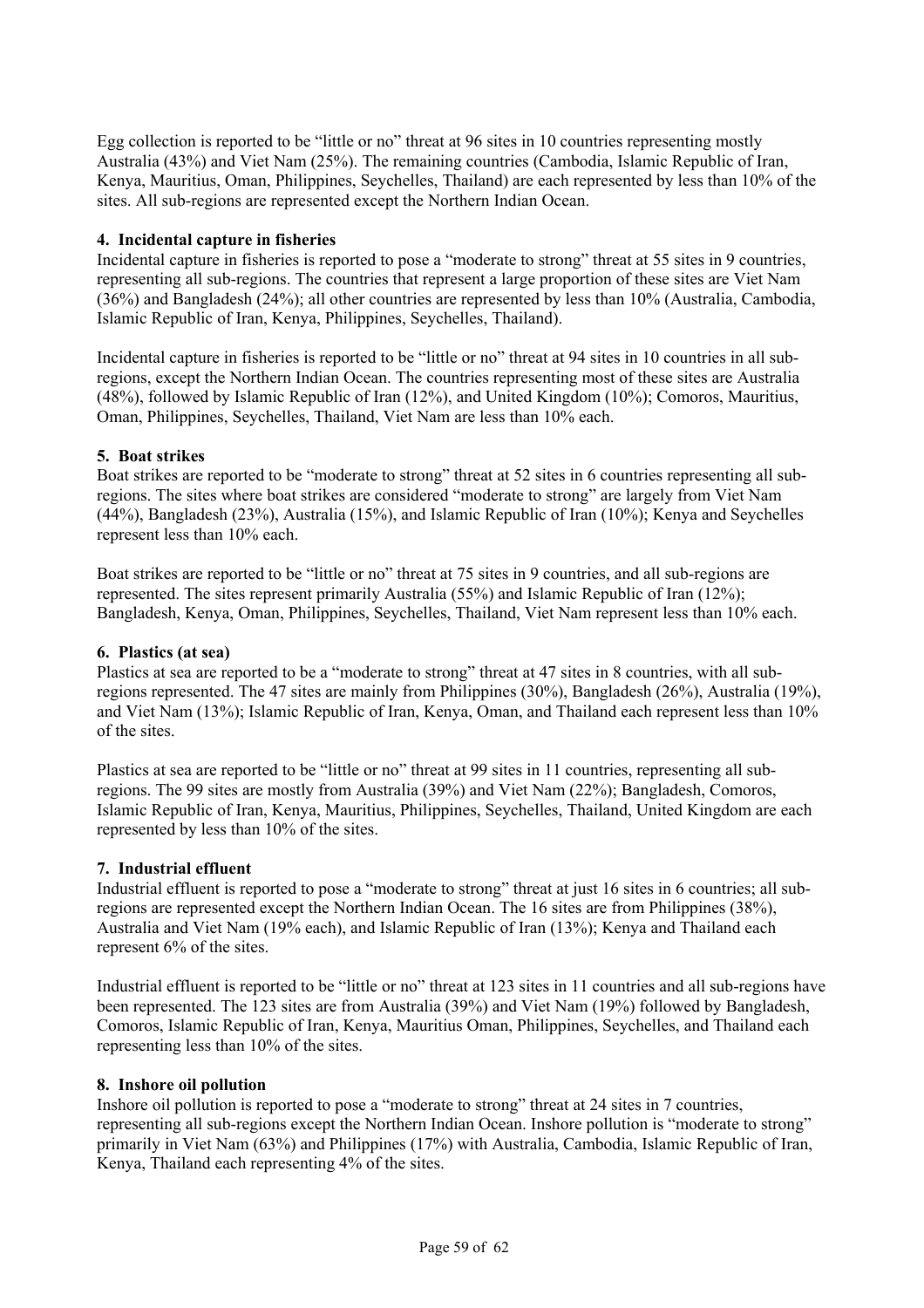Inshore oil pollution is reported to be "little or no" threat at 115 sites in 11 countries, representing all subregions. The 115 sites represent Australia (42%), Viet Nam (11%), Bangladesh and Philippines (10% each); Comoros, Islamic Republic of Iran, Kenya, Mauritius, Oman, Seychelles, and Thailand each represent less than 10% of the sites.

## **9. Agricultural/urban development**

Agricultural/urban development is reported to pose a "moderate to strong" threat at 33 sites in 7 countries, with all sub-regions represented. These sites are mostly found in Bangladesh (36%), Islamic Republic of Iran (15%), Australia and Philippines (12%) with Kenya, Seychelles, and Viet Nam each representing less than 10% of the sites.

Agricultural/urban development is reported to be "little or no" threat at 99 sites in 12 countries; all subregions are represented. These sites occur in Australia (46%), Philippines (13%), Viet Nam (10%) followed by Bangladesh, Cambodia, Comoros, Islamic Republic of Iran, Kenya, Mauritius, Seychelles, Thailand, and United Kingdom each represented by less than 10% of the sites.

## **10. Artificial lighting**

Artificial lighting is reported to pose a "moderate to strong" threat at 46 sites in 7 countries, with all subregions represented. The 46 sites are from Philippines (28%), Bangladesh (22%), Australia (17%), Viet Nam (13%) and Islamic Republic of Iran, Kenya, and Seychelles each comprise less than 10% of the sites.

Artificial lighting is reported to be "little or no" threat at 101 sites in 11 countries in all sub-regions. The 101 sites occur in Australia (42%), Viet Nam (21%), and Islamic Republic of Iran (11%) with Bangladesh, Comoros, Kenya, Mauritius, Philippines, Seychelles, Thailand, and United Kingdom each composing less than 10% of the sites.

#### **11. Coastal erosion**

Coastal erosion is reported to pose a "moderate to strong" threat at 35 sites in 7 countries in all subregions except the Northern Indian Ocean. The 35 sites represent Viet Nam (46%), Seychelles (14%), Kenya and Philippines (11% each) with Australia, Comoros, and Islamic Republic of Iran each representing less than 10%.

Coastal erosion is reported to be "little or no" threat at 104 sites in 9 countries, representing all subregions. These 104 sites represent primarily Australia (45%), Bangladesh (13%), Viet Nam (12%), Philippines (11%) followed by Islamic Republic of Iran, Kenya, Mauritius, Seychelles and Thailand  $(<10\%$  each).

## **12. Vehicles**

Vehicles are reported to be a "moderate to strong" threat at just 19 sites in 6 countries from all subregions. These sites are largely from Viet Nam (47%), Bangladesh and Islamic Republic of Iran (16% each), Australia (11%) followed by Kenya and Seychelles (5% each).

Vehicles are reported to be "little or no" threat at 107 sites in 12 countries representing all sub-regions. The 107 sites are from Australia (40%), Viet Nam (17%), Philippines (10%) and Bangladesh, Comoros, Islamic Republic of Iran, Kenya, Mauritius, Oman, Seychelles, Thailand, and United Kingdom (<10% each).

#### **13. Sand mining**

Sand mining is reported to pose a "moderate to strong" threat at only 17 sites in 6 countries, representing all sub-regions except the North Western Indian Ocean. Most of these sites are in Viet Nam (71%) followed by Australia, Bangladesh, Comoros, Kenya, and Seychelles (6% each). Sand mining is reported to be "little or no" threat at 114 sites in 11 countries representing all sub-regions. The 114 sites are from Australia (41%), Viet Nam (14%), Bangladesh and Philippines (10% each), and Cambodia, Islamic Republic of Iran, Kenya, Mauritius, Oman, Seychelles, and Thailand (<10% each).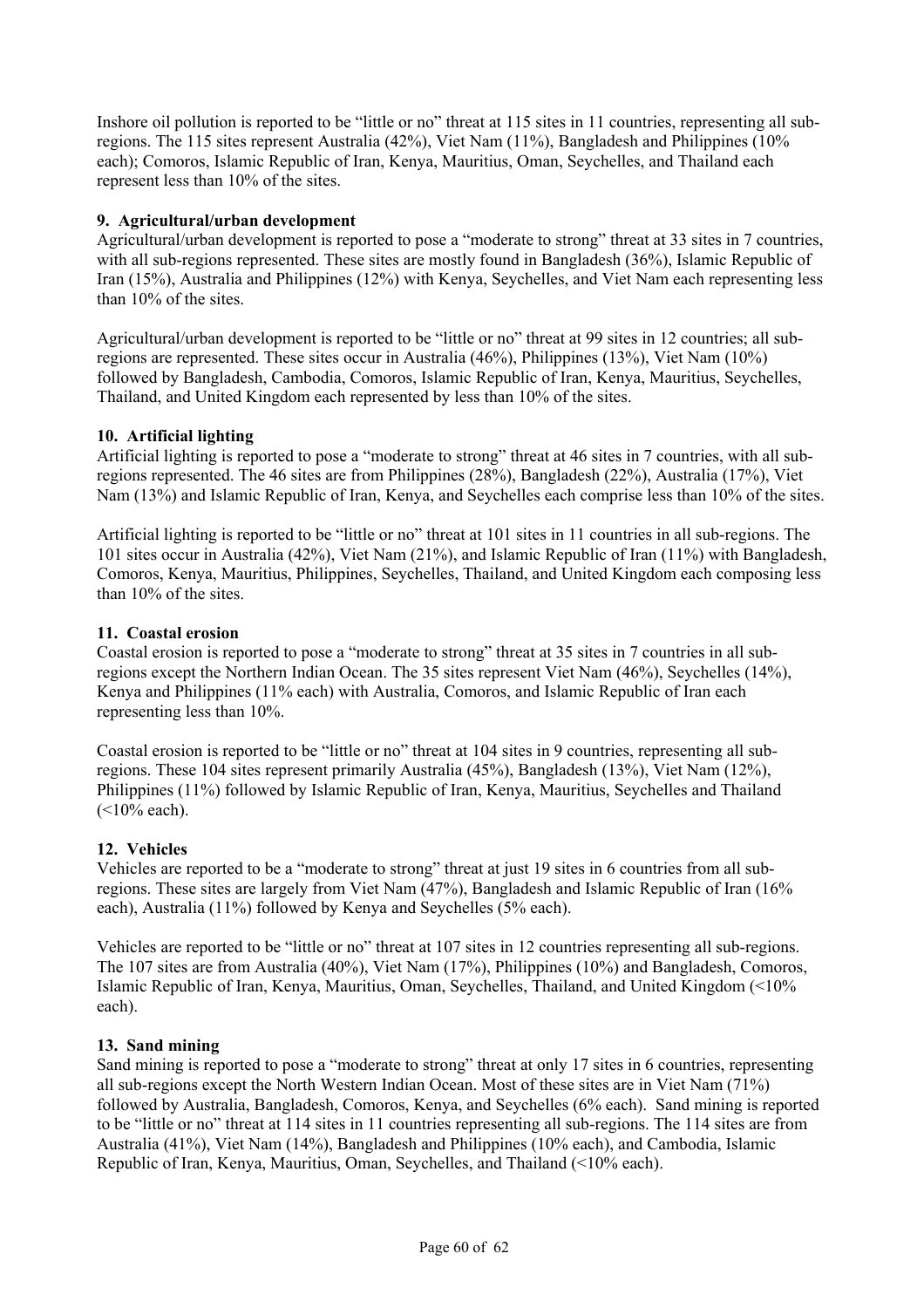### **14. Natural threats/predation**

Natural threats/predation are reported to pose a "moderate to strong" threat at 53 sites in 8 countries in all sub-regions. These sites are from Bangladesh (25%), Viet Nam (23%), Australia and Philippines (17% each), and Islamic Republic of Iran, Kenya, and Seychelles (<10% each). Natural threats/predation are reported to be "little or no" threat at 81 sites in 9 countries, representing all sub-regions except the Northern Indian Ocean. The 81 sites represent Australia (33%), Viet Nam (20%), Philippines (11%), Thailand (10%), and Comoros, Islamic Republic of Iran, Kenya, Seychelles, and United Kingdom representing less than 10% each.

## **15. Other**

Other threats are reported to be "moderate to strong" at 25 sites in 4 countries, from all sub-regions. These sites represent Bangladesh (44%), Australia (28%), Islamic Republic of Iran (16%), and Kenya (12%). Tourism has been listed as the most common threat in the "moderate to strong" category, but others mentioned include predation, marine debris, disease, incidental capture, and flooding of nests.

These threats are reported to be "little to none" at 20 sites in 2 countries from Southeast Asia and the Western Indian Ocean with 80% of the sites being from Australia and 20% from United Kingdom. Threats mentioned in the "little to none" category, include: incidental capture in the Queensland Shark Control; defence activities; boat disturbance, marine debris, disease, some tourism, dredging of shipping channels; donkey trampling / cat and rat predation; and human interference and trampling of algae pastures.

Finally, analysing the data on directed take, defined as "exploitation of nesting females and live animals at sea, and egg collection", it is reported that 28 sites in 7 countries (representing all sub-regions except the Northwest Indian Ocean) have direct take that is characterised as "moderate to strong." These sites represent Bangladesh (43%), Philippines (21%), Kenya (14%), Viet Nam (11%), followed by Australia, Comoros, and Seychelles (4% each).

One might also be interested to examine the indirect impact of human activities, defined as "incidental capture, boat strikes, plastics, industrial effluent, inshore oil pollution, agricultural/urban development, artificial lighting, vehicles, and sand mining". At 34 sites in 5 countries there is reportedly "little to no" threat from all forms of indirect impact, taken together. These sites are primarily found in Australia (74%), Thailand (12%), Seychelles (9%), and Islamic Republic of Iran and Viet Nam (3% each).